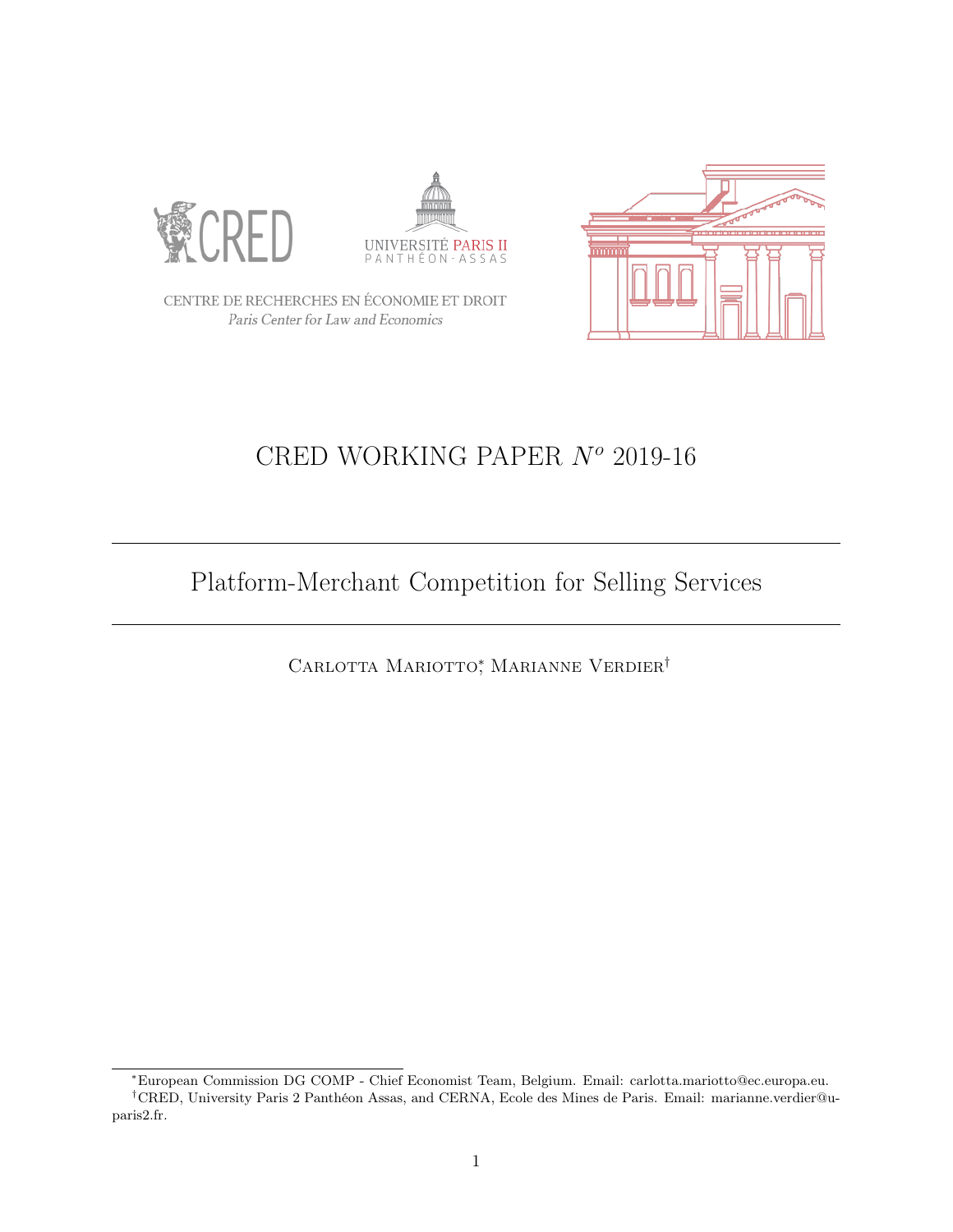February 28, 2019

#### Abstract

In this paper, we study whether a monopolistic platform prefers to impose price parity when it competes with merchants for selling services. The platform and the direct sales channel are differentiated in quality on the consumer side and in terms of efficiency. We show that the platform imposes price parity when it is highly differentiated in quality on the consumer side and that this restriction lowers the total transaction fee paid by consumers and merchants. Price parity increases the total buying price of consumers who buy from merchants who receive high benefits of selling on the platform and decreases it otherwise.

Keywords: Two-Sided Markets, Selling Channel, Price Parity, Direct Sales.

JEL Codes: E42; L1; O33.

# 1 Introduction

In several markets, selling services impact transaction costs and consumer perception of product quality. Retailers may strategically decide to sell directly to consumers or to outsource their selling services to a platform. For example, a florist may sell flowers directly at his physical shop or via an online marketplace. However, platforms may have enough market power to impose restrictions to retailers, such as price parity. Price parity clauses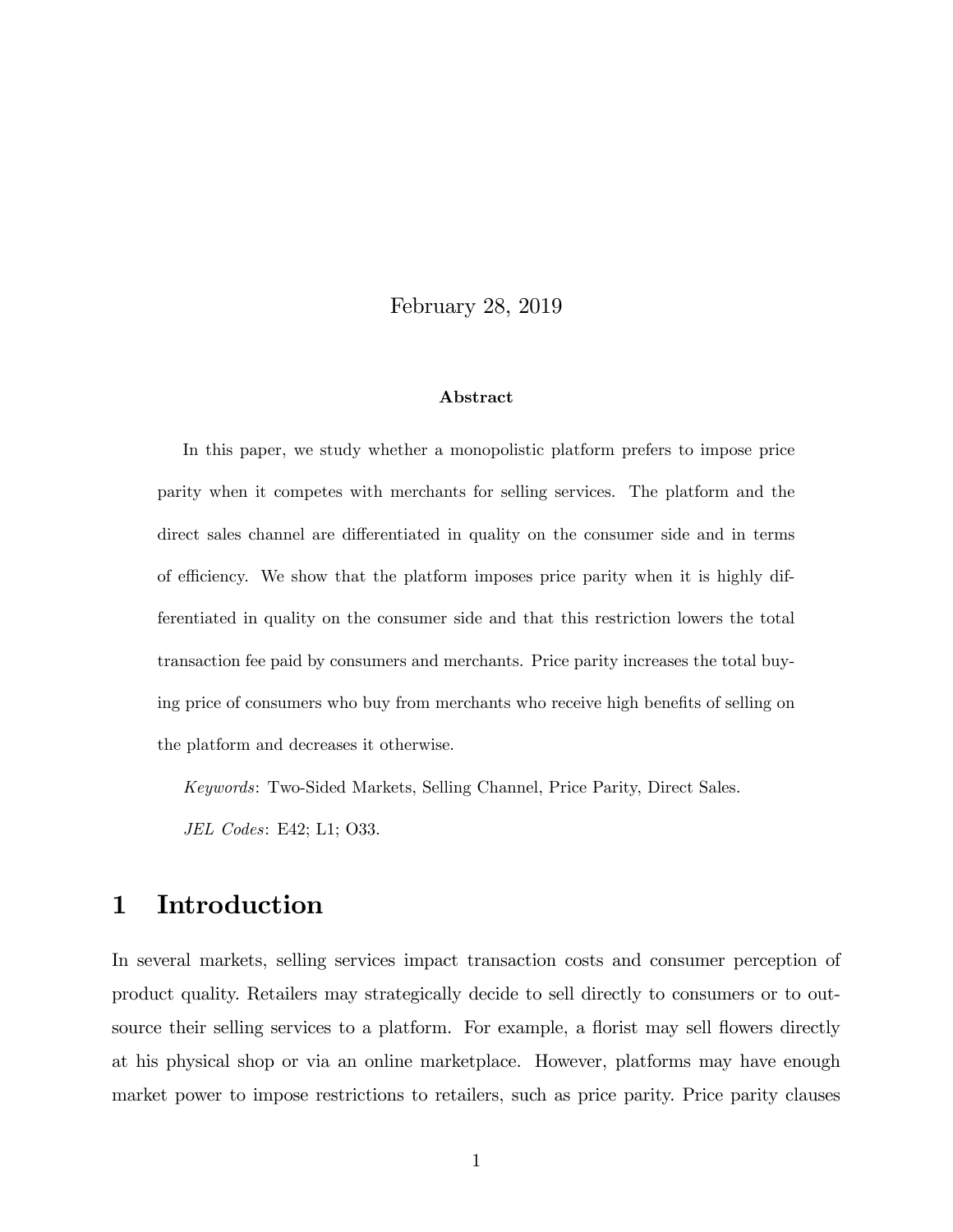are agreements whereby the price of the product sold on a platform cannot be higher than the price available on a merchant's website. A key policy question is whether this restriction increases retail prices and reduces consumer surplus.

In this paper, we analyze a platform's incentives to impose price parity when merchants trade off between direct sales and platform sales.<sup>1</sup> The sales channel impacts the quality of the product sold to consumers and the (net) selling costs incurred by merchants. The two sales channels are differentiated in quality on the consumer side and in terms of efficiency on the retailer side. We show that the platform prefers to impose price parity if it is sufficiently differentiated from the direct sales channel on the consumer side. Price parity reduces the total transaction fee paid by consumers and merchants for making a transaction on the platform. However, it increases the total price buying price for consumers who buy from merchants who receive high benefits of selling on the platform.

Recently, in various industries (i.e., hotel booking, e-book, payments) and several countries, competition authorities have examined price parity clauses imposed by platforms.<sup>2</sup> Such restrictions may reduce consumer and merchant surplus through different mechanisms: inflation of transaction fees or retail prices, constraints on consumer choice, restrictions of merchants' strategic options. For example, several hotels like Accor have decided to renounce to sell rooms through Online Travel Agencies (OTA) given the amount of transaction fees paid to online reservation platforms.<sup>3</sup> Our paper enriches the existing literature by introducing the role of the quality differentiation of selling services and competition between direct sales and platform sales.

We build a model to study competition between a platform and a continuum of monopolistic merchants to market a service. The platform and the merchants do not compete on the (main) retail market but only on selling services.<sup>4</sup> Our decision to model monopolistic

<sup>&</sup>lt;sup>1</sup>Chevalier et al. (2001) look at the opposite case, that is when brick and mortar retailers impose restrictive clauses to online platforms to prevent free riding on the merchant's site.

<sup>&</sup>lt;sup>2</sup>For the online hotel booking case and price parity clauses: see the District Court Judgment in 2013 (US), the decisions by the European Commission in 2012 and 2013, national cases in the UK (OFT, 2014), Germany (BKartA,2013), and other countries in 2015 (Decision 15-D-06 France of the Competition Authority).

<sup>&</sup>lt;sup>3</sup>The percentage grew of about 28  $\%$  on each transaction in the last 4 years. See the article on Le Figaro  $(October, 2014) : "La parade d'Accor pour résister à Booking.com".$ 

<sup>&</sup>lt;sup>4</sup>The literature on online commerce platforms refers to this model as the agency model. By contrast, when the platform buys the primary product directly from the retailer and resells it to consumers, the vertical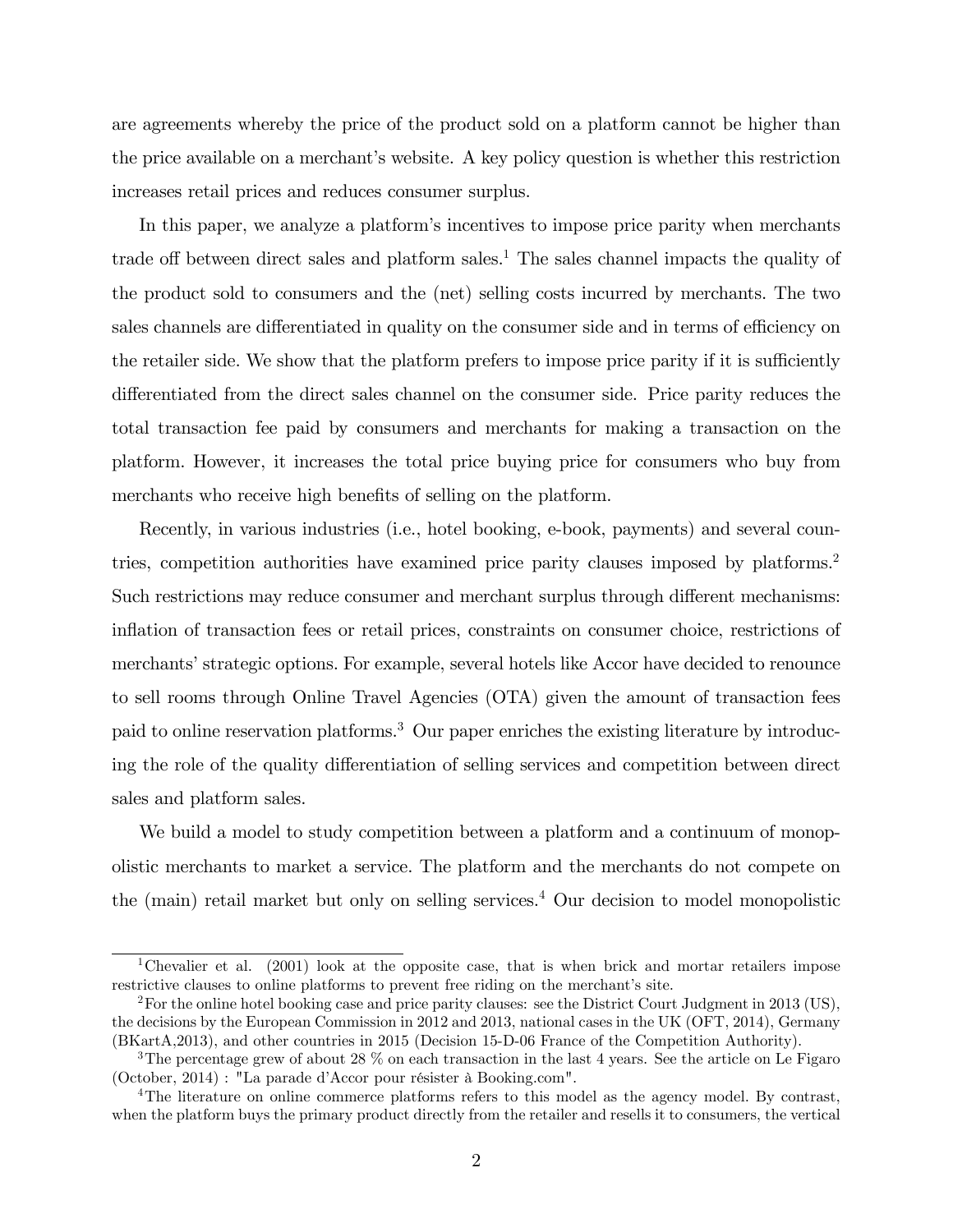merchants is motivated by our focus on competition between merchants and the platform. We analyze how the degree of differentiation between selling channels impacts the total buying price of consumers when the platform imposes restrictions to merchants. The platform is differentiated from the direct sales channel both in terms of value added to the consumer buying experience and in terms of cost savings offered to merchants. On the consumer side, we assume that the platform adds value to a consumer's purchase by offering a selling service of higher quality than the direct sales channel.<sup>5</sup> On the seller side, the platform brings heterogeneous selling benefits to merchants. Indeed, in some markets, merchants enjoy higher benefits of direct sales because they collect insightful information on their customers or incur lower accounting costs. In other markets, they enjoy higher benefits of selling on the platform thanks for instance to a better security of transactions or quicker delivery services.

At the first stage of the game, the platform decides whether or not to impose price parity. Such a restriction implies that merchants are forbidden to price discriminate across sales channels. The platform also determines the level of transaction fees charged to consumers and merchants, respectively. At the second stage of the game, merchants have to decide whether to offer their product on the platform or sell it directly to consumers, or on both channels. At the last stage of the game, consumers decide whether or not to buy the product and choose their preferred sales channel. If two sales channels are available, consumers trade o§ between two versions of the same product (i.e., one version for each selling mode) that they perceive as differentiated in quality.

In the first part of the paper, we determine consumer demand and merchant profits according to the number of sales channels that are available. If the platform does not impose any restriction, merchants are allowed to price discriminate across selling channels and obtain higher profits of doing so. However, if the latter obtain very high benefits of selling through

structure is said to be organized according to the wholesale model. Nevertheless, even if we adopt an agency model, in our paper, sales revenue is not split between suppliers and retailers according to endogenously pre-determined shares and the merchant keeps the entire revenue coming from the product sales.

 ${}^{5}$ In some markets, it is not easy to determine whether the platform offers a higher quality of service to consumers. For example, Jin et al. (2007) study the trade-off faced by sportscard sellers on their decision of selling online or offline according to the features of the good. Online platform sales reduce consumers' search costs of rare cards, whereas physical sales offer consumers the ability to test in person the quality of the card. In our framework, we show in Appendix I that the platform has no incentives to impose price parity if the direct sales channel delivers higher benefits to consumers and merchants.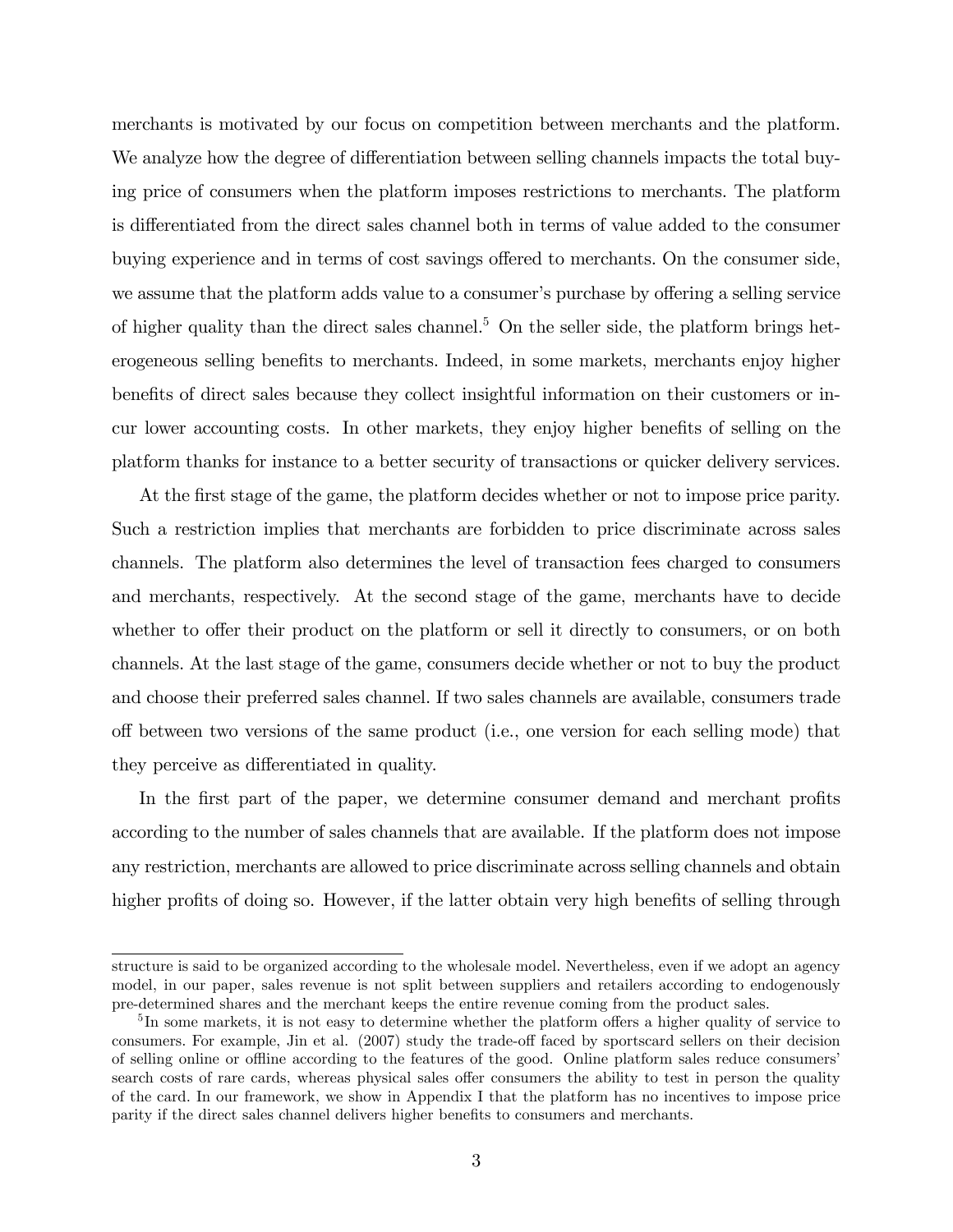the platform, their customers always prefer to buy through the platform because they pay a lower price for a higher quality of service. Therefore, both selling channels are used only if a merchant obtains low benefits of selling through the platform. Under price parity, merchants are constrained to choose the same retail price for the high and the low quality of service. If the platform chooses a low consumer fee, price parity eliminates competition between selling channels. Indeed, all consumers buy on the platform as they obtain a higher quality of service for the same retail price. If the platform chooses a higher consumer fee, some consumers prefer to buy on the platform and other directly from merchants. Therefore, some merchants compete with the platform for selling services.

Then, we analyze a merchant's decision to accept the platform's service according to the platformís decision to impose price parity. If the platform does not impose any restriction, merchants always prefer to accept the platform's service. Offering an additional selling channel enables them to price discriminate across consumers according to their preference for the quality of selling services. If the platform imposes price parity, some merchants prefer not to sell on the platform either because it is too costly or because it lowers consumer demand for the product. If the platform chooses a low consumer fee, competition between selling channels is eliminated. Therefore, a merchant trades off between selling directly or on the platform. Selling on the platform is better if the merchant obtains high selling benefits and the total transaction fee is sufficiently low. Indeed, the merchant is able to internalize the consumer's cost of buying the high quality as both qualities do not compete against each other. If the platform chooses a higher fee, the direct sales channel is not eliminated. A merchant sells on the platform if his selling benefit is high with respect to his selling cost. Since the merchant is unable to internalize the consumer's cost of buying the high quality when he is not allowed to price discriminate, the merchant's decision to accept the platform's service does not depend on the consumer fee.

Later, we study the platform's pricing strategy in two scenarios: when there are no restrictions and when the platform imposes price parity. If there are no restrictions, the platform's profit depends on the total transaction fee. If both selling modes are very differentiated on the consumer side, the platform chooses a total transaction fee such that both selling channels are used by consumers at all merchants'. If the degree of differentiation is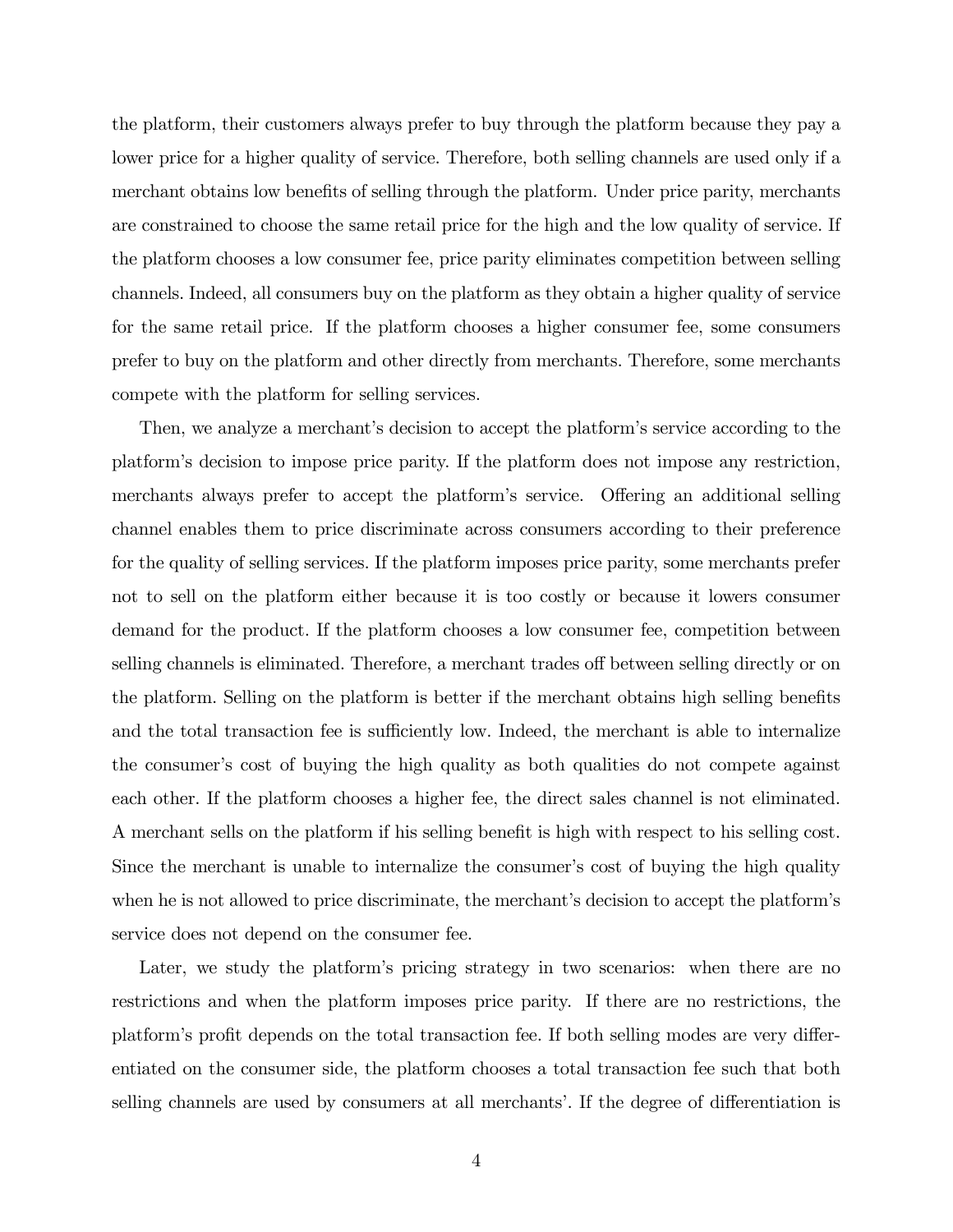lower, the platform prefers to set a transaction fee that eliminates the direct sales channel at some merchants'. For very low degrees of differentiation, the platform sets a total transaction fee at its marginal cost and makes zero profit.

By contrast, under price parity, the platform's profit depends on how the total transaction fee is split between consumers and merchants. The imposition of price parity suppresses merchant internalization of consumer benefits and merchant pass-through of their selling benefits to consumers. Therefore, the platform chooses the structure of fees that maximizes its profit. When the degree of differentiation increases on the consumer side, the platform extracts more surplus from consumers by increasing the consumer fee and lowering the merchant fee. When the platform brings higher selling benefits to merchants, it extracts more surplus from merchants by increasing the merchant fee and lowering the consumer fee.

Subsequently, we determine whether the platform prefers to impose price parity. We show that a platform prefers to impose price parity if the degree of differentiation on the consumer side is high enough. A higher degree of differentiation has two effects on a platformís incentives to impose price parity. First, the platform is able to extract more surplus from consumers when selling modes are more differentiated. Second, it becomes less difficult for the platform to attract merchants under price parity when the degree of differentiation increases, because it chooses the optimal price structure when it imposes this restriction. Consequently, it is able to reduce the merchant fee when it increases the consumer fee. Hence, the platform becomes all the more efficient for merchants since it adds value to the consumer purchase. Finally, we analyze the impact of price parity on the transaction fees and retail prices. Price parity decreases the total fee paid by a consumer and a merchant for making a transaction on the platform. However, the total buying price is increased under price parity for consumers who buy from merchants who enjoy high benefits of selling on the platform. For merchants who enjoy low benefits of selling on the platform, the total buying price is reduced under price parity.

The reminder of the paper is as follows. In Section 2, we survey the literature that is related to our study. In Section 3, we introduce the model and our assumptions. In Section 4, we analyze a merchant's incentives to sell its product on the platform. In Section 5, we study whether the platform prefers to impose price parity and determine the profit-maximizing fees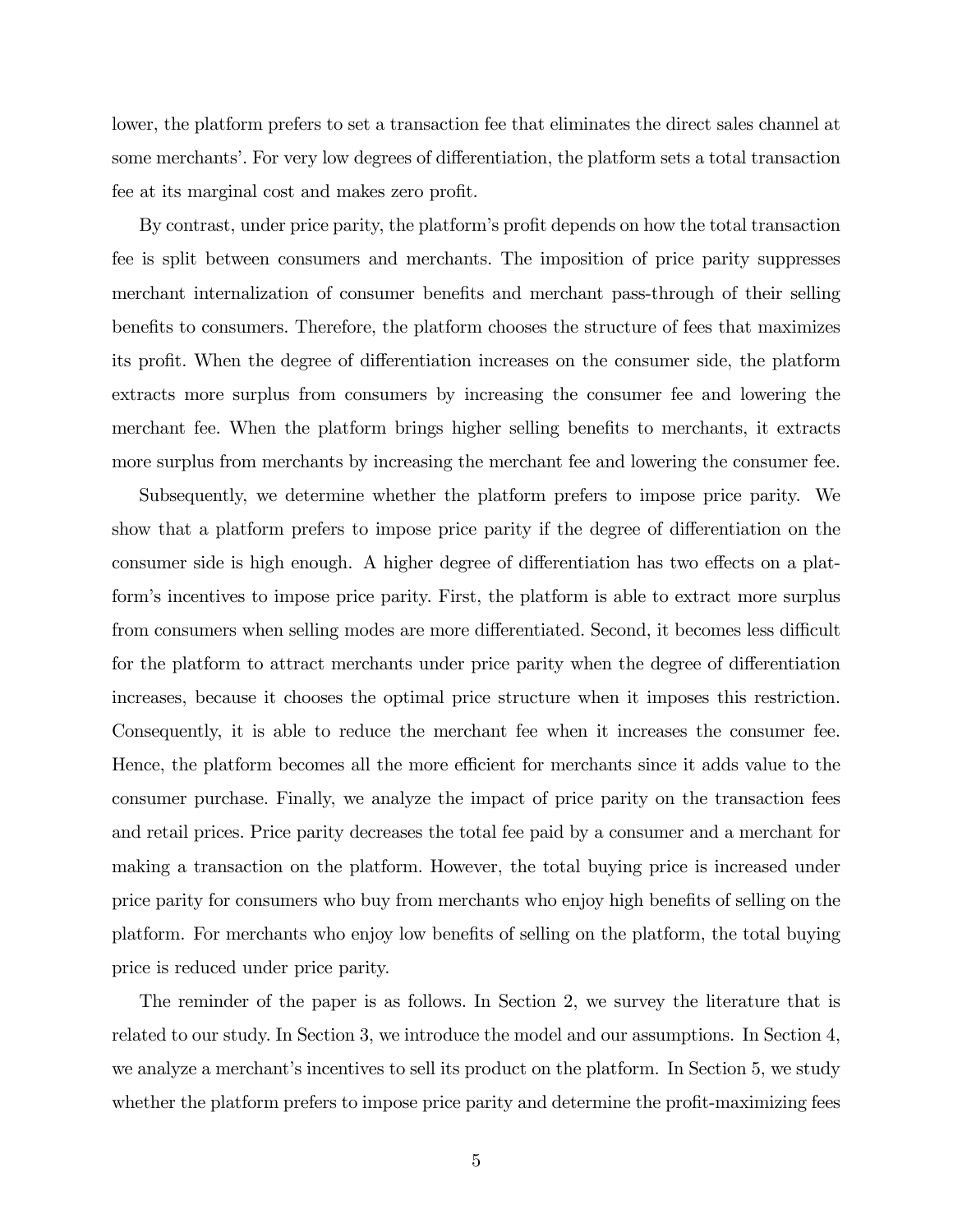chosen by the platform. We also compare the total buying price under price parity and no restrictions. Finally, we conclude. All proofs are in the Appendix.<sup>6</sup>

## 2 Related literature

Our work complements a strand of the literature on platform markets that examines the impact of contractual restrictions on consumer surplus and social welfare. In most papers (as in ours), the intermediary operates with an agency model, which allows the retailer to control Önal prices when the product is sold by the intermediary.

A first type of restriction labelled as price parity or price coherence aims at forbidding merchants to price discriminate according to the sales channel used by the consumer. Narrow price parity clauses forbid merchants to charge a lower price for the products sold directly than on the platform. When there are multiple intermediaries, wide price parity clauses forbid merchants to charge a lower price when they sell through a competing intermediary. Whether or not such clauses reduce consumer surplus depends on the assumptions on consumer and merchant preferences, on the modelling of competition between sales channels and on the retail market structure.

Johnson (2017) compares the wholesale and the agency models. He shows that price parity clauses may raise industry profits but lower consumer surplus. However, when profitsharing rather than revenue-sharing contracts are used, price parity clauses may have a procompetitive effect by encouraging retailer entry.

Edelman and Wright (2015) show that a monopolistic intermediary prefers to impose price coherence on symmetric competing retailers. This restriction increases retail prices and causes an overconsumption of the intermediary's services, an over-investment in benefits to buyers, a reduction in consumer surplus and sometimes welfare. In their main model, the platform and sellers do not compete for selling services because all consumers that join the platform prefer to use it. All symmetric sellers join the platform provided that the latter charges a fee that is sufficiently low. In our work, the main difference is that the platform and the merchants compete to sell to consumers. Merchants may strategically decide to refuse

 $6A$  mathematica file giving all the computations in detail is available upon authors' request.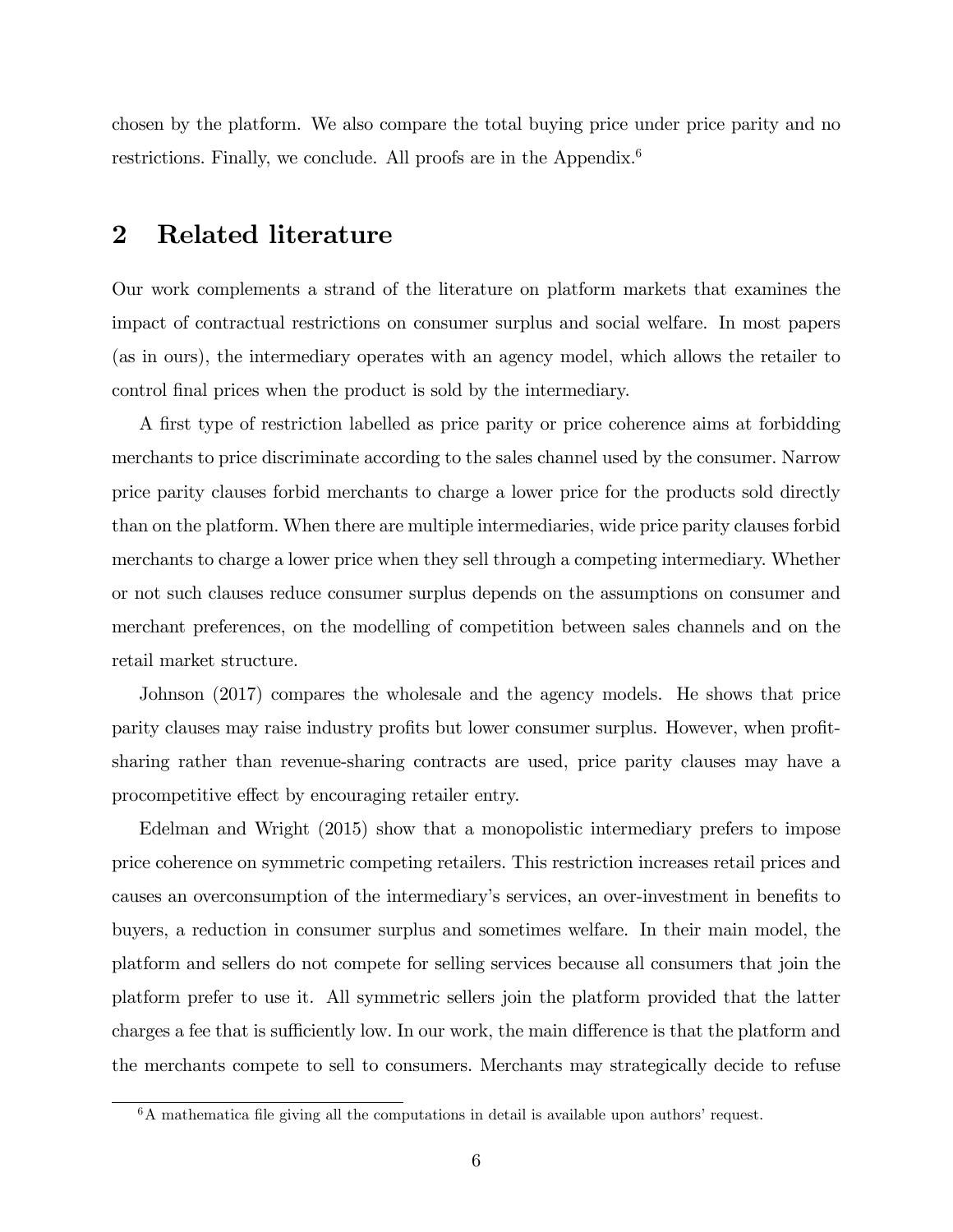to sell on the platform to increase their profits. Since some merchants may delist from the platform, the latter faces a reduction in merchant demand when it raises its transaction fees under price parity.

Boik and Corts (2016) analyze a vertical relationship model in which a monopolistic merchant can sell his products via two differentiated platforms, that may impose wide price parity clauses. They show that such clauses increase both retail prices and platform fees. Moreover, they have a negative impact on entry of low quality platforms in the market. Wide price parity clauses reduce the elasticity of implied demand for a platform because the fee increase will be subject to less pass-through by a multi-platform seller. In their work, they focus on multi-homing across different platforms, whereas we focus on multi-homing between platform sales and direct sales. Furthermore, they consider that the platform does not charge any fee to consumers. In our setting, the pass-through of the platformís (merchant) fee to consumers who buy through the platform sales channel will be also different under singlehoming and multi-homing (with direct sales). However, the degree of pass-through is not systematically lower under multi-homing. It depends in our model on the marginal impact of an increase in quality differentiation on consumer demand.

Johansen and VergÈ (2017) model competition between two platforms and direct sales with multiple competing sellers. If seller participation is exogenous, like Boik and Corts  $(2016)$  and Johnson  $(2017)$ , they find that platforms tend to raise the fees charged to merchants when they impose wide price parity clauses. However, with endogenous seller participation, platforms may reduce the fees charged to sellers under price parity. This reduction depends on the degree of interbrand competition. In the absence of interbrand competition, the platform raises the merchant fee under price parity. When the degree of interbrand competition increases, this reduces the platformís incentives to raise its fees and price parity clauses may even benefit consumers. In our setting, price parity clauses may also benefit consumers, because the latter are able to buy a higher quality at a lower total price.

Another strand of the literature assumes that price comparisons are costly and models the role of search costs. Wang and Wright (2018) build a framework in which consumers search for firms directly or through a platform. Consumers may use platforms as showrooms to learn and compare prices without concluding the transaction through them. They find that price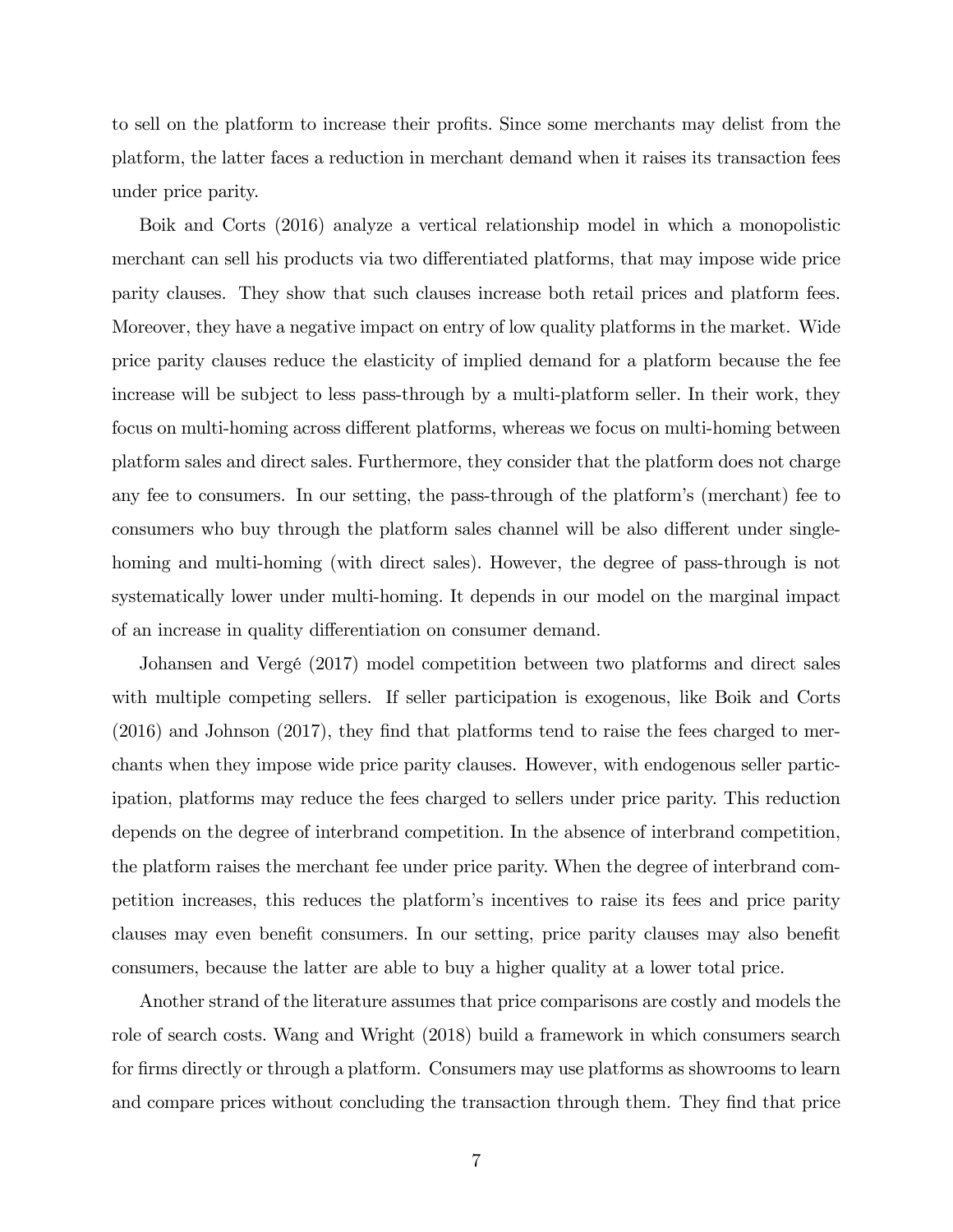coherence has several anticompetitive effects. Firstly, it eliminates competition between the merchant and the platform on the sales channel. Secondly, it soften competition between platforms. In our setting, price coherence does not always eliminate competition between the merchant and the platform on the sales channel, because we assume that both sales channel are differentiated in quality. This effect arises only if the platform charges a very low transaction fee to consumers, such that consumers always prefer the sales channel of high quality.

Our article is also related to a vast literature on selling modes. This strand of the literature examines merchants' incentives to market a product or a service through a platform and whether the presence of a platform increases efficiency and social welfare (see Baye and Morgan (2001), Galeotti and Morgan (2008), Hagiu and Wright (2014), Einav et al. (2016)). However, the literature modelling competition between a platform and merchants is scarce. Bourreau and Verdier (2010) study competition between a platform and merchants in the market for payment cards. They show that the platform can adjust its price structure to deter merchants from entering the market. Also, one part of this literature looks at whether in multi-channel retailing environments, sales in one channel impact sales in other channels. For example, Abhishek et al. (2016) look at whether e-tailers should use the agency model and sell via a platform or directly via their own website. However, in their model, merchants cannot multi-home and sell both via the direct and the intermediated channel. They find that the choice depends on the demand spillovers between the platform channel and the direct channel, as well as on the degree of competition between merchants in the retail market. Our paper is also related to the literature on one-way complements (See Broos and Gautier (2017) and Flores-Fillol et al. (2018)) and bundling in two-sided markets (See Amelio and Jullien, (2012) Chao and Derenger (2013)). Indeed, consumers only buy the selling service on the platform if they buy the primary product from a merchant (one-way complements). Furthermore, the selling service is bundled with the primary product on the direct sales channel.

The empirical literature on merchant-platform competition is scarse. Several papers analyze the impact of competition between online and offline sales on retail prices. Jin et al.  $(2007)$  examine the trade-off of selling sportcards online vs. offline. Goolsbee  $(2001)$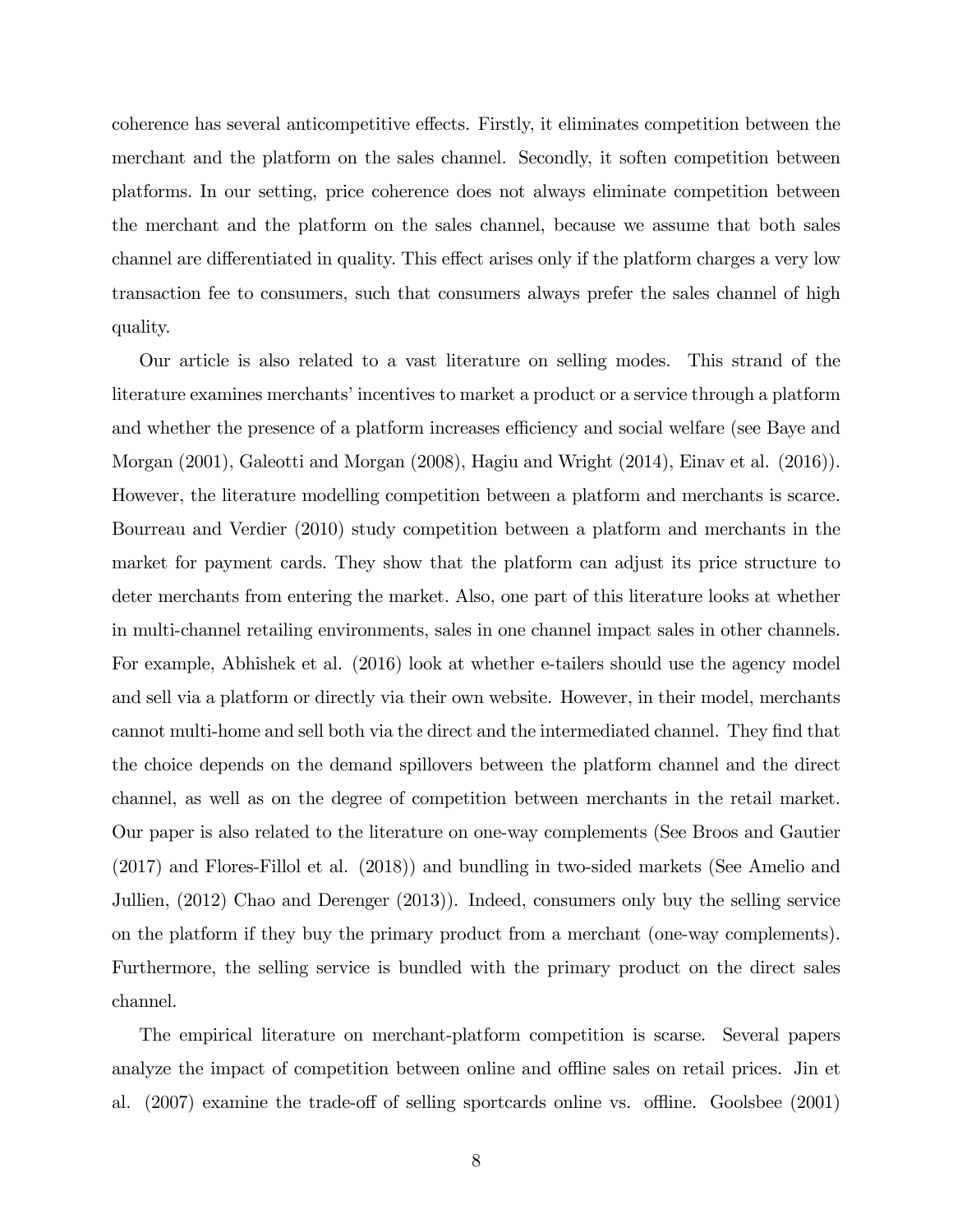estimates the relative price sensitivity of individuals' choice of whether to buy computers online or in retail stores. Hu and Smith (2013) look at the e-book industry and study whether the digitalization of books cannibalizes the sales of physical books. Nevertheless, in our model, when merchants decide to sell directly their product, they may choose to sell it either online or offline. Therefore, in our paper the nature of competition does not rely on the offline characteristics of the sales channel. Lastly, Hunold et al.  $(2018)$  empirically investigate the effects of the abolition of Booking.com narrow price parity clause in Germany on market outcomes. They Önd that after the abolition, hotels were more frequently able to establish the direct channel as the cheapest channel. Also, consistent with our model, they do not find evidence for inflated transaction fees charged by the online travel agents following the imposition of price parity clauses.

# 3 The model

We build a model to study whether a monopolistic platform prefers to impose price parity to merchants when the latter may sell directly to consumers.

The platform The platform is a marketplace (e.g., a payment platform, a booking platform for hotels, a platform delivering meals for restaurants) that acts as intermediary between consumers and merchants. Consumers and merchants pay respectively the fees  $f_B$  and  $f_S$  to use the platform.<sup>7</sup> The platform's total intermediation cost is  $c_P$  and the total transaction fee is  $f_P = f_B + f_S$ . The letter B stands for buyers and the letter S stands for sellers.

We consider two cases. In case  $k = nr$ , the platform does not impose any restriction to merchants. In case  $k = pp$ , the platform imposes price parity. This implies that the merchant is constrained to choose the same retail price for all sales channels. The platform's profit is  $\Pi^k$  for all  $k \in \{nr, pp\}.$ 

<sup>&</sup>lt;sup>7</sup>As in Wang and Wright (2018), Johansen and Vergé (2017), Boik and Corts (2016), Edelman and Wright (2015) we use linear fixed per transaction fees. Platforms may also adopt a revenue-sharing business model and set fees that are proportional to merchants' retail prices, as in Johnson (2017).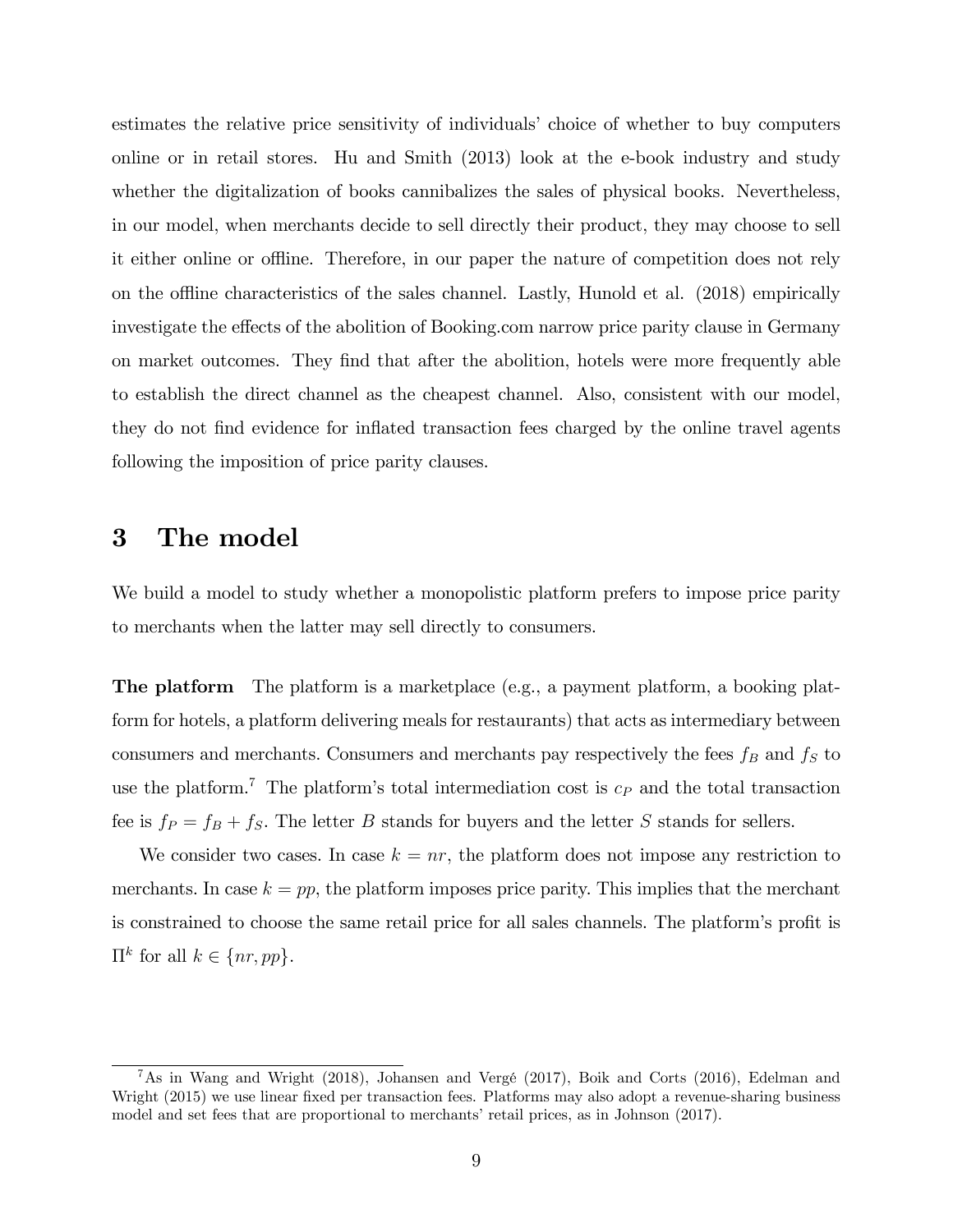Merchants A continuum of monopolistic merchants offer a product/service to consumers and may decide to sell it also through a platform. For example, a hotel may offer rooms either directly on its website or through its website and Booking.com.

Each merchant decides on whether to sell through the platform and on the retail price of the product on each sales channel. It the platform imposes price parity, a merchant is not allowed to price discriminate across sales channels. When consumers buy through the direct sales channel, the selling service is bundled to the purchase of the product. When consumers buy through the platform, the latter only pay to merchants the price of the product and pay a fee to the platform for the selling service. The retail price on sales channel j is  $p_j^k$ , where  $k \in \{nr, pp\}$  represents the platform's rules. If a merchant sells only through the direct sales channel, he makes a profit  $\pi_S$ . If a merchant sells through two channels with price discrimination, he makes profit  $\pi_{pd}^{2sc}$ . If a merchant sells through two channels without price discrimination (i.e., price parity), he makes profit  $\pi_{pp}^{2sc}$ .

We assume that merchants differ across their total net benefit of selling through the platform. The benefit of selling through the platform is  $\sigma_I (b_S) \equiv \sigma_I b_S$ , where  $\sigma_I > 0$  and  $b_S$ is drawn from a continuously differentiable uniform distribution  $H<sub>S</sub>$  on [0, 1] with a density of  $h<sub>S</sub> \equiv 1.8$  The marginal cost of selling the product is normalized to zero. When a merchant sells through the platform, he pays a fee  $f<sub>S</sub>$  to the platform. Therefore, the marginal net cost of selling through the platform is  $c_I = f_S - \sigma_I b_S$  and the marginal cost of selling through the direct sales channel is  $c_S = 0$ .

**Buyers** Each merchant faces a continuum of buyers. A buyer gives a value  $\gamma$  to the basic version of the product that is drawn independently from  $b<sub>S</sub>$  on the support  $[0, v]$  from a continuously differentiable uniform distribution F with a density of  $f \equiv 1/v$ , where  $v > 0$ . The survival function is  $D(.) = 1 - F(.)$ .

The consumer's perception of the product quality depends on the quality of the selling service, which differs for the platform and the direct sales channel. For example, the quality of

 ${}^{8}$ In our setting, the benefit  $\sigma_S$  of selling directly to consumers is normalized to zero. In Appendix H, we show that the platform never imposes price parity when merchants obtain strictly higher benefits of selling directly to consumers. Furthermore, our results hold for more general functions of  $\sigma_i(b_S)$  but we choose a linear multiplicative model to obtain simple expressions of the platform's prices.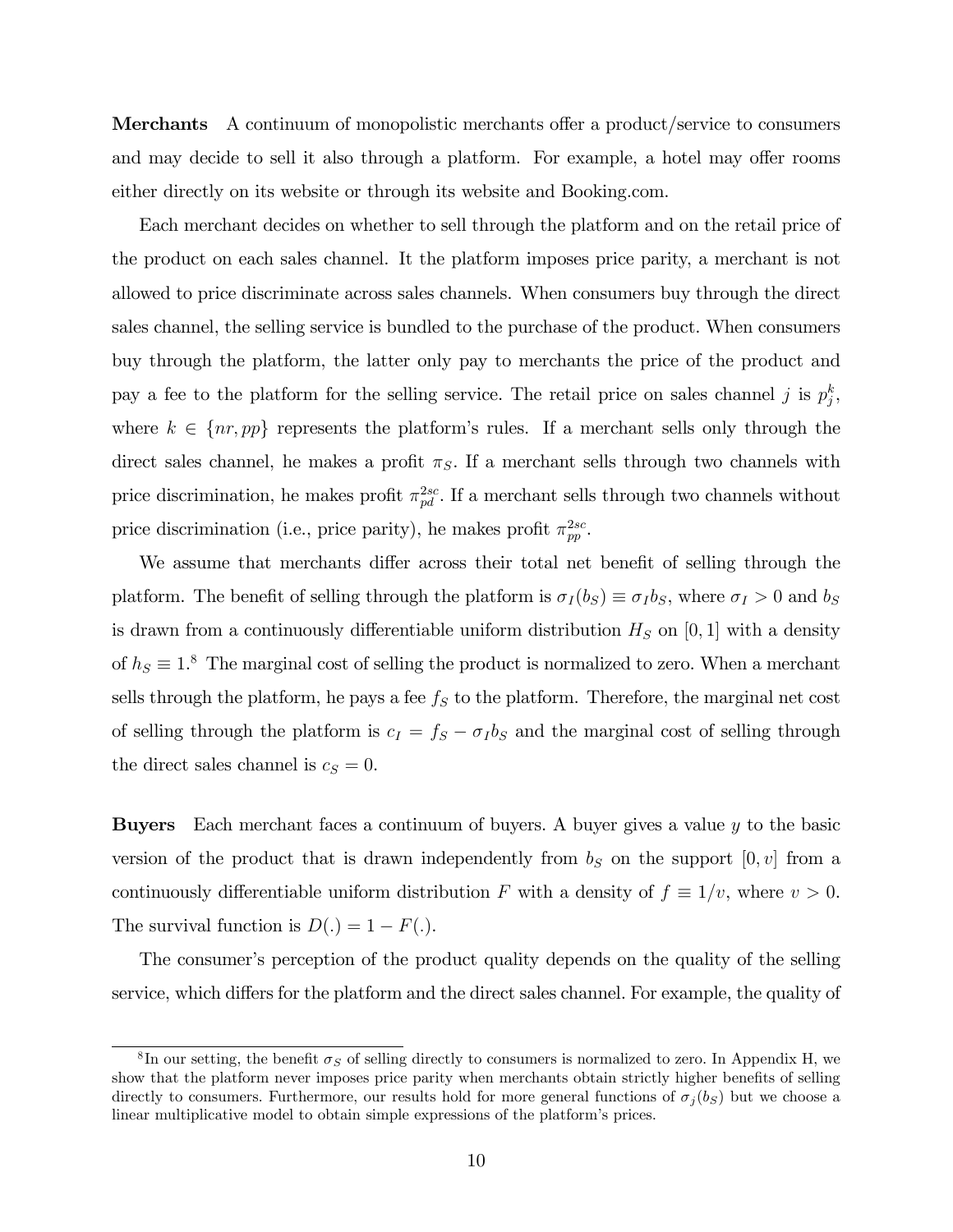a meal produced by a restaurant increases with the speed of the delivery service.<sup>9</sup> We assume that a consumer of type y who buys through sales channel j obtains a value  $\lambda_j(y) \equiv \lambda_j y$ , where  $\lambda_j > 0$ . The difference  $\Delta\lambda \equiv \lambda_I - \lambda_S$  represents the degree of differentiation between the selling service on the platform and the direct sales channel. We also consider that a consumer perceives the quality of service on the platform as higher than the direct sales channel, that is we have  $\Delta \lambda > 0^{10}$  We assume that the functions  $\lambda_I, \lambda_S$  and  $\Delta \lambda$  are continuous and strictly increasing.<sup>11</sup>

The net utility of buying through sales channel  $j \in \{I, S\}$  in case  $k \in \{nr, pp\}$  for a consumer of type  $y$  is therefore

$$
u_j^k(y) = \lambda_j y - p_j^k - (f_B^j)^k,
$$
\n(1)

where  $\lambda_j y$  is the fixed utility of consuming the service,  $p_j^k$  the retail price paid to the merchant in case  $k \in \{nr, pp\}$ , and  $(f_E^j)$  $(b)$ <sup>j</sup> $(b)$ <sup>k</sup> the transaction fee paid for buying through sales channel j in case  $k^{12}$ . If he does not buy, the consumer utility is equal to zero. We assume that a consumer pays no additional transaction fee when he buys directly from the merchant and that he pays a transaction fee to the platform, that is, we have  $f_B^I \equiv f_B$  and  $f_B^S \equiv 0$ . The selling service is therefore bundled to the product on the direct sales channel.

### Additional Assumptions:

We make a set of technical assumptions to ensure that there may be a solution in which there is competition between sales channels (i.e., we avoid market tipping by the platform or platform exit).

# (A1)  $v\sqrt{\lambda_I\lambda_S} \geq \sigma_I$ .

<sup>9</sup>Consumers prefer to order on the platform deliveroo if they believe they can obtain their meal rapidly. In the hotel booking market, the perception of the quality of a hotel room depends on the accuracy of the information offered by the seller. In the payments market, the perception of the safety of a payment method depends on the fraud prevention technologies used by the payment processor.

 $10$  In some markets, the platform can deliver higher information, reduce search costs, decrease the expected time for delivery. In other markets, consumers prefer to trust merchants for selling services.

<sup>&</sup>lt;sup>11</sup>We do not study the case in which the two qualities are sold through the same selling channel. For example, Amazon uses different qualities of delivery services (depending on the speed) as a price discrimination device.

<sup>&</sup>lt;sup>12</sup>The specification of the fixed utility follows McAfee  $(2007)$ .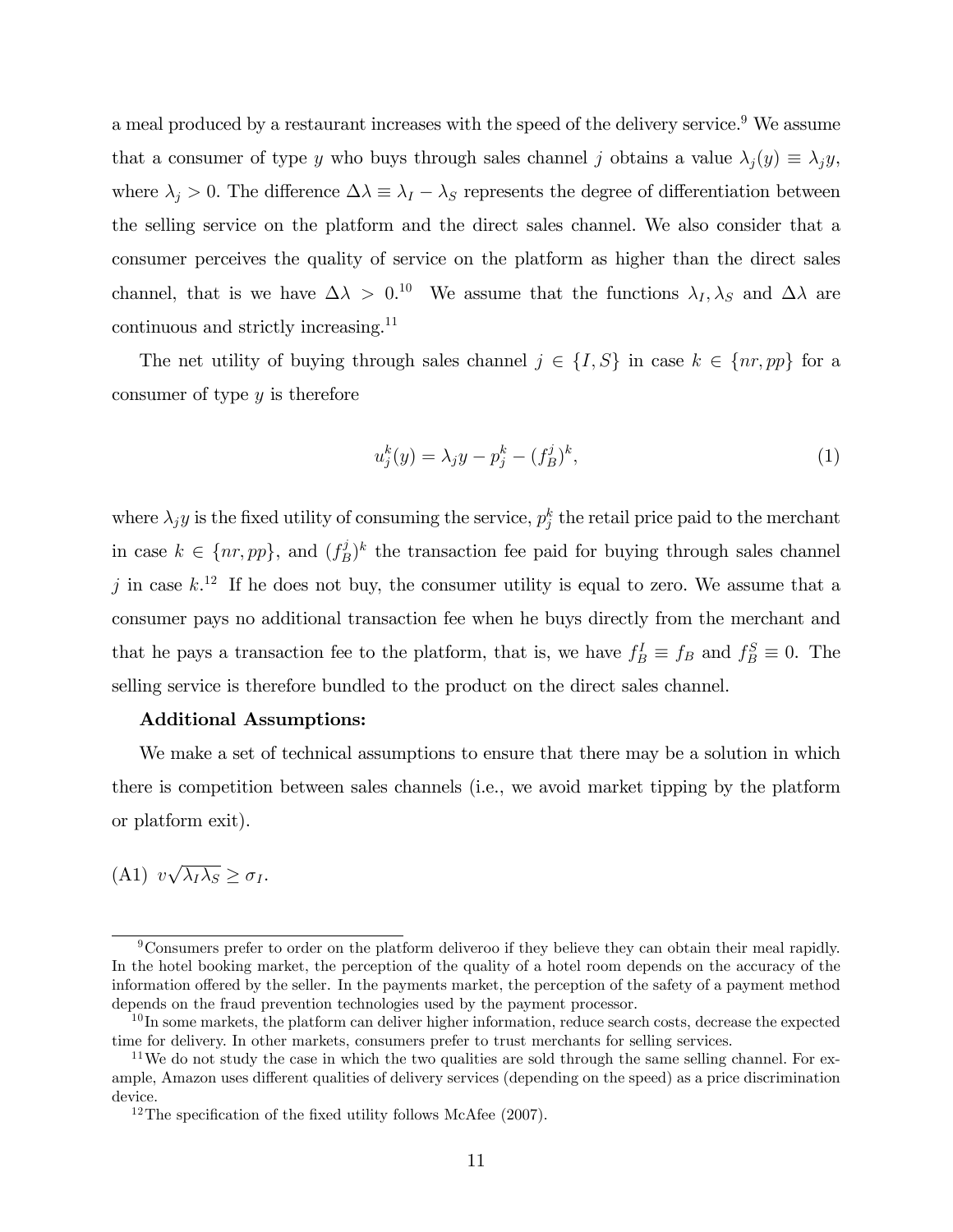Assumption  $(A1)$  implies that if a merchant has no benefit of selling through the platform (i.e.,  $b_S = 0$ ), he does not accept the platform's service.

(A2) 
$$
c_P \leq \min(\sigma_I(\sqrt{\lambda_I} - \sqrt{\lambda_S})/\sqrt{\lambda_S}, \sigma_I/2).
$$

Assumption (A2) implies that the platform's marginal cost is low enough with respect to the selling benefit experienced by merchants, that is, that  $c_P \leq \sigma_I$ . We will show that such a condition is necessary for the platform to obtain a positive profit in equilibrium if it does not impose restrictive rules to merchants. Assumption (A2) implies that  $\sigma_I(\sqrt{\lambda_I} - \sqrt{\lambda_S}) \ge$  $c_P\sqrt{\lambda_S}$ . This condition means that the degree of differentiation between selling channels is sufficiently high on the consumer side with respect to the benefit of selling through the direct sales channel. Assumption (A2) also implies that  $c_P \leq \sigma_I/2$ , which enables us to show that the interior solution under price parity is always better than the corner solutions if the degree of differentiation on the consumer side is very low.<sup>13</sup>

$$
(A3) \ v(\Delta \lambda) \geq 2\sigma_I - 2c_P.
$$

Assumption (A3) ensures that the platform is sufficiently differentiated on the consumer side. This simplifies our comparisons between the platform's profit if it imposes price parity and if there are no restrictions.<sup>14</sup>

Finally, we assume that a merchant's marginal revenue of selling through sales channel j is strictly increasing in  $p_j^k$ . Furthermore, the difference between the marginal revenue of selling through the platform and the direct sales channel is strictly increasing. This enables us to Önd an interior solution when each merchant chooses the retail price that maximizes his profit.

#### Timing of the game:

The timing of the game is as follows:

 $13$ While the last two conditions are not necessary to resolve our model, it enables us to restrict our study of the platform's profit-maximizing strategy to a limited number of cases. More precisely, Assumption (A2) also enables us to limit the number of corner solutions that need to be studied under price parity when the degree of differentiation between selling channels is sufficiently high.

 $14$ We will discuss how the profit-maximizing prices change under price parity if we question this assumption in Appendix I.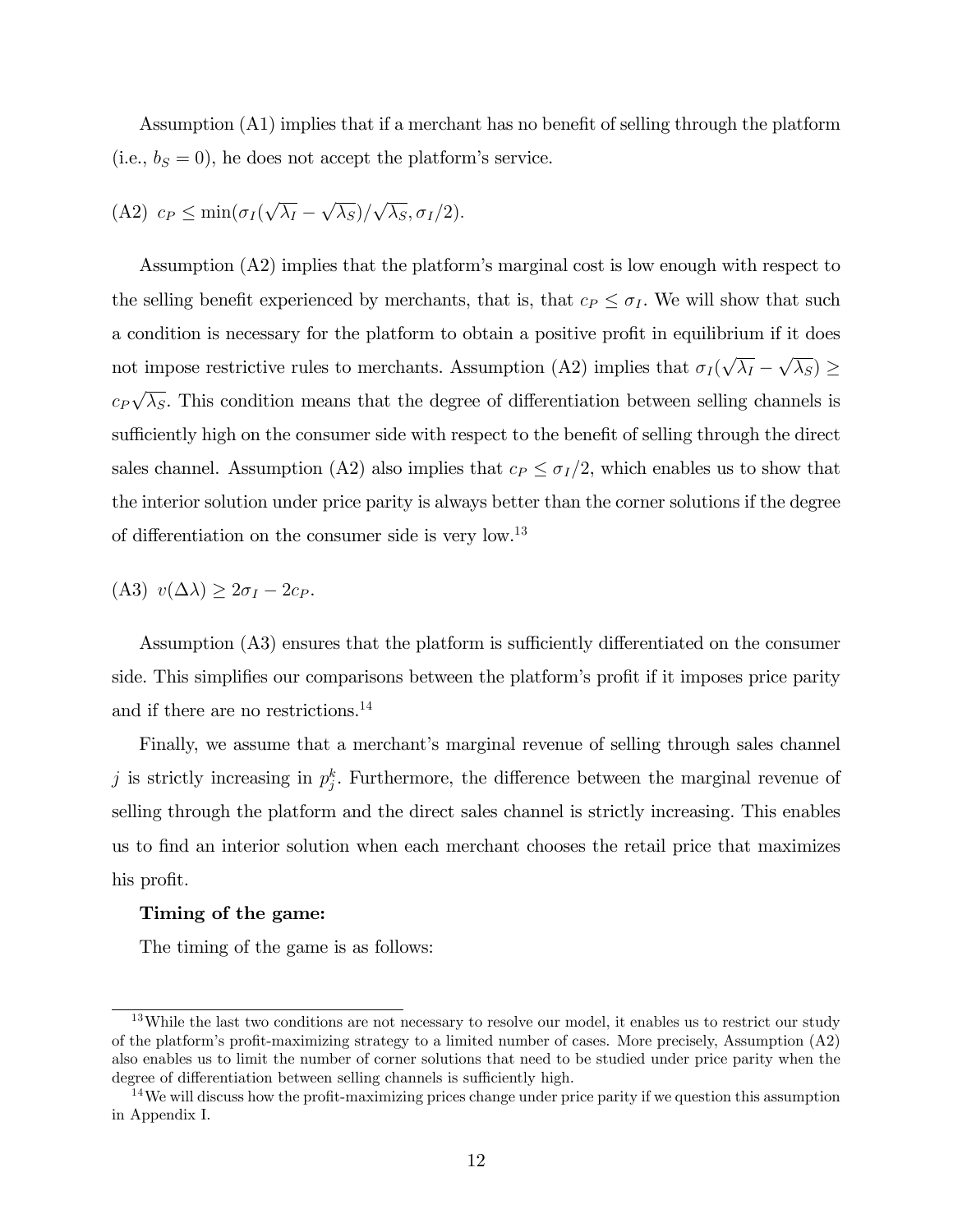- 1. The platform sets the consumer fee  $f_B$  and the merchant fee  $f_S$  and decides whether or not to impose price parity to merchants.
- 2. Merchants learn their transaction benefit  $b<sub>S</sub>$ . They decide on how many sales channels to offer to consumers and on the price of the service.
- 3. Consumers learn their value for the product y, decide whether or not to consume and which version of the product to buy.

We look for the subgame perfect equilibrium of this game, and solve the game by backward induction.

# 4 The number of sales channels

In this section, we study whether a merchant prefers to sell through one or two sales channels to consumers according to the quality and the net cost of selling services.

### 4.1 The merchant's profit at the equilibrium of stage 3

We determine the merchant's profit at the equilibrium of stage 3 according to the fees charged by the platform and the number of selling channels offered to consumers.

If the platform sets a very low fee to consumers, all consumers prefer to buy on the platform under price parity when this selling mode is available. Let  $f_0 \equiv v(\Delta \lambda)/2$  denote the maximum consumer fee such that the direct sales channel is eliminated under price parity. Let also

$$
\widetilde{b_S} \equiv (\Delta\lambda(f_S + v\lambda_I) - f_B(\lambda_I + \lambda_S))/(\sigma_I \Delta\lambda)
$$
\n(2)

denote the maximum transaction benefit such that the merchant is able to obtain the monopoly profit if all consumers buy through the platform under price parity. Finally, if the direct sales channel is not eliminated, the merchant may prefer to steer consumers towards the platform if its benefit of selling through this sales channel is sufficiently low.<sup>15</sup>

<sup>&</sup>lt;sup>15</sup>The intuition for this result is be explained in the analysis of Lemma 1.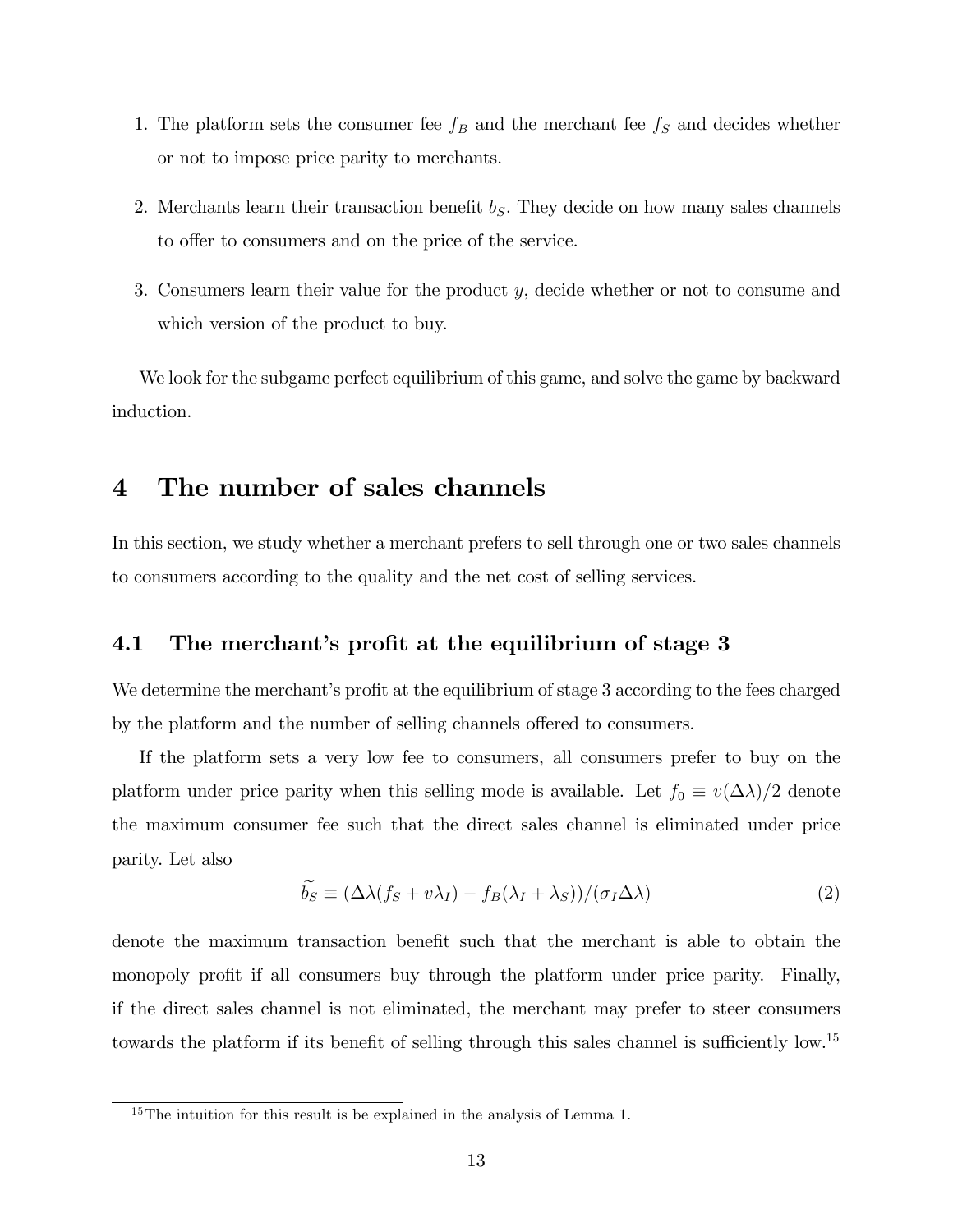We denote the threshold such that this situation happens by

$$
\widehat{b_S} \equiv \widetilde{b_S} - 2\sqrt{\lambda_I \lambda_S} (f_B - f_0) / (\sigma_I \Delta \lambda). \tag{3}
$$

In Lemma 1, we determine the merchant's profit-maximizing price at the equilibrium of stage 3 according to the platform's price.

**Lemma 1** The merchant's profits and prices according to the number of selling channels offered to consumers.

i) Single sales channel: If a merchant sells only directly to consumers, he sets a price  $p_S = (v\lambda_S)/2$  and makes a profit  $\pi_S = (v\lambda_S)/4$ . If a merchant sells only on the platform, he sets a price  $p_I = (v\lambda_I - \sigma_I b_S - f_B + f_S)/2$  and makes a profit

$$
\pi_I = (\lambda_I v - f_P + \sigma_I b_S)^2 / (4v\lambda_I).
$$

ii) **Multi-channels and price parity:** Suppose that the platform sets a consumer fee such that  $f_B \le f_0$ . Consumers always prefer to buy on the platform. If  $b_S \le \tilde{b_S}$ , a merchant sets a price  $p_I$  and makes a profit  $\pi_I$ . If  $b_S \ge \tilde{b_S}$ , a merchant sets a price  $\bar{p} = \lambda_S f_B/\Delta\lambda$  and makes a profit

$$
\overline{\pi} \equiv (v\Delta\lambda - f_B)((b_S\sigma_I - f_S)\Delta\lambda + f_B\lambda_S)/(v\Delta\lambda).
$$

Suppose that the platform sets a consumer fee such that  $f_B > f_0$ . If  $b_S \le \hat{b_S}$ , a merchant prefers to set a price  $p_I$  such that all consumers buy on the platform. He makes a profit  $\pi_I$ . If  $b_S \ge \hat{b_S}$ , a merchant prefers to set a price  $p_S$  such that both selling channels are used by consumers. He makes a profit

$$
\pi_{pp}^{2sc} = \pi_S + (v\Delta\lambda - f_B)(b_S\sigma_I - f_S)/(v\Delta\lambda).
$$

iii) **Multi-channels without restrictions**: If  $b_S \leq f_P / \sigma_I$ , a merchant sets the prices  $p_S$ and  $p_I$  for the direct sales and the platform sales channel, respectively. Both selling channels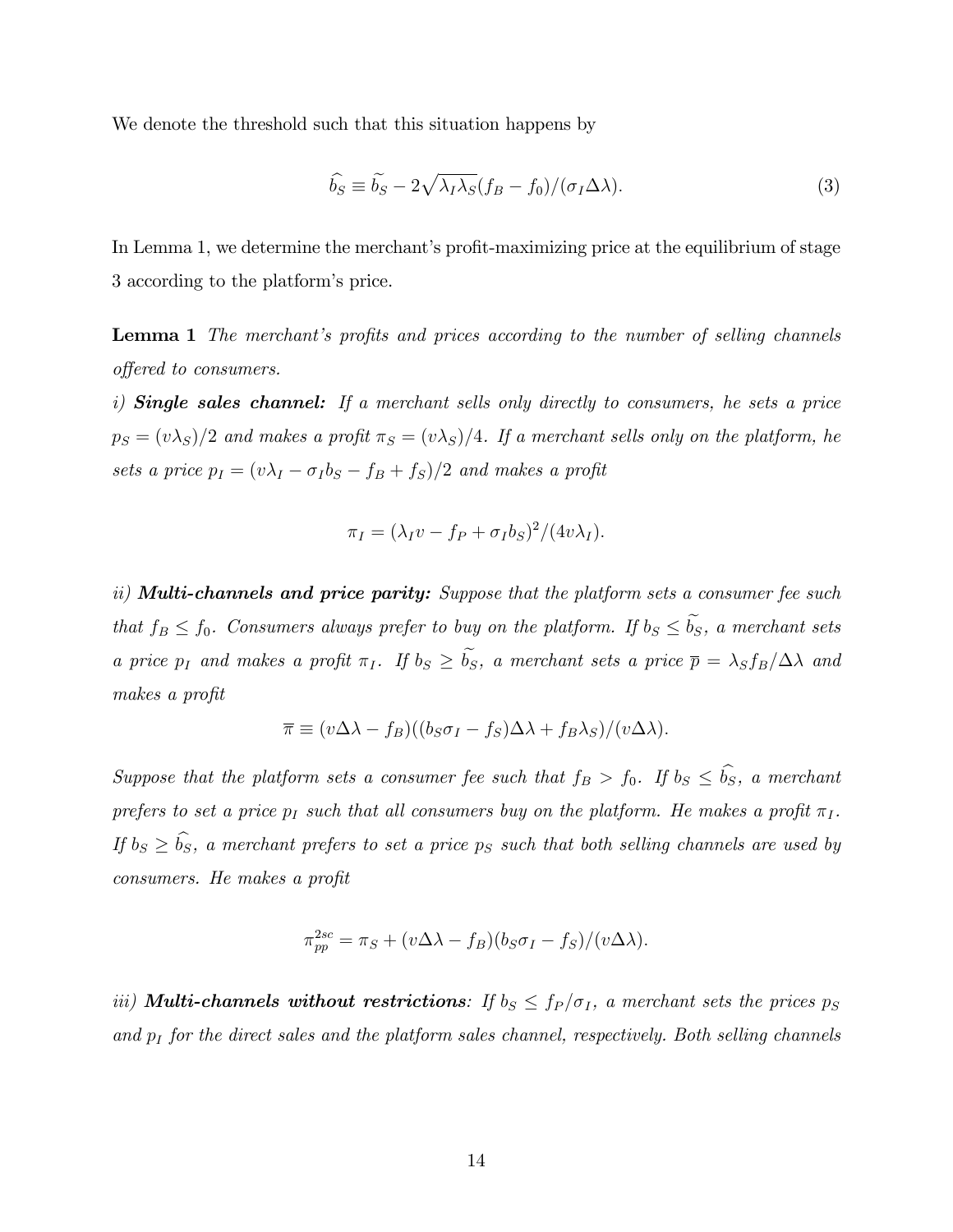are used by consumers and his profit is equal to

$$
\pi_{pd}^{2sc} = \pi_S + (f_B + f_S - v\Delta\lambda - b_S\sigma_I)^2/(4v\Delta\lambda).
$$

If  $b_S \ge f_P / \sigma_I$ , a merchant sets a price equal to  $p_I$ . Consumers only buy on the platform and he makes a profit  $\pi_I$ .

### **Proof.** See Appendix A. ■

If a merchant offers only one selling channel to consumers, he obtains the monopoly profit at the equilibrium of stage 3. He chooses the retail price so as to extract the surplus that the marginal consumer obtains of buying a given quality. A merchant's monopoly profit decreases with the total cost of making a transaction for the consumer and the merchant. If the merchant sells only on the platform, this total (net) cost is equal to  $f_B + f_S - \sigma_I b_S$ . If the merchant sells only directly, this total cost is equal to zero. The merchant's profit also increases with the quality perceived by consumers.

Under price parity, if a merchant sells through two selling channels, consumers trade off between buying the high quality through the platform, the low quality through the direct sales channel and not consuming. If the platform sets a very low fee (i.e., lower than  $f_0 \equiv v(\Delta\lambda)/2$ , the imposition of price parity suppresses competition between selling channels because consumers always prefer to buy through the platform. If the merchant's benefit of selling through the platform is low, he sets the monopoly price  $p_I$  and prefers that consumers only buy through the platform. When the merchant's benefit of selling becomes higher than  $b_s$ , the retail price becomes low enough such that the merchant is constrained to set  $p = \overline{p}$ . At this price, consumers are indifferent between the high and the low quality of service.

If the platform sets a higher fee (i.e., higher than  $f_0 \equiv v(\Delta\lambda)/2$ ), some consumers wish to buy on the platform and other on the direct sales channel. Merchants trade off between setting a price such that all consumers buy on the platform or such that both selling channels are used. If both selling channels are used, merchants set the same price  $p<sub>S</sub>$  for the high and the low quality. The imposition of price parity has two consequences on the retail price that is set on the platform. First, merchants do not internalize the consumer's surplus of buying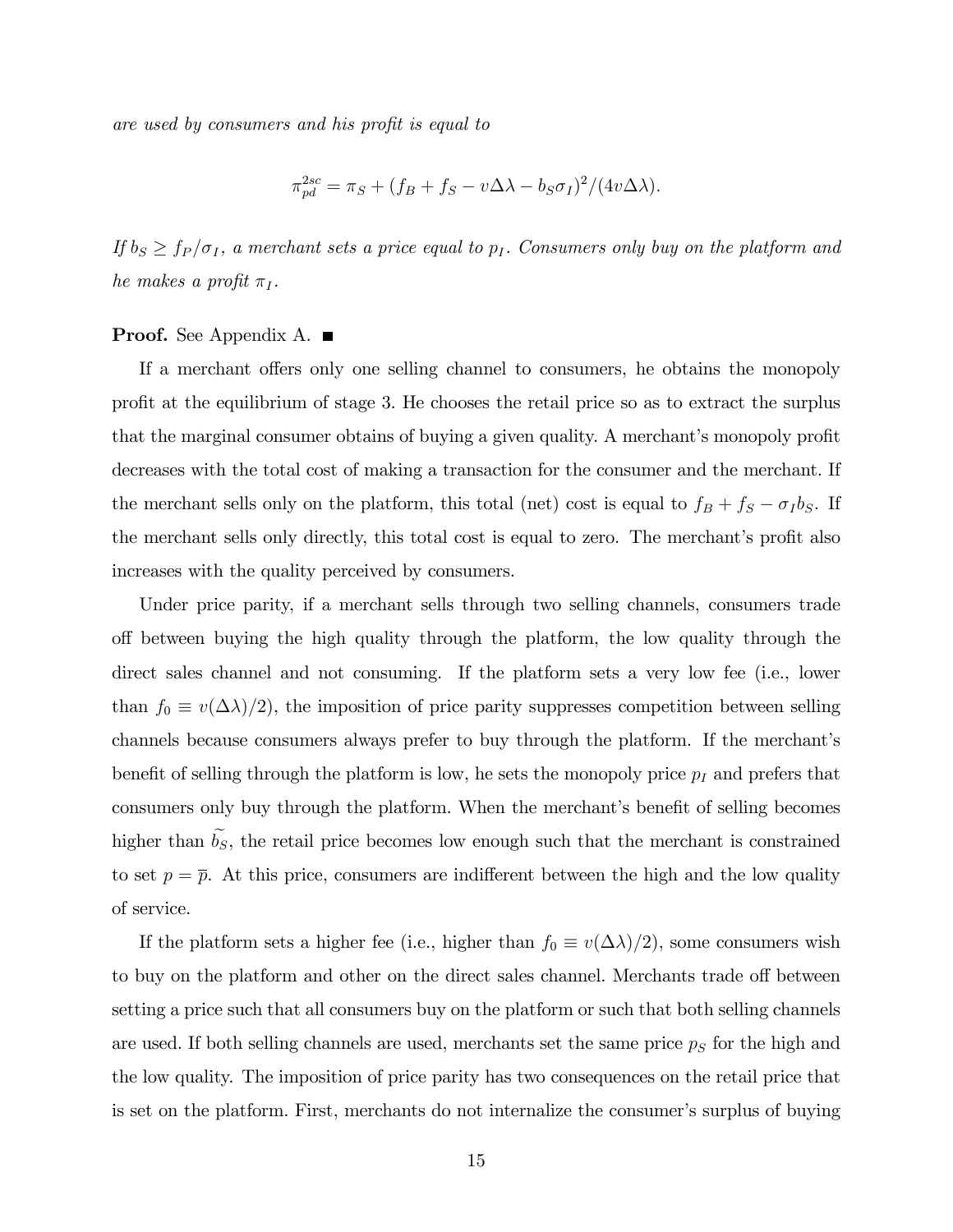the high quality. Second, they do not pass through to consumers the benefits of selling on the platform. The first effect reduces merchants' profits, whereas the second effect increases them. If the merchant's benefit of selling on the platform is higher than  $\widehat{b_S}$ , the second effect is dominant. Therefore, the merchant prefers to set a price equal to  $p<sub>S</sub>$  such that both selling channels are used by consumers. Otherwise, the merchant prefers to set a price  $p_I$  such that all consumers buy on the platform. Therefore, he steers consumers towards the platform by choosing a high retail price.

If a merchant multi-homes and is allowed to price discriminate, he is able to internalize the consumer's net benefit of buying through the platform rather than through the direct sales channel. Furthermore, he passes through his opportunity cost of selling through the platform instead of selling directly. Therefore, the merchant has no incentive to eliminate the direct sales channel himself. If both selling channels are used by consumers, the merchant's profit depends on the difference in the total opportunity cost incurred by a consumer and the merchant for making a transaction through the platform rather than directly. This difference equals  $f_P - \sigma_I b_S$ . If this opportunity cost is positive, both selling channels are used by consumers. If this opportunity cost is negative, all consumers prefer to buy through the platform.

# 4.2 The impact of price parity on retail prices and consumer demand

We analyze the impact of price parity on retail prices and consumer demand for the platform for given fees charged by the platform at the equilibrium of stage 3.

The impact of price parity on retail prices: If a merchant accepts the platform's service under price parity, Lemma 2 gives the comparison of retail prices for a given level of fees  $f_B$  and  $f_S$  chosen by the platform. The no restrictions case refers to the case in which merchants sell through both selling channels with price discrimination.

**Lemma 2** Assume that a merchant accepts the platform's service when the latter imposes price parity. The retail price on the direct sales channel does not vary under price parity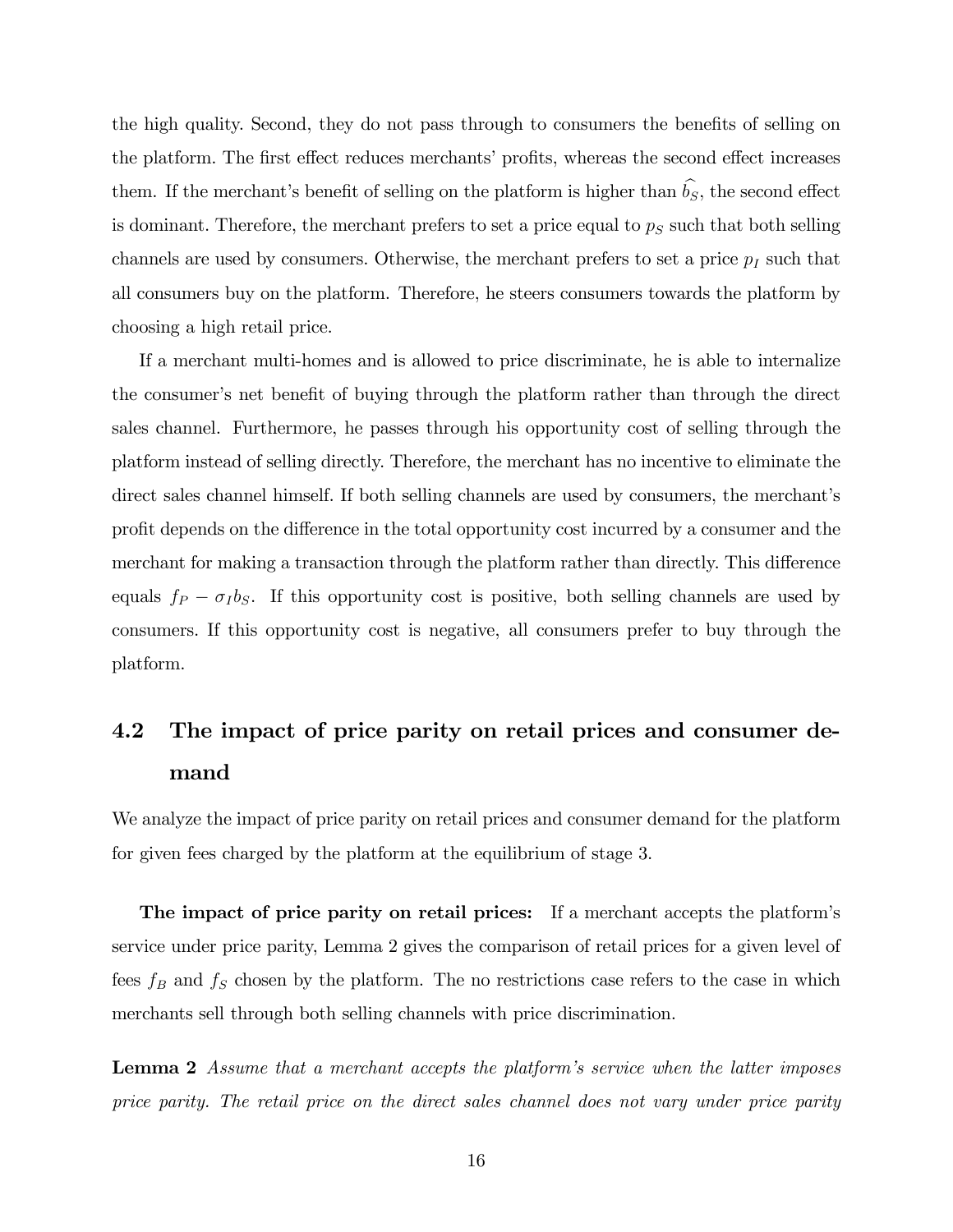compared to the no restrictions case. If  $f_B \leq f_0$  and  $b_S \leq \tilde{b_S}$ , the retail price on the platform is the same under price parity and no restrictions (i.e.,  $p_I^{pp} = p_I^{nr} = p_I$ ). If  $f_B \le f_0$  and  $b_S \geq \widetilde{b_S}$ , the retail price on the platform is higher under price parity (i.e.,  $p_I^{pp} = \overline{p} \geq p_I^{nr} = p_I$ ). If  $f_B > f_0$  and  $b_S \leq \hat{b}_S$ , the retail price on the platform is the same under price parity and no restrictions (i.e.,  $p_I^{pp} = p_I^{nr} = p_I$ ). If  $f_B > f_0$  and  $b_S \in (\widehat{b_S}, (v(\Delta \lambda) - f_B + f_S)/\sigma_I)$ , the retail price on the platform is higher under no restrictions than under price parity (i.e.,  $p_I^{nr} = p_I \ge p_I^{pp} = p_S$ ). If  $b_S \ge (v(\Delta \lambda) - f_B + f_S)/\sigma_I$ , the retail price on the platform is higher under price parity than under no restrictions (i.e.,  $p_I^{nr} = p_I \leq p_I^{pp} = p_S$ ).

### Proof. See Appendix B-1. ■

A merchant chooses the same retail price for the direct sales channel in all cases. Indeed, the price of the direct sales channel only depends on the merchant's cost of selling the low quality. Therefore, the platform's restrictive rule has no impact on consumers' trade-off between the low quality and not consuming.

By contrast, price parity affects the retail price paid by consumers who buy through the platform as it restricts competition between selling channels. However, merchants react differently to this restriction, depending on their benefit of selling through the platform and on the transaction fee chosen by the platform for consumers.

If the platform sets a consumer fee such that the direct sales channel is eliminated, merchants with low transaction benefits (i.e., lower than  $\widetilde{b_S}$ ) choose the same retail price under price parity and no restrictions.<sup>16</sup> Merchants with high benefits of selling through the platform prefer to set a higher retail price under price parity than under no restrictions in order to steer consumers towards the platform.

If the platform sets a higher fee, merchants with high transaction benefits set a price such that both selling channels are used by consumers under price parity. However, they are constrained to choose the same price for both selling channels. Therefore, the price on

 $16$ This result is caused specifically by our assumption that consumer demand for the platform is linear and does not hold with general distributions. Indeed, in that specific case, the price on the platform when the merchant sells only through the platform is identical to the price when the merchant sells through the platform and the direct sales channel with price discrimination (i.e.,  $p_I^{pp} = p_I^{nr} = p_I$ ). Since the merchant chooses the price  $p_I$  under price parity if his benefits of selling through the platform are lower than  $b_S$ , the prices are identical under price parity and no restrictions.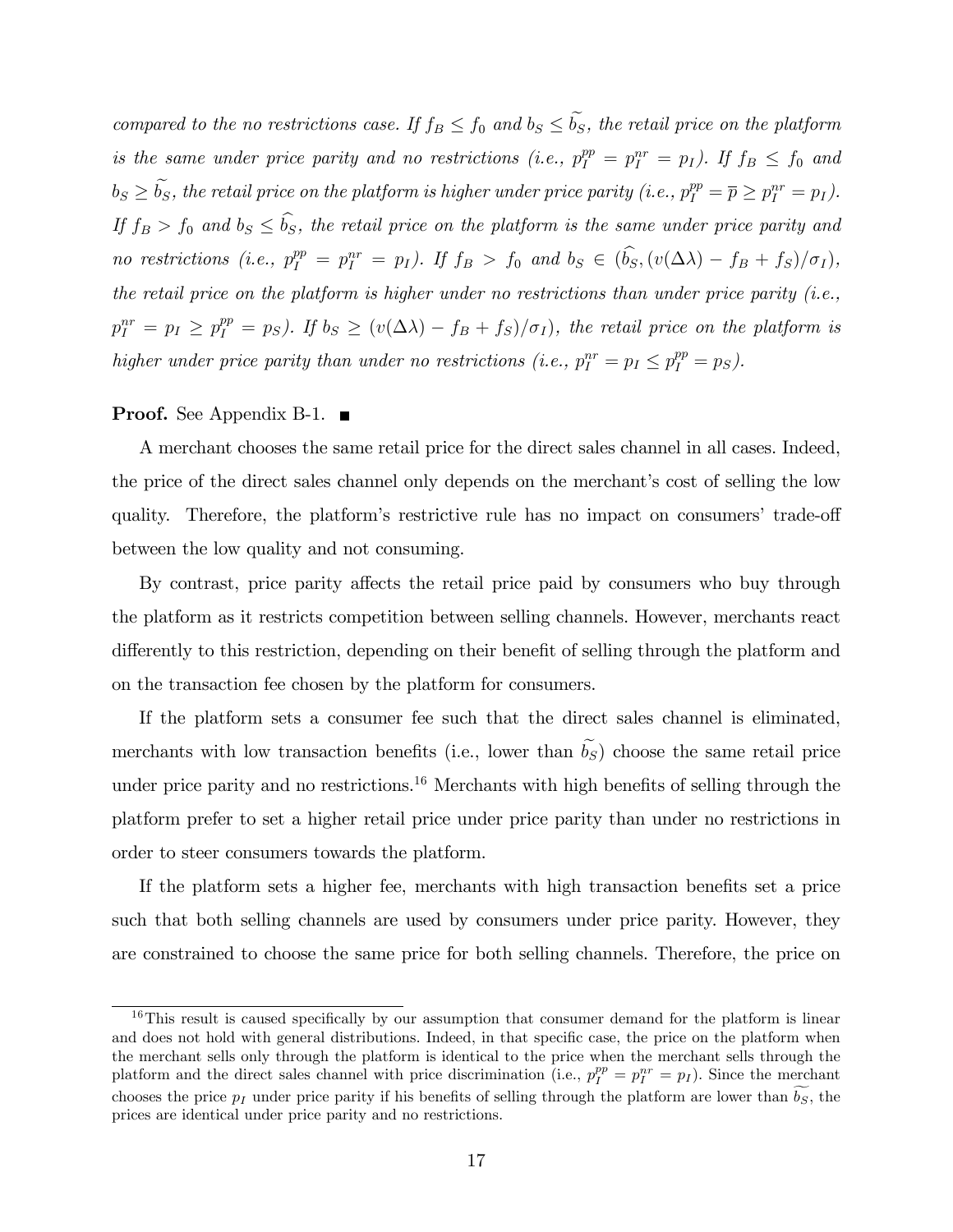the platform sales channel only depends on the merchant's cost of selling the low quality. On the contrary, if there are no restrictions, the transaction costs incurred by consumers and merchants have two effects on the retail price. First, the merchant passes through his opportunity cost of selling through the platform to consumers. If this opportunity cost is negative, the merchant has an incentive to reduce the retail price on the platform. Second, he internalizes the consumers' net benefit of buying through the platform. Since consumer demand increases with the degree of differentiation between sales channels, the merchant has an incentive to increase the retail price on the platform. Whether the retail price on the platform increases or decreases under price parity compared to the case in which there are no restrictions depends on how both effects compensate for each other. As explained before, if the merchant's benefit of selling through the platform is high, the first effect is dominant and the retail price is lower under no restrictions than under price parity. Otherwise, the second effect is dominant and the retail price is higher under price parity than under no restrictions.

Therefore, the imposition of price parity does not necessarily generate an inflation of the retail price paid by consumers for given fees charged by the platform. It depends on merchants' benefits of selling through the platform and on whether the direct sales channel is eliminated.

Consumer demand for the platform's sales channel: We denote consumer demand for the platform's service at the equilibrium of stage 3 by  $D_I^k$  for  $k \in \{nr, pp\}$ . Furthermore, we denote consumer demand for the platform if all consumers buy through the platform by  $D_I$ . We have  $D_I^{nr} = (v\Delta\lambda - f_P + \sigma_I b_S)/(2v\Delta\lambda)$ ,  $D_I^{pp} = (v\Delta\lambda - f_B)/(v\Delta\lambda)$  and  $D_I = (v\lambda_I + \sigma_I b_S - f_P)/(2v\lambda_I).$ 

Lemma 3 gives the comparison of consumer demand for the platformís sales channel in our linear case for given platform fees.

**Lemma 3** Suppose that the platform sets  $f_B \leq f_0$ . If  $b_S \leq f_P / \sigma_I$ , consumer demand for the platform is higher under price parity than under no restrictions (i.e.,  $D_I \geq D_I^{nr}$ ). If  $b_S \in (f_P / \sigma_I, \tilde{b_S})$ , the demand for the platform is identical under price parity and no restrictions and equal to  $D_I$ . If  $b_S \geq \tilde{b_S}$ , the demand for the platform is higher under no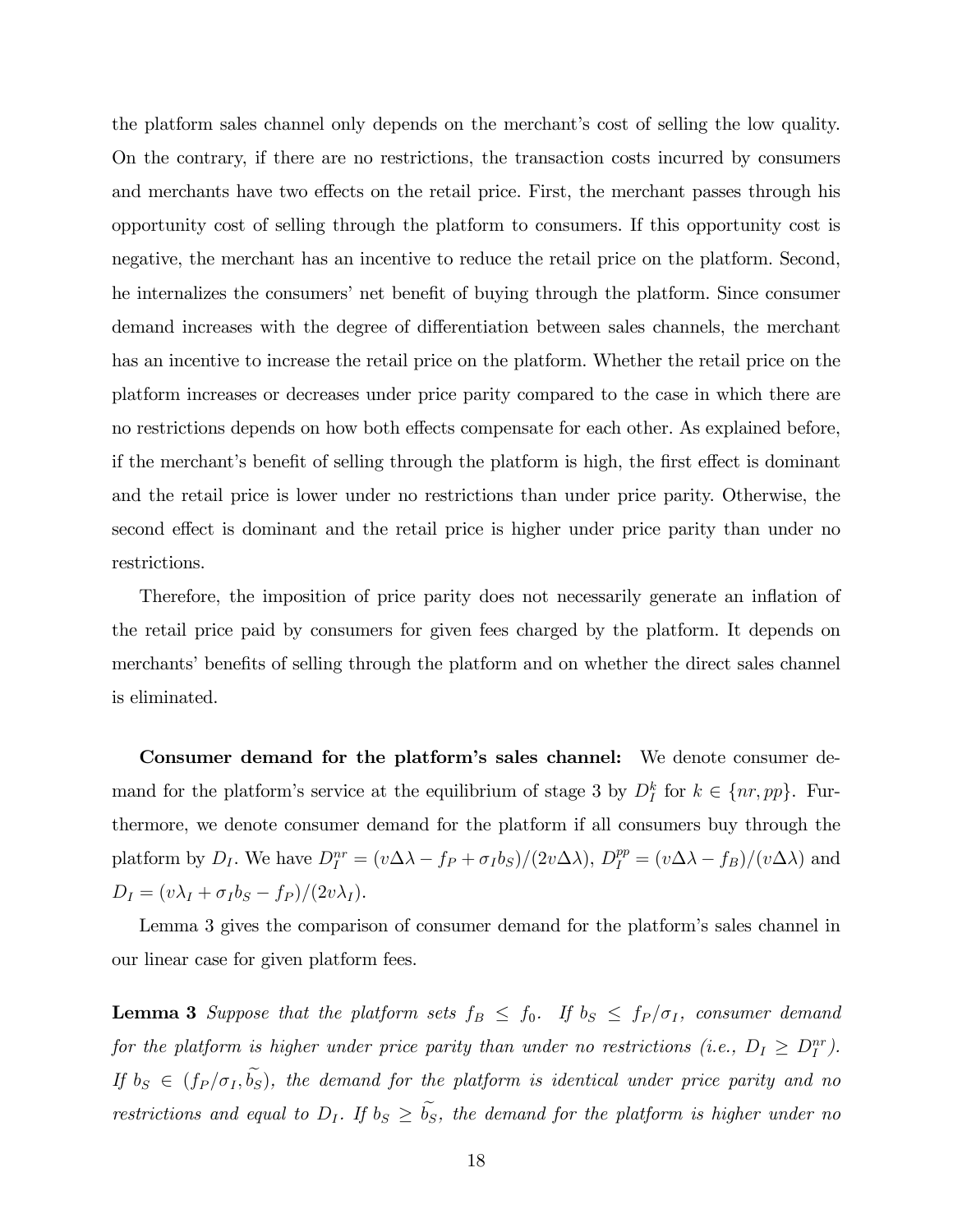restrictions than under price parity (i.e.,  $D_I^{nr} \geq D_I$ ). Suppose that the platform sets  $f_B > f_0$ . If  $b_S \n\t\leq f_P / \sigma_I$ , consumer demand for the platform is higher under price parity than under no restrictions (i.e.,  $D_I^{pp} \geq D_I^{nr}$ ). If  $b_S \in (f_P/\sigma_I, \widehat{b_S})$ , the demand for the platform is identical under price parity and no restrictions and it is equal to  $D_I$ . If  $b_S \geq \hat{b_S}$ , the demand for the platform is higher under no restrictions than under price parity (i.e.,  $D_I \geq D_I^{nr}$ ).

### **Proof.** See Appendix B-2.  $\blacksquare$

The impact of price parity on consumer demand for the platform depends on merchants' benefits of selling through the platform. For merchants who perceive high selling benefits, consumer demand for the platform is higher if there are no restrictions. By contrast, for merchants who perceive low benefits of selling through the platform, consumer demand for the platform is higher under price parity.

The result of Lemma 3 is caused by the impact of price parity on consumers' trade-off between both selling channels and on the retail prices chosen by merchants. If the platform imposes price parity, competition with the direct sales channel is restricted on the consumer side. If the consumer fee is very low, the direct sales channel is eliminated. When the merchant's benefit of selling through the platform is low, there is no difference between retail prices on both sales channels. Therefore, consumer demand for the platform is higher under price parity than under no restrictions, because consumers trade off between buying the high quality and not consuming, instead of choosing between both qualities. If the merchant's benefit of selling through the platform is intermediary, all consumers buy through the platform under price parity and no restrictions. Therefore, consumer demand for the platform is identical in both cases. If the merchant's benefit of selling through the platform is high, the retail price on the platform is higher under price parity than under no restrictions. Consumer demand for the platform may therefore become lower under price parity.

If the platform sets a higher price, the direct sales channel is not always eliminated. If the merchant's benefit of selling through the platform is low, the retail price on the platform is identical under price parity and no restrictions. Since consumers only buy on the platform under price parity, consumer demand for the platform is higher under price parity than under no restrictions. When the merchant's benefit of selling through the platform is higher than  $\widehat{b_S}$ , both selling channels are used by consumers. However, merchants are forced to sell the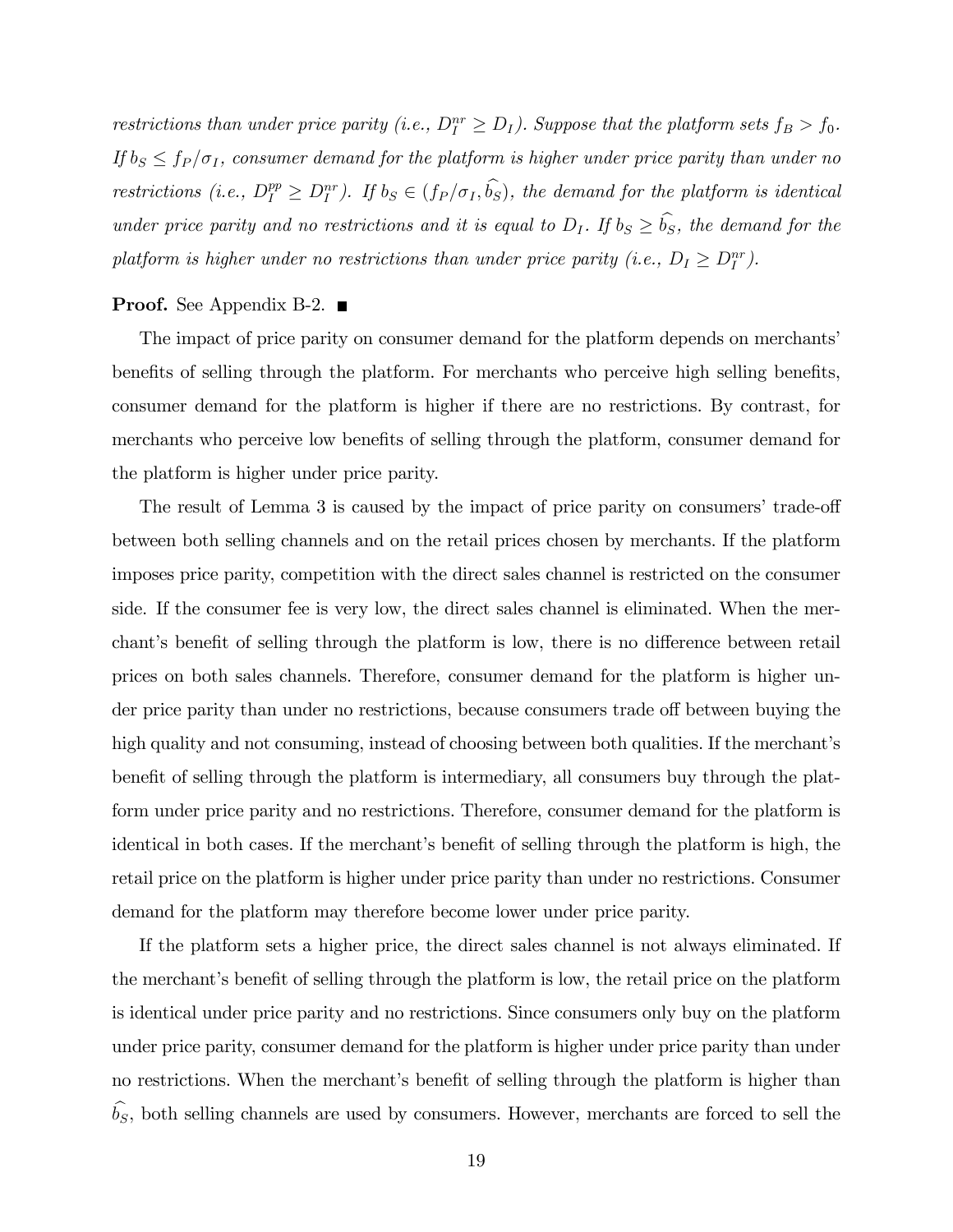two qualities at the same retail price under price parity, which prevents them from passing through their selling benefits to consumers. For high values of  $b<sub>S</sub>$ , the retail price is therefore higher under price parity than no restrictions and consumer demand is lower under price parity.

In what follows, we restrict our analysis to cases in which the platform sets a total transaction fee  $f_P$  such that  $f_P \leq v\lambda_I + \sigma_I$ , that is, such that  $D_I \geq 0$ . Otherwise, the demand for the platform would always be equal to zero if all consumers buy on the platform. We also focus on the case in which the platform sets a consumer fee  $f_B$  such that  $f_B \leq v \Delta \lambda$ under price parity, that is, such that  $D_I^{pp} \geq 0$ . Otherwise, the demand for the platform under price parity would be equal to zero.

### 4.3 The merchant's choice of the number of sales channels

In Lemma 4, we analyze a merchant's decision to offer the platform's service according to fees charged by the platform and the degree of differentiation between sales channels under price parity and no restrictions. Let  $\widehat{f_B} \equiv v(\lambda_I - \sqrt{\lambda_I \lambda_S})$  denote the minimal consumer fee such that both selling channels are used at all merchants' if the latter accept the platform's service.

### **Lemma 4** The merchant's decision to offer the platform's service:

i) Price parity: All merchants offer the direct sales channel. If  $f_B \geq \widehat{f_B}$ , a merchant sells on the platform if and only if  $b_S \geq f_S/\sigma_I$ . If  $f_B < \widehat{f_B}$ , a merchant sells on the platform if and only if  $b_S \geq b_S^1 \equiv (f_P - v\lambda_I + v\sqrt{\lambda_I \lambda_S})/\sigma_I$ .

ii) No restrictions: All merchants offer both selling channels. Both selling channels are used if and only if  $b_S < f_P / \sigma_I$ . Otherwise, if  $b_S \geq f_P / \sigma_I$ , consumers only buy on the platform.

#### **Proof.** See Appendix C. ■

A merchant's decision to sell on two different sales channels depends on how much surplus he can extract from consumers by offering an additional sales channel and on the opportunity cost of selling on the platform.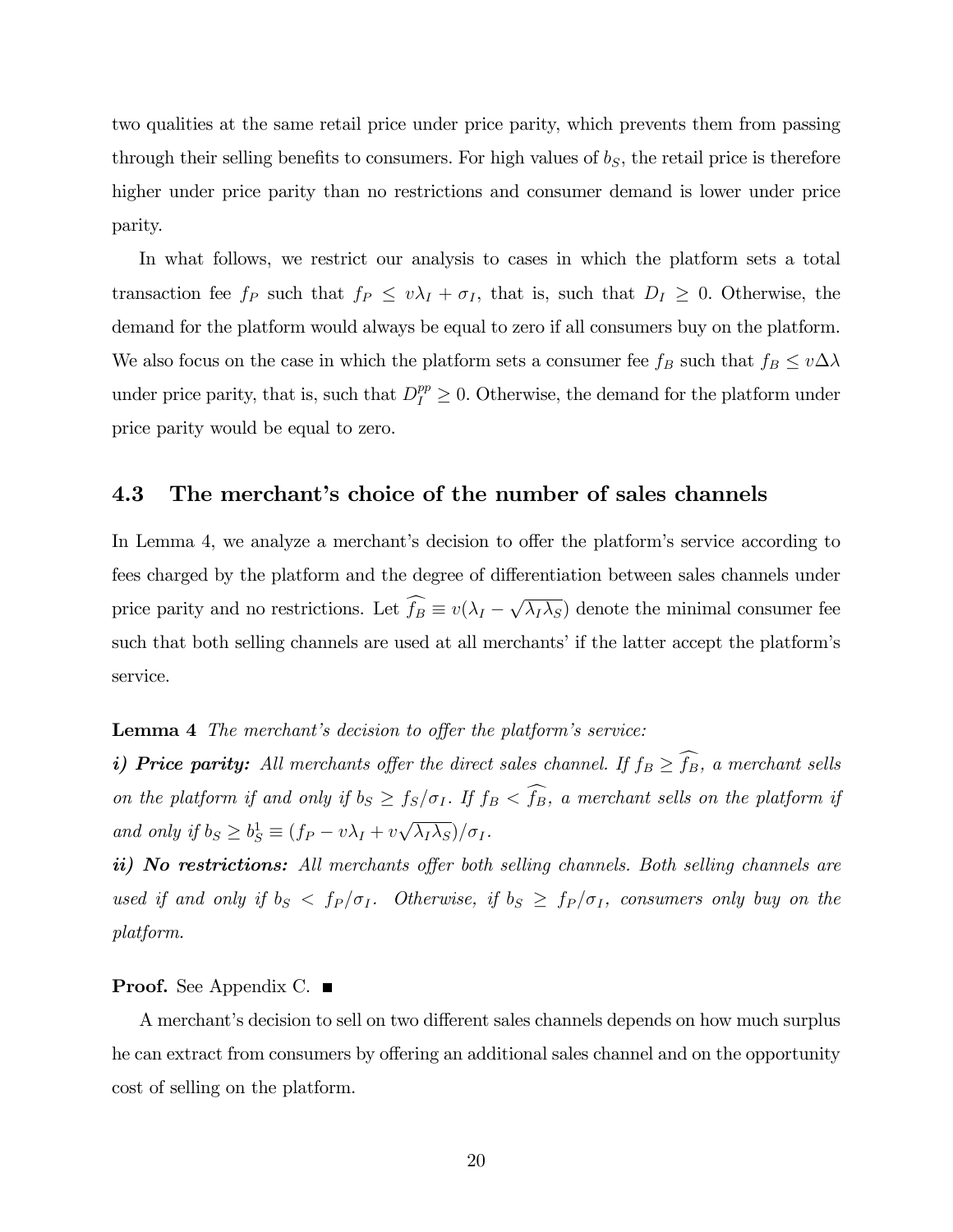If the platform imposes price parity, there are two cases. In the first case, the platform sets a high consumer fee (i.e.,  $f_B \geq \widehat{f_B}$ ), such that all merchants prefer that consumers buy through both selling modes under price parity. In that case, a merchant's incentives to offer the platform's service only depend on his relative net benefit of selling through the platform compared to the direct sales channel (i.e.,  $\sigma_I b_S - f_S$ ). If the platform is perceived as less costly than the direct sales channel, merchants prefer to sell also on the platform. Otherwise, they sell only directly. Merchants' incentives to sell on the platform increase with the selling benefit  $\sigma_I$  and decrease with the merchant fee  $f_S$ . The minimum consumer fee  $\widehat{f_B}$  such that both selling channels are used at all merchants' who sell on the platform increases with the degree of differentiation between selling channels.

In the second case, the platform sets a lower consumer fee, such that some merchants sell only on the platform. Those merchants compare the monopoly profit with the direct sales channel to the monopoly profit with the platform channel. They prefer to sell only on the platform if their selling benefit if sufficiently high (i.e., higher than  $b_S^1$ ). Interestingly, the elasticity of merchant acceptance of the platform depends on the total transaction fee  $f_P$ because monopolistic merchants internalize the consumer's cost of buying on the platform if they only sell one version of the product.

If the platform does not impose any restrictive rule, all merchants offer the direct sales channel. Indeed, when a monopoly sells only via the platform, it can increase its profit by selling the low quality as well because of a market expansion effect.<sup>17</sup> If a monopolist sells the low quality, it increases his profit by offering also the high quality because he is able to internalize the consumer's benefit of buying the high quality and to pass through the opportunity cost of selling the high quality in his pricing decision. Offering two versions of the service with price discrimination is always better for a merchant than offering only the low quality.<sup>18</sup>

<sup>&</sup>lt;sup>17</sup> There is a market expansion effect that increases the merchant's profit by  $\pi_S(\tilde{y}_S) - \pi_S(\tilde{y}_I)$  (i.e., the profit of selling via his own channel to all consumers plus the loss of not selling via his own channel to  $D(\tilde{y}_I)$ consumers). The merchant can further increase its profit by adjusting the price of the product sold via the platform. In the above equation  $\tilde{y}_k$  denotes the indifferent consumer between buying through sales channel k and not consuming.

 $18$ This result is caused by our assumption that the marginal impact of an increase in quality differentiation on consumer demand is positive.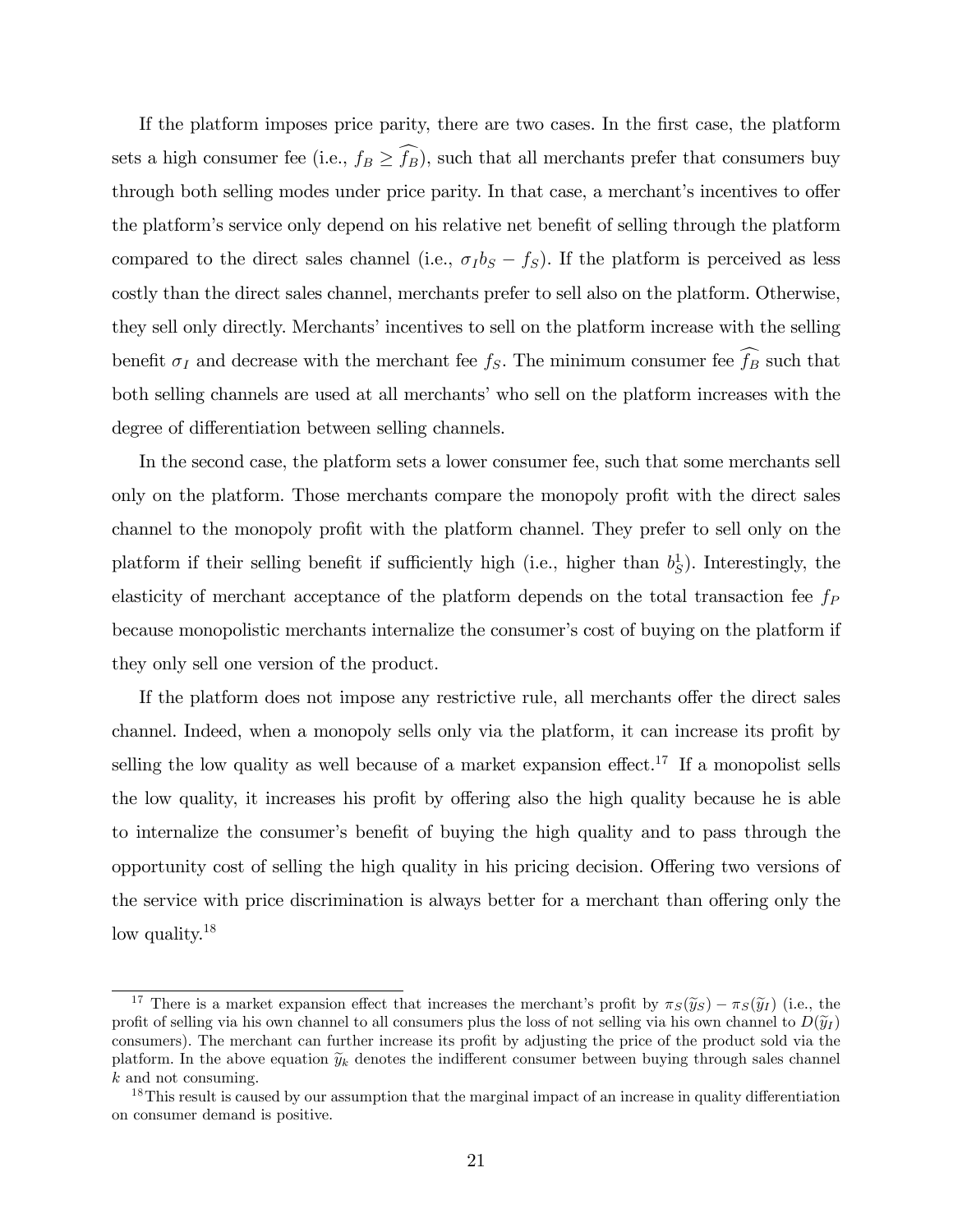Therefore, if there are no restrictions, consumers are always able to buy on both selling channels, but if the merchant's selling benefit exceeds some threshold, they all prefer to buy on the platform. Both selling channels are used only at merchants' who obtain low selling benefits. Under price parity, consumers may not be able to buy through the platform if the merchant's selling benefit is low because some merchants do not sell on this channel. However, both selling channels are used only at merchants' who obtain high selling benefits.

# 5 The platform's fees

In this section, we determine the fees that maximize the platform's profit and analyze whether the platform prefers to impose price parity.

### 5.1 No restrictions

We denote by  $V_I^{nr}$  the volume of transactions that takes place on the platform and by  $\Pi^{nr}$  the platform's profit if there are no restrictions. The platform's profit is given by  $\Pi^{nr} = (f_P - c_P) V_I^{nr}$ . From Lemma 1 and 2, the volume of transactions that takes place on the platform depends on the total transaction fee. If  $b_S \leq f_P / \sigma_I$ , both selling channels are used by consumers and the demand for the platform's service is  $D_I^{nr}$ . If  $b_S \geq f_P / \sigma_I$ , all consumers buy through the platform and the demand for the platform's service is  $D<sub>I</sub>$ . Therefore, we have

$$
V_I^{nr}(f_P) = \int_0^{\min(f_P/\sigma_I, 1)} \min(\max(D_I^{nr}, 0), 1) db_S + \int_{\min(f_P/\sigma_I, 1)}^1 \min(\max(D_I, 0), 1) db_S.
$$

If  $f_P \geq \sigma_I$ , since  $b_S$  belongs to [0, 1], both selling channels are used by consumers at all merchants'. If  $f_P \leq \sigma_I$ , some merchants sell only through the platform. In Proposition 1, we give the profit-maximizing total transaction fee chosen by the platform if there are no restrictions.

**Proposition 1** Suppose that the platform does not impose any restrictive rule to merchants. If  $v(\Delta\lambda) \geq 3\sigma_I/2 - c_P$ , the platform chooses a total transaction fee such that both selling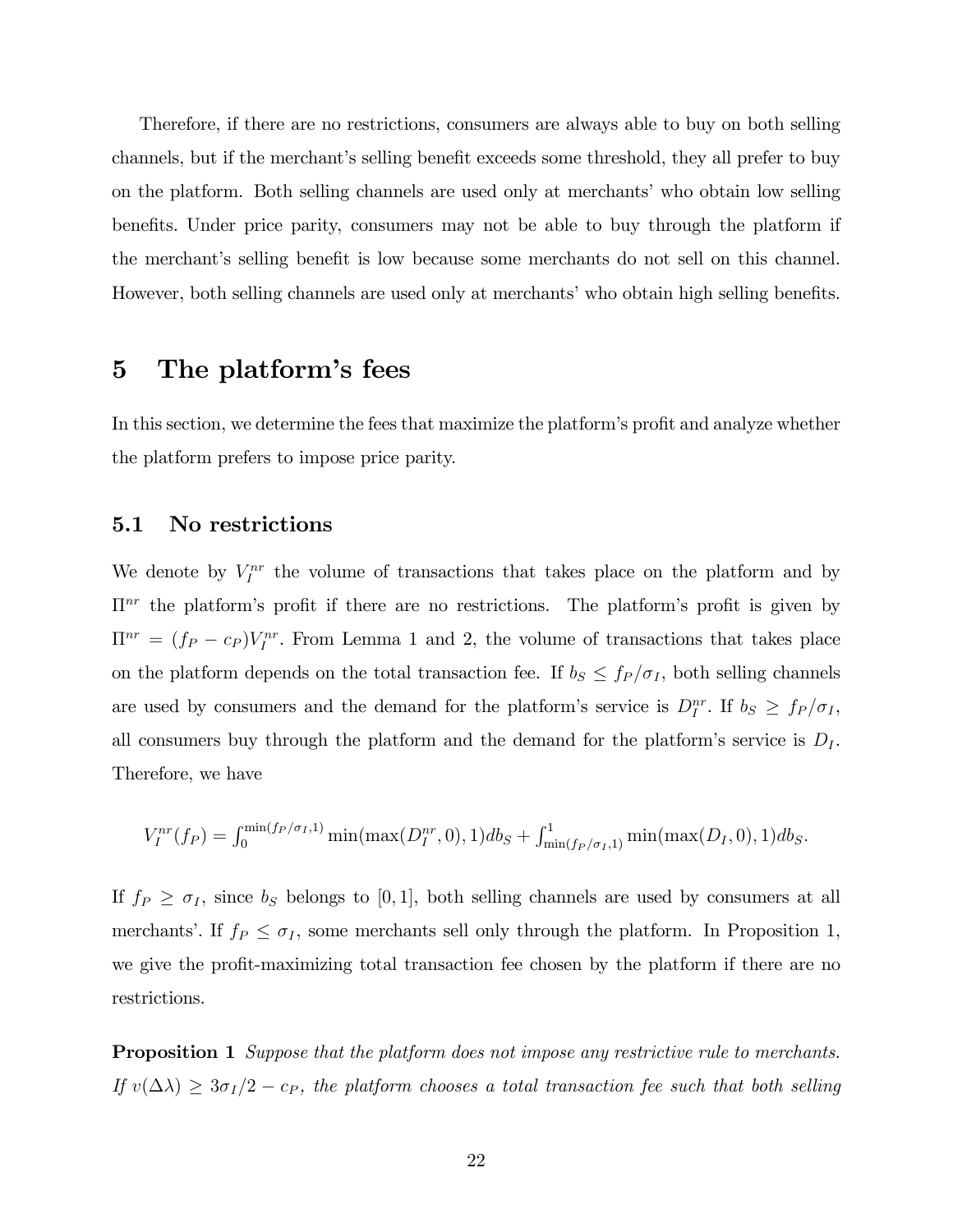channels are used at all merchants' (Full Competition), that is  $(f_P^{nr})^{FC} = (2v\Delta\lambda + 2c_P + \sigma_I)/4$ . The platform makes a profit equal to

$$
(\Pi^{nr})^{FC} = \frac{(2v\Delta\lambda - 2c_P + \sigma_I)^2}{32v\Delta\lambda}.
$$

If  $v(\Delta \lambda) \in ((c_P^2 \lambda_S - \sigma_I \Delta \lambda + 2\sigma_I c_P \Delta \lambda)/(2\sigma_I \lambda_I), 3\sigma_I/2 - c_P)$ , the platform chooses a total transaction fee such that some merchants only sell through the platform (Partial Competition). The total transaction fee is equal to

$$
(f_P^{nr})^{PC} = \frac{1}{3\lambda_S} (c_P \lambda_S - 2\sigma_I \Delta \lambda + \sqrt{c_P^2 \lambda_S^2 + 2\lambda_S \sigma_I (c_P + 3v\lambda_I)\Delta \lambda + (4\lambda_I^2 - 5\lambda_I \lambda_S + \lambda_S^2)\sigma_I^2}).
$$

The platform makes a profit equal to  $(\Pi^{nr})^{PC} = ((f_P^{nr})^{PC} - c_P)V^{nr}((f_P^{nr})^{PC})$ .

If  $v(\Delta\lambda) < (c_P^2\lambda_S - \sigma_I\Delta\lambda + 2\sigma_I c_P\Delta\lambda)/(2\sigma_I\lambda_I)$ , the platform makes zero profit and chooses  $f_P^{nr} = c_P.$ 

### **Proof.** See Appendix D. ■

If there are no restrictions, the monopolistic platform chooses the total price such that its mark-up on its marginal cost is invertly proportional to the elasticity of the volume of transactions. If the degree of differentiation is high on the consumer side (i.e., higher than  $3\sigma_I/2 - c_P$ , competition for selling services is weak. Both selling channels are used by consumers because the platform sets a relatively high fee. Merchants have no incentives to steer consumers towards using only the platform. Therefore, the profit-maximizing transaction fee only depends on the elasticity of consumer demand for the platform's service. If the degree of differentiation is lower on the consumer side, competition for selling services becomes fiercer. When the platform reduces its total transaction fee, it eliminates the direct sales channel at some merchantsí because all consumers prefer to buy through the platform. It also increases consumer demand for the platform services when both selling channels are used by consumers. The platform chooses a total transaction fee such that the marginal benefits from an increase in the transaction volume are equal to the marginal costs that are due to a lower margin. The lower the total transaction fee  $(f_P^{nr})^{PC}$ , the higher the number of merchants who do not sell directly to consumers because of competition with the platform.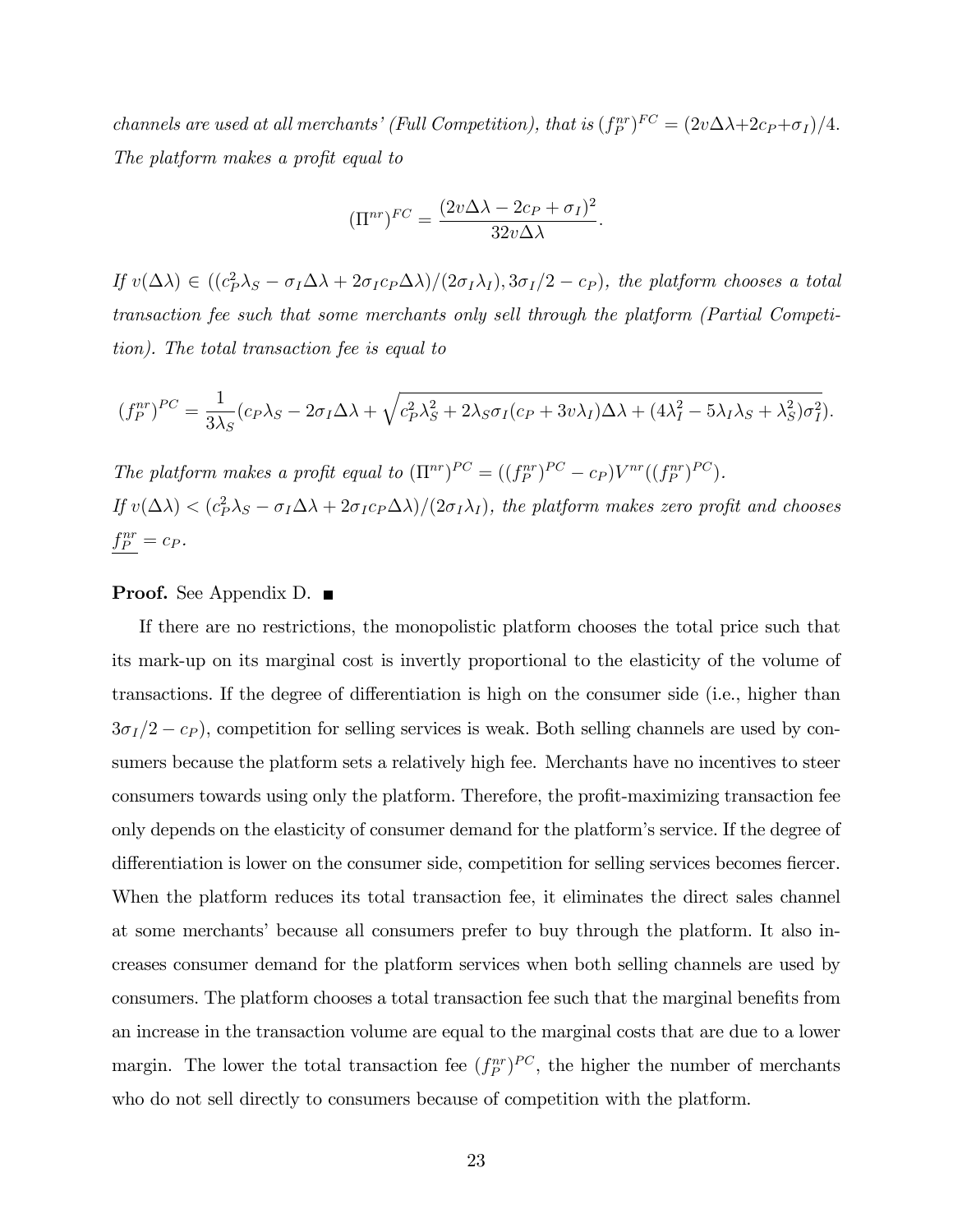When the platform is not very efficient (i.e., if  $c<sub>P</sub>$  is high), if the degree of differentiation on the consumer side is small, the platform may even have no market power and make zero profits because of competition with merchants.

### 5.2 Price parity

We denote by  $V_I^{pp}$  $I_I^{pp}$  the volume of transactions that takes place on the platform and by  $\Pi^{pp}$ the platform's profit under price parity. We have

$$
\Pi^{pp} = (f_B + f_S - c_P)V_I^{pp}.
$$

The transaction volume depends on the price structure chosen by the platform. From Lemma 1 and 2, if  $f_B \geq \widehat{f_B}$ , merchants such that  $b_S \geq f_S/\sigma_I$  accept the platform's service. Both selling channels are used by consumers and the demand for the platform's service is given by  $D_I^{pp}$  $I_I^{pp}$ . Therefore, the transaction volume is given by

$$
V_I^{pp} = \int_{f_S/\sigma_I}^1 D_I^{pp} db_S.
$$

If  $f_B \in (f_0, \widehat{f_B})$  and  $b_S \ge \widehat{b_S}$ , both selling channels are used by consumers and the platform obtains a demand given by  $D_I^{pp}$  $I_I^{pp}$ . If  $b_S \in (b_S^1, \dot{b}_S)$ , all consumers buy on the platform and the platform obtains a demand given by  $D<sub>I</sub>$ . The transaction volume is then given by

$$
V_I^{pp} = \int_{\widehat{b_S}}^1 D_I^{pp} db_S + \int_{b_S^1}^{\widehat{b_S}} D_I db_S.
$$

If  $f_B \leq f_0$ , and  $b_S \geq \tilde{b_S}$ , both selling channels are used by consumers and the platform obtains a demand given by  $D_I^{pp}$  $I_I^{pp}$ . If  $b_S \in (b_S^1, b_S^2)$ , all consumers buy on the platform and the platform obtains a demand given by  $D<sub>I</sub>$ , the platform's profit is then given by

$$
V_I^{pp} = \int_{\widetilde{b_S}}^1 D_I^{pp} db_S + \int_{b_S^1}^{\widetilde{b_S}} D_I db_S.
$$

In Proposition 2, we give the profit-maximizing prices chosen by the platform under price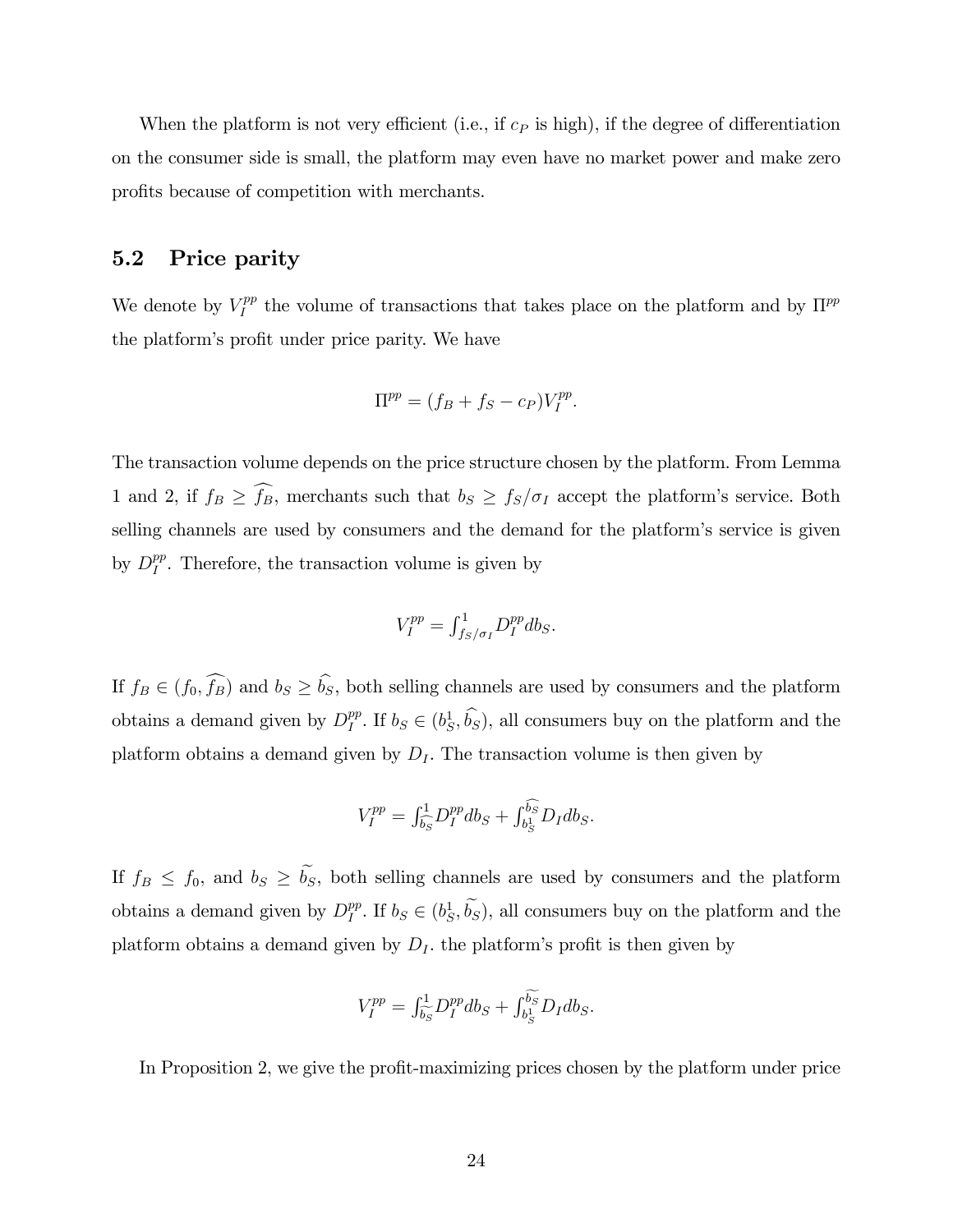parity.<sup>19</sup>

**Proposition 2** If  $v \Delta \lambda \in (2\sigma_I - 2c_P, c_P + 2\sigma_I)$ , there is an interior solution to the platform's profit-maximization problem. In that case, the platform maximizes its profit by choosing a consumer fee that is equal to  $f_B^I = (c_P + 2v\Delta\lambda - \sigma_I)/3$  and a merchant fee that is equal to  $f_S^I = (c_P - v \Delta \lambda + 2\sigma_I)/3$ . The platform makes a profit

$$
(\Pi^{pp})^I = \frac{(v\Delta\lambda - c_P + \sigma_I)^3}{27\sigma_I v \Delta\lambda}.
$$

If  $v \Delta \lambda > c_P + 2\sigma_I$ , there is a corner solution. The consumer fee and the merchant fee are equal to  $f_S^c = 0$  and  $f_B^c = (v \Delta \lambda + c_P)/2$ , respectively. The platform makes a profit

$$
(\Pi^{pp})^c = \frac{(v\Delta\lambda - c_P)^2}{4v\Delta\lambda}.
$$

### **Proof.** See Appendix E.  $\blacksquare$

Under price parity, the platform is able to use the price structure to maximize its profit. It can even subsidize the demand on one side of the market to increase it on the other side. When the degree of differentiation on the consumer side increases, the platform prefers to extract more surplus from consumers by increasing the consumer fee and decreasing the merchant fee. By contrast, when the selling benefit that the platform brings to merchants increases, the platform prefers to extract more surplus from merchants by increasing the merchant fee and reducing the consumer fee. Note that in the special case in which  $v \Delta \lambda = \sigma_I$ , the fees on the consumer side and the merchant side are both equal to  $c_P + \sigma_I$ .

It is interesting to compare our setting to Edelman and Wright (2015). In their model, the platform does not face a reduction in demand when it raises seller fees under price parity, provided that sellers continue to participate. In their model, all merchants are symmetric. They all decide to join the platform provided that the merchant fee is sufficiently low. This fee is completely passed through to consumers and the buyers who join the platform always use it. Therefore, there is no competition between merchants and the platform on selling services in their model. Since we model asymmetric monopolistic merchants, the platform

<sup>&</sup>lt;sup>19</sup>Our results if  $v \Delta \lambda < 2\sigma_I - 2c_P$  are discussed in Appendix I.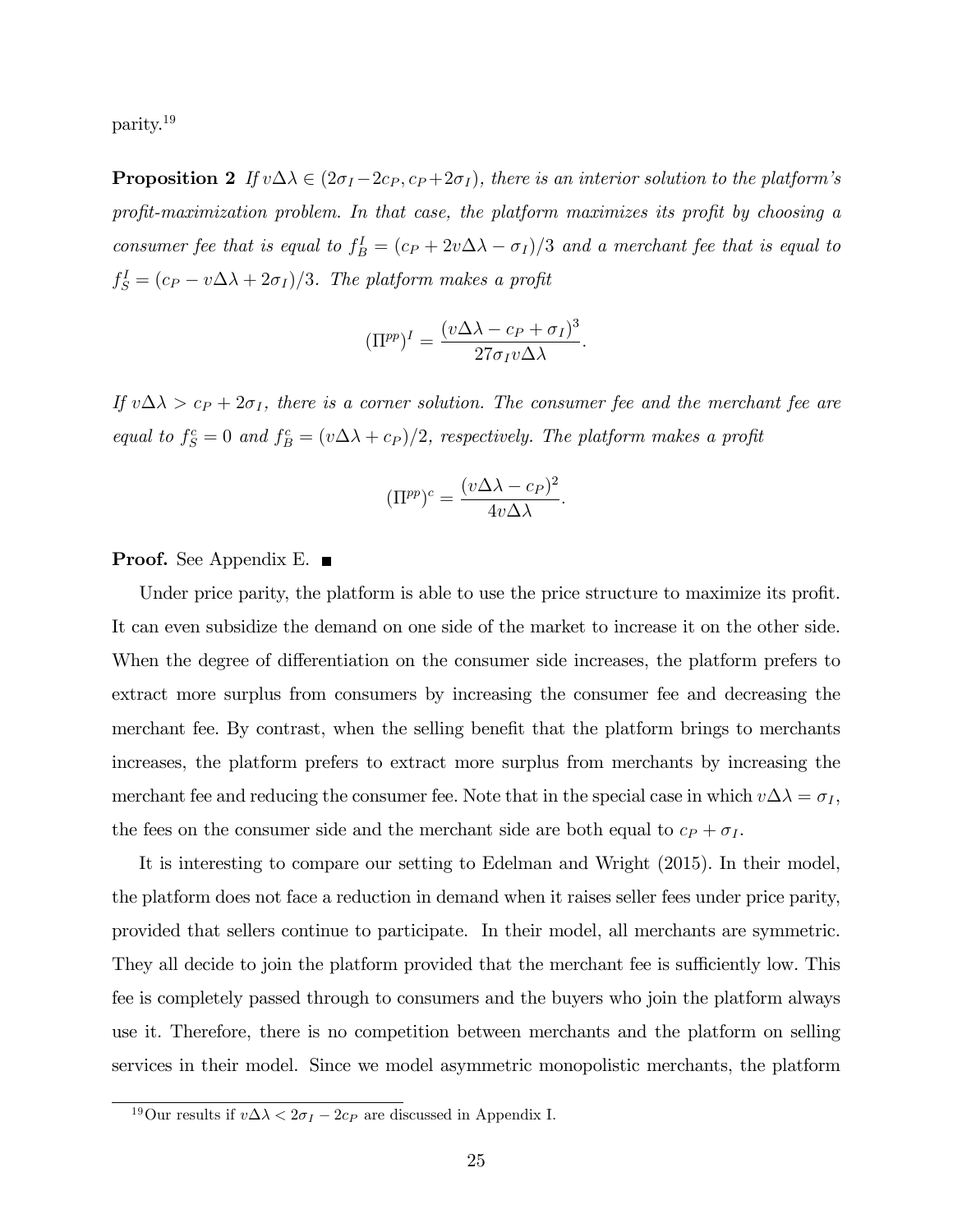reduces merchant acceptance of its service when it raises the merchant fee.<sup>20</sup> The reduction in merchant acceptance depends on the degree of differentiation between selling modes (in terms of cost efficiency) on the merchant side.

### 5.3 The platform's profit-maximizing strategy

The platform chooses to impose price parity if it enables it to reach a higher profit. In Proposition 3, we show that the platform prefers to impose price parity if it is sufficiently differentiated.

**Proposition 3** If  $v \Delta \lambda > 2\sigma_I - 2c_P$ , the platform always prefers to impose price parity.

### Proof. See Appendix F. ■

Proposition 3 shows that the platform prefers to impose price parity when the degree of differentiation between selling channels is high. The platform's decision to impose price parity depends on a trade-off between extracting surplus from consumers and merchants. On the consumer side, the platformís ability to extract surplus through the consumer fee depends on the retail prices and the elasticity of consumer demand for the high quality. If the platform imposes price parity, merchants are constrained to set the same retail price for both qualities. The price of the high quality is reduced, while a consumer's benefits of buying the high quality remains unchanged. The platform can therefore extract a higher share of the consumer surplus of buying the high quality through the consumer fee, to the detriments of merchants. All else being equal, a higher degree of differentiation between selling modes increases the platform's incentives to extract consumer surplus by imposing price parity.

On the merchant side, under price parity, merchant acceptance of the platformís sales channel is elastic to the merchant fee. Some merchants prefer to refuse the platform's sales channel to eliminate competition between selling services. This reaction to the platformís restriction reduces the volume of transactions on the platform. As shown in Lemma 4, the elasticity of merchants' acceptance depends on the relative efficiency of both selling modes. If

 $^{20}$ Edelman and Wright (2015) model asymmetric sellers in the extension of their model. However, they consider asymmetric sellers from the perspective of consumers. They assume that one merchant brings no transactional benefit to consumers.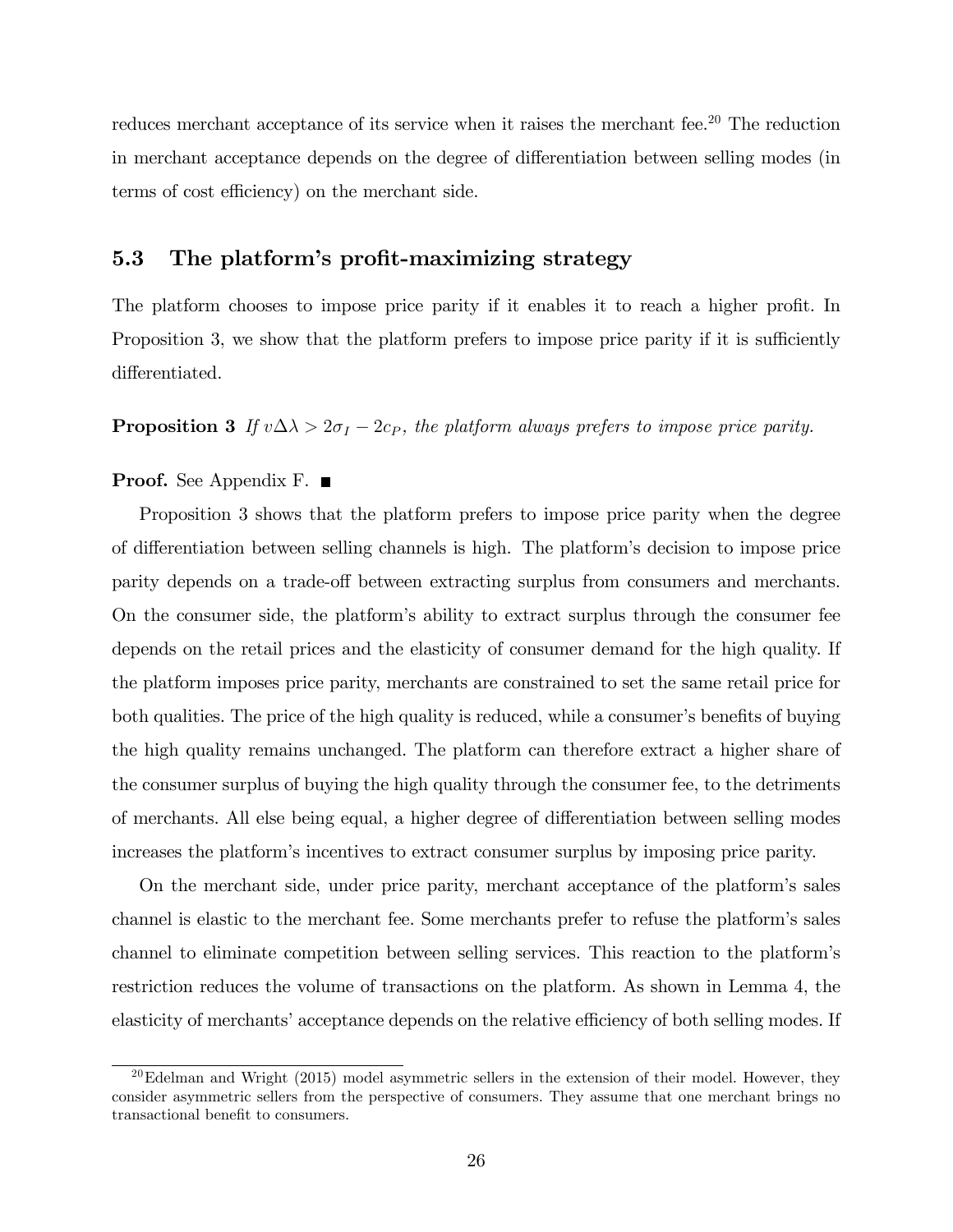the direct sales channel becomes relatively more efficient (i.e., because  $\sigma_I$  is low), merchants become less reluctant to accept the platform's service for a given level of the fee charged by the platform (see Lemma 4). As a consequence, all else being equal, the platform suffers from a lower reduction of the volume of transactions when it imposes price parity. If the platform increases the fee charged to merchants under price parity, their participation is reduced. Interestingly, the merchant fee decreases with the degree of differentiation on the consumer side. Therefore, a higher degree of differentiation on the consumer side also increases the platform's relative efficiency, and therefore, merchants' participation to the platform. If the degree of differentiation is very high, the platform even reaches full acceptance of its service by merchants under price parity.

Therefore, our analysis shows that a platform may decide to impose price parity in order to remain a two-sided market when merchants have market power. The imposition of price parity suppresses the internalization of the consumer fee by merchants and the passthrough of merchants' marginal selling benefits to consumers. Furthermore, this restriction also reduces the impact of double marginalization on consumer demand.<sup>21</sup> The platform's incentives to impose price parity increase with the degree of differentiation on the consumer side, which also impacts positively merchant participation.

### 5.3.1 The impact of price parity on the platform's fees and total price

In Proposition 3, we examine the impact of imposing price parity on the total fee paid by consumers and merchants who make a transaction on the platform.

**Proposition 4** If  $v \Delta \lambda > 2\sigma_I - 2c_P$ , the total transaction fee is lower under price parity than under no restrictions.

#### **Proof.** See Appendix F. ■

The result of Proposition 3 shows price parity does not generate an inflation of the total transaction fee paid by consumers and merchants if the degree of differentiation is

 $21$ This effect is due to the fact that we only model usage fees. If we considered that some consumers cannot use the platform because it is too costly for them, the price structure would also impact the platform's profit under no restrictions or if all consumers buy through the platform (See Mariotto and Verdier, 2017).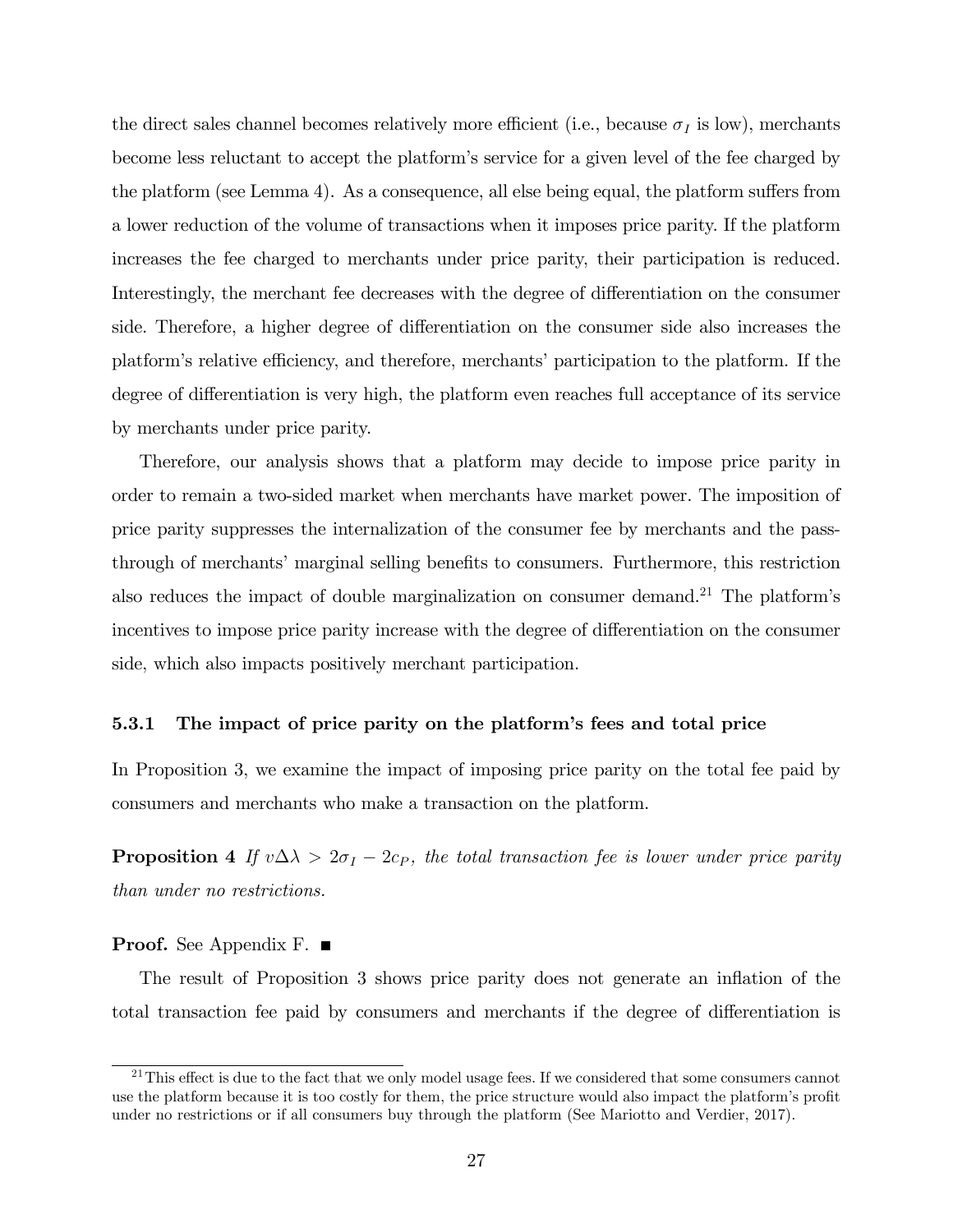sufficiently high. The platform's market power is limited by the consumers' option to buy through another sales channel and the merchants' ability to refuse this selling mode.

It is interesting to note however that in our setting, the platform is indifferent as regards to the way the total fee is split between consumers and merchants in the no restrictions case. In Proposition 5, we compare however the total buying price paid by consumers under price parity and no restrictions.

**Proposition 5** Consumers who pay at a merchant who receives high benefits of selling through the platform pay a higher total buying price to buy through the platform under price parity. If  $v \Delta \lambda$  belongs to  $[\max(2\sigma_I - 2c_P, 3\sigma_I/2 - c_P), c_P + 2\sigma_I]$ , the total buying price is higher under price parity than under no restrictions if  $b_S \ge \overline{b_S}$ , where  $\overline{b_S} \equiv (2v\Delta\lambda - 2c_P +$  $11\sigma_I/\sigma_I$ , and lower otherwise. If  $v\Delta\lambda > c_P + 2\sigma_I$ , the total buying price is higher under price parity than under no restrictions if  $b_S \ge \overline{b_S}$ , where  $\overline{b_S} = (-2c_P + 2v\Delta\lambda + \sigma_I)/(4\sigma_I)$ , and lower otherwise.

### **Proof.** See Appendix G. ■

Merchants who receive high benefits of selling through the platform do not pass them through to consumers under price parity. Therefore, even if consumers pay lower fees to buy through the platform, this is not sufficient to compensate for the increase in the retail price. Consumers pay a higher total price to buy through the platform under price parity than under no restrictions. If merchants receive lower benefits of selling through the platform, the fall in the fees chosen by the platform under price parity compensates for the increase in the retail price. Therefore, consumers pay a lower total price to buy through the platform under price parity than under no restrictions.

# 6 Conclusion

In this article, we contribute to the debate on price parity clauses by analyzing competition between a platform and merchants for selling services. A platform prefers to impose price parity when it is very differentiated from merchants on the consumer side. This restriction enables the platform to use the price structure to attract consumers and merchants. We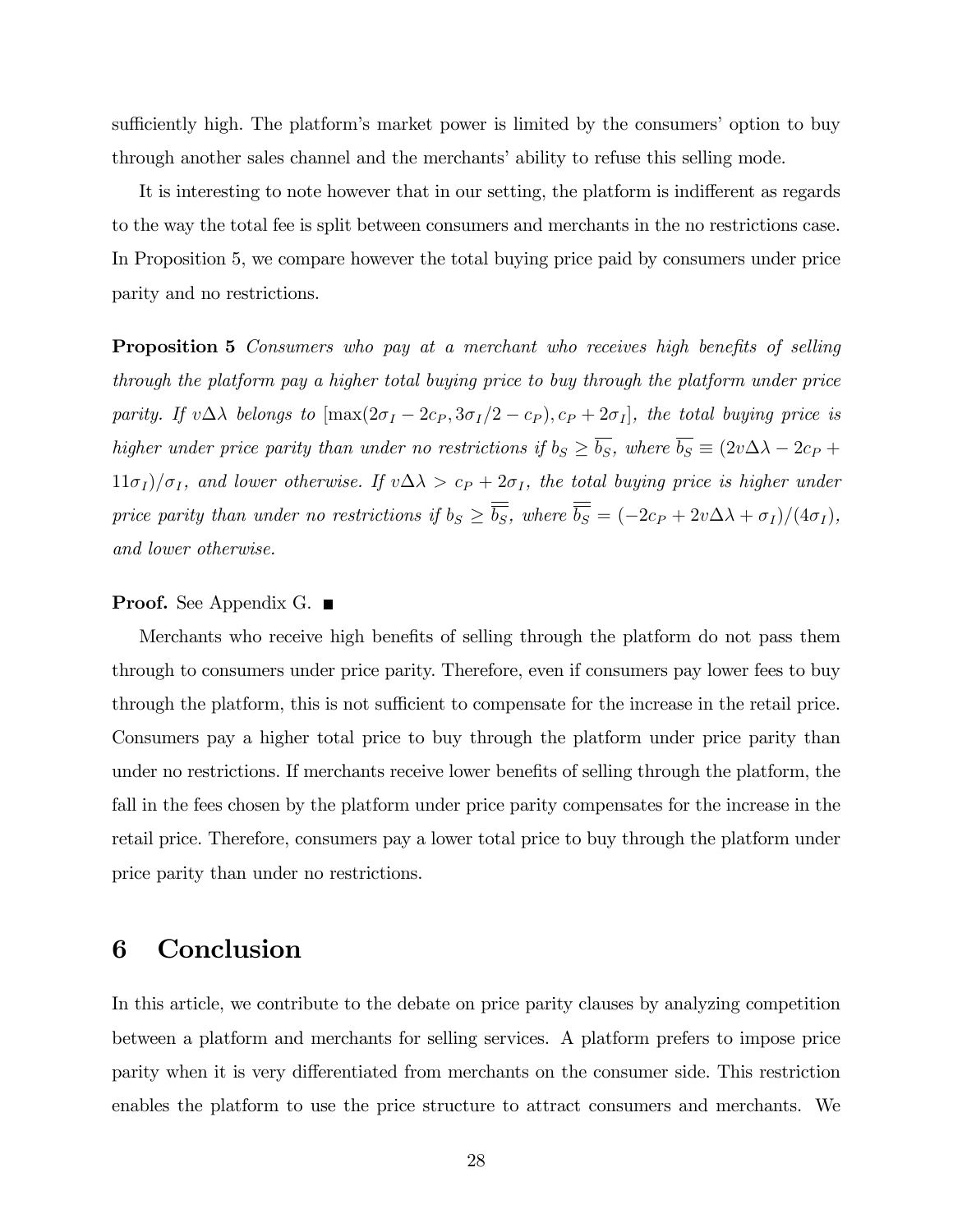find that price parity clauses may reduce the total price paid by consumers who buy from merchants who receive low benefits of selling on the platform. In such a case, the reduction in the transaction fee charged by the platform compensates for a higher retail price. On the contrary, consumers who buy from merchants who receive high benefits of selling through the platform pay a higher total price under price parity. Indeed, price parity prevents those merchants from passing through high selling benefits to consumers.

In the future, it would be also interesting to study the case in which the platform also o§ers two qualities of the service, that is a high and low version of the service. Moreover, another interesting case would be to look at a situation where there are three sales channels competing, that is the case in which the merchant can market the product either by its own website, directly in the physical shop or via the platform. Finally, it would be also relevant to endogenize investments in quality.

# References

ABHISHEK, V. JERATH, K.Z. ZHANG, J. (2016): "Agency Selling or Reselling? Channel structures in Electronic Retailing." Management Science, 62(8), 2259-2280.

AMELIO, A., & JULLIEN, B. (2012): "Tying and Freebies in Two-Sided Markets." International Journal of Industrial Organization, 30(5), 436-446.

ANDERSON, E.T. & DANA, J.D. (2008): "When Is Price Discrimination Profitable?", Management Science, 55(6).

ARMSTRONG, M. (2007): "Two-sided Markets, Competitive Bottlenecks and Exclusive Contracts." Economic Theory, Vol. 32, No. 2, pp. 353-380.

BAYE & MORGAN (2001): "Information Gatekeepers on the Internet and the Competitiveness of Homogeneous Product Markets." American Economic Review, 91(3): 454-474.

BOIK, A. & CORTS, KS. (2016): "The Effects of Platform Most-Favored-Nation clauses on Competition and Entry." Journal of Law and Economics, 59(1), 105-133.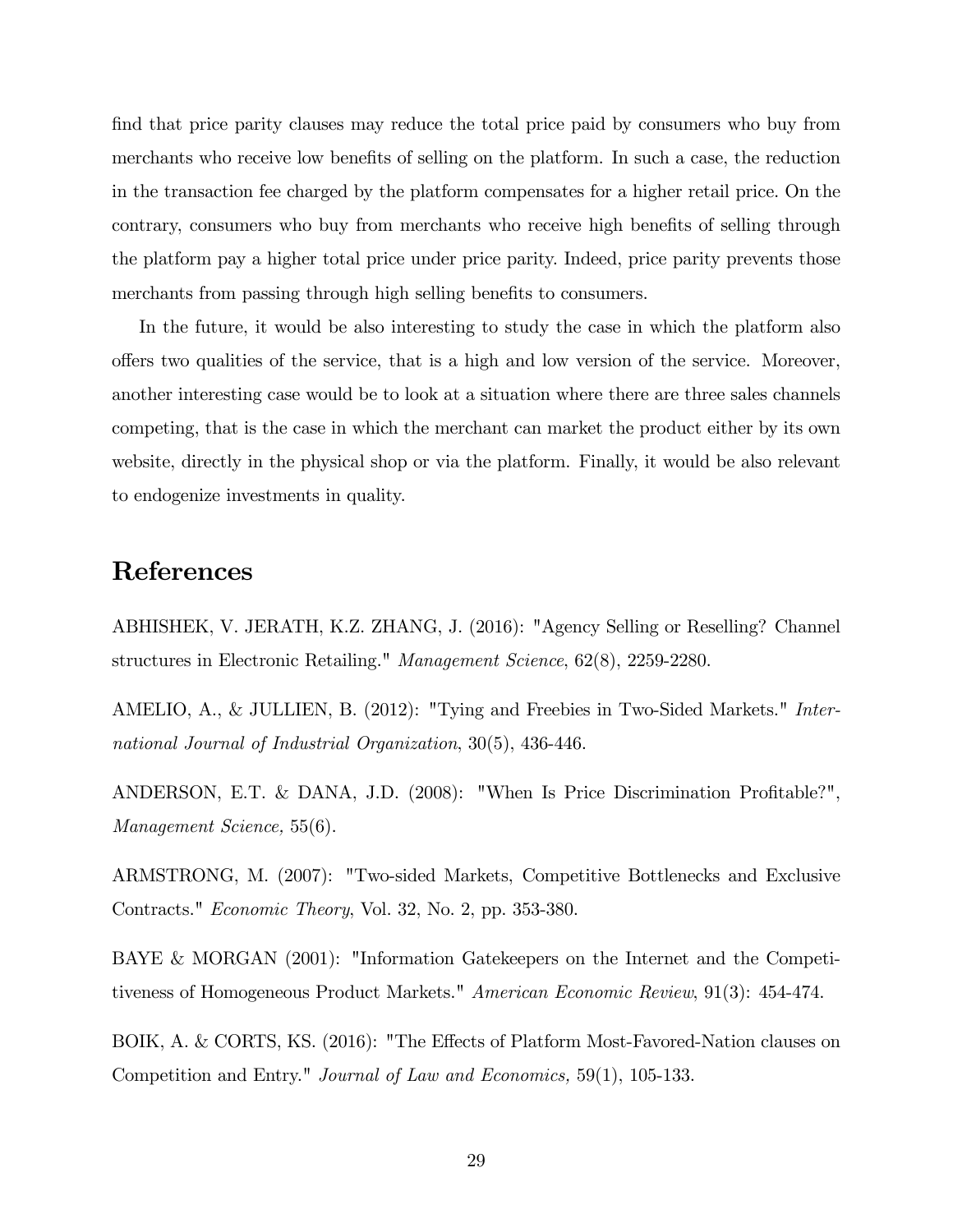BOURGUIGNON H., GOMES R., & TIROLE, J. (2018): "Shrouded Transaction Costs." International Journal of Industrial Organization, Forthcoming.

BOURREAU, M., & VERDIER, M. (2009): "Private Cards and the Bypass of Payment Systems by Merchants." Journal of Banking and Finance,34(8), 1798-1807.

BROOS, S. & GAUTIER, A. (2017): "Competing One-Way Essential Complements: the Forgotten Side of Net Neutrality." International Journal of Industrial Organization, 52, 358- 392.

CHAO, Y., & DERDENGER T. (2013): "Mixed Bundling in Two-Sided Markets in the Presence of Installed Base Effects." Management Science, 59(8), 1904-1926.

CHEVALIER, J. and CARLTON, D. (2001): "Free Riding and Sales Strategy for the Internet." Journal of Industrial Economics, 49(4), 441-461.

DOGANOGLU, T. & WRIGHT, J. (2010): "Exclusive Dealing with Network Effects." International Journal of Industrial Organization, 28(2),145-154.

EDELMAN, B. & WRIGHT, J. (2015): "Price Coherence and Excessive Intermediation." Quarterly Journal of Economics, 130 (3), 1283-1328.

FLORES-FILLOL, R., IOZZI, A. & VALLETTI, T. (2018): "Platform Pricing and Consumer Foresight: the Case of Airports." Journal of Economics and Management Strategy, 27 (4), 705-725.

GALEOTTI, A. & GONZALES, J.L. (2008): "Platform intermediation in a market for differentiated products." European Economic Review, 53, 417-428.

GOOLSBEE, A. (2001): "Competition in the Computer Industry: Online Versus Retail." Journal of Industrial Economics, 49(4), 487-499.

HAGIU, A. & WRIGHT, J. (2014): "Marketplace or Reseller?", Management Science, 61(1), 184-203.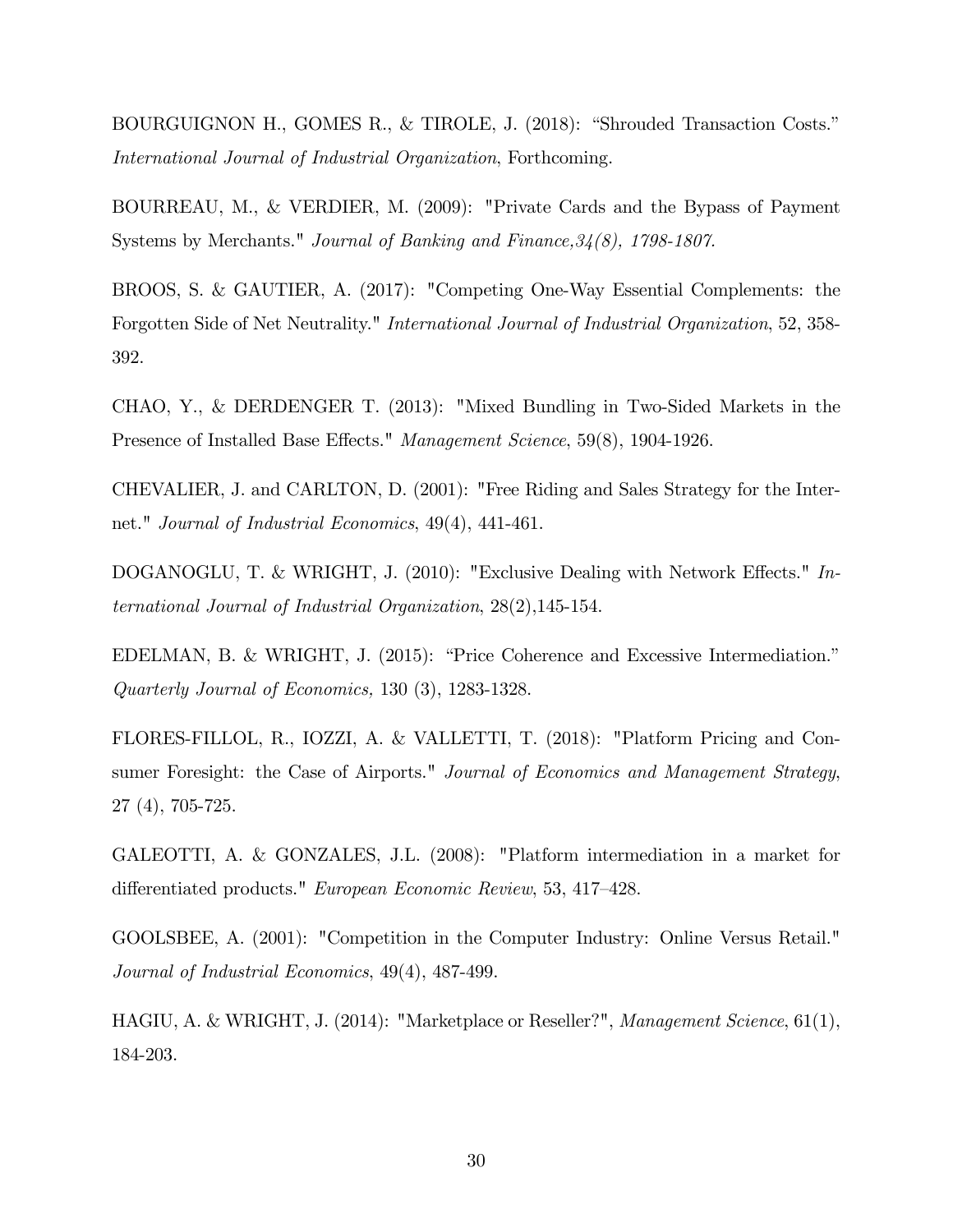HUNOLD, M., LAITENBERGER, U. & SCHLUETTER, F. (2018): "Evaluation of Best Price Clauses in Hotel Booking." *International Journal of Industrial Organization*, Forthcoming.

Yu (Jeffrey) HU, Y.,J., & SMITH, M. (2017): "The Impact of Ebook Distribution on Print Sales: Analysis of a Natural Experiment." Management Science, Forthcoming.

JOHANSEN, B.O. & VERGE, T. (2017): "Platform Price Parity Clauses with Direct Sales." Working Papers in Economics 01/17, University of Bergen, Department of Economics.

JOHNSON, J. (2017): "The Agency Model and MFN Clauses." The Review of Economic Studies, 84(3):1151-1185.

LI, T. (2009): "Tying in Two-Sided Markets." Mimeographed.

J, G.Z. & KATO, A. (2007): "Dividing Online and Offline: A Case Study." Review of Economic Studies, 74(3): 981-1004.

MARIOTTO, C. & VERDIER, M. (2017): "Who Pays for Card Payments? A General Model on the Role of Interchange Fees," Review of Network Economics, De Gruyter, vol. 16(3), 307-349.

MCAFEE, P. (2007):"Pricing Damaged Goods." The Open-Access, Open-Assessment E-Journal, 1(1), 1-19.

ROCHET, J. & TIROLE (2003): "Platform Competition in Two-Sided Markets." Journal of the European Economic Association, MIT Press, vol. 1(4), 990-1029.

VAN CAYSSEELE,  $P_1$ , & REYNAERTS, J. (2011): "Complementary Platforms." Review of Network Economics, 10-1.

WANG, C. and WRIGHT, J. (2018): "Search Platforms: Showrooming and Price Parity Clauses." Working Paper, National University of Singapore.

WRIGHT, J. (2012): "Why Payment Card Fees are Biased Against Retailers." RAND Journal of Economics, 43, 761-780.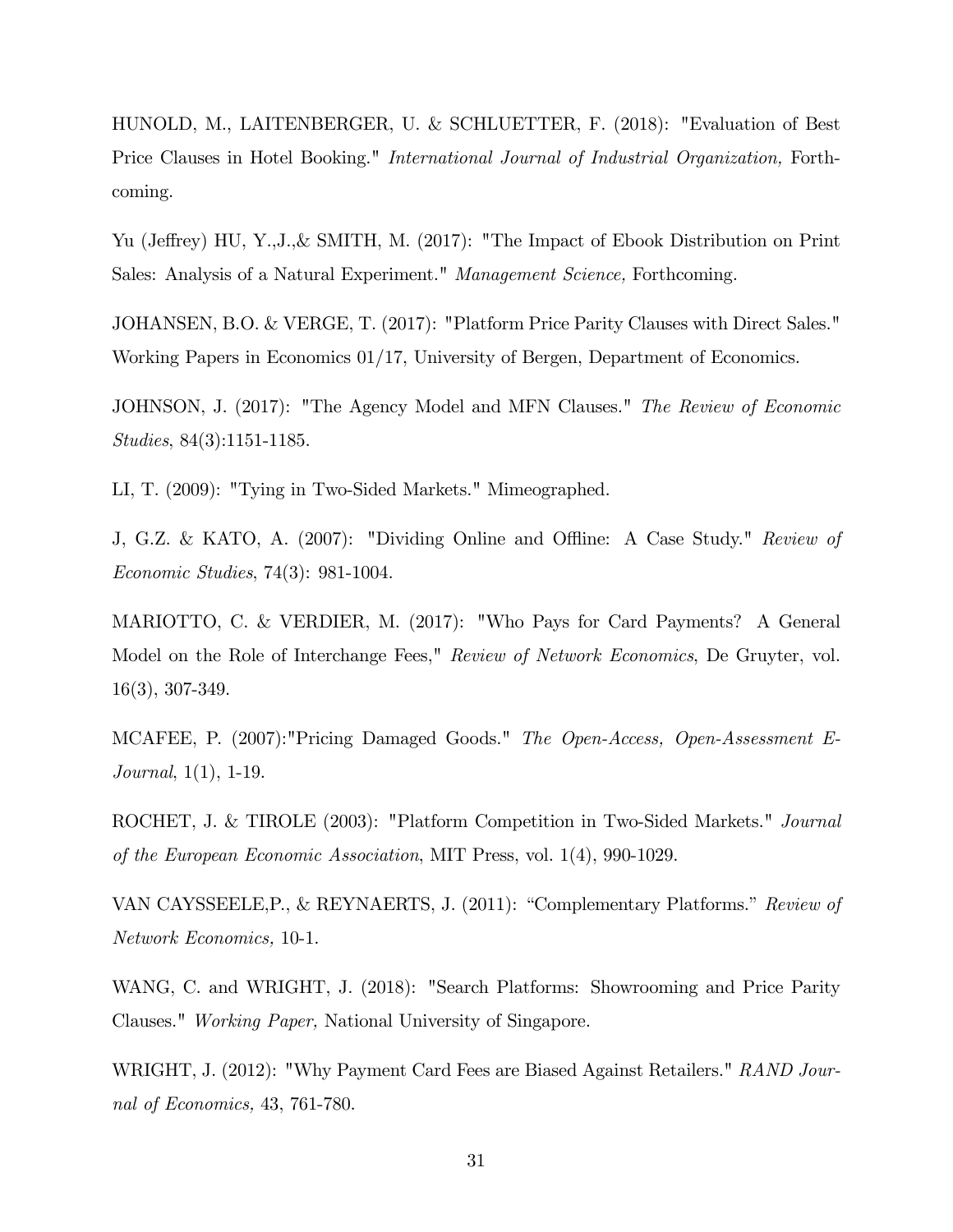### 6.1 Appendix

### Appendix A: proof of Lemma 1 Notations:

We denote by  $y_j$  the indifferent consumer between buying and not buying if the merchant single-homes with sales channel j. If the merchant multi-homes, in case  $k \in \{nr, pp\}$ , we denote by  $y_I^k$  the consumer who is indifferent between buying the high and the low quality and by  $y_S^k$  the consumer who is indifferent between buying the low quality and not consuming. The indifferent consumers at the profit-maximizing prices are denoted respectively by  $\widetilde{y}_{j}^{k}$  for  $k \in \{nr, sh, pp\}$  and  $j \in \{I, S\}.$ 

As in McAfee (2007), we denote the merchant's marginal revenue of selling quality  $j$ through selling channel  $k$  by

$$
MR_j^k(p) = p - (\lambda_j^k)'((\lambda_j^k)^{-1}(p))D((\lambda_j^k)^{-1}(p))/f((\lambda_j^k)^{-1}(p)).
$$

Since  $(\lambda_i^k)$  $j^{k})'(p) = \lambda_j^{k}$  $_j^k, \, f((\lambda_j^k$  $j_{j}^{k})^{-1}(p)$ ) = 1/v, and  $D((\lambda_{j}^{k}))$  $j_p^{(k)}(p) = 1 - p/(v\lambda_j^k)$  in our linear case, we have  $MR_j^k(p) = 2p - \lambda_j^k$  $j<sup>k</sup>$ . Recall that we assumed that  $MR<sup>k</sup>$  is strictly increasing. Since  $MR_j^k$  and  $\lambda_j^k$  are strictly increasing, the function  $g_j(.) = MR_j^k(\lambda_j^k)$  $j(t)$  is strictly increasing. We also assumed that the function  $g_2(.) = MR_I(\lambda_I(.)) - MR_S(\lambda_S(.))$  is strictly increasing.

i) Single sales channel: For  $j \in \{I, S\}$ , if a merchant sells only through sales channel  $j$ , he makes profit

$$
\pi_j = D(y_j)(p_j - c_j),
$$

where  $y_j$  is the consumer who is indifferent between consuming or not the product. From  $(1)$ , since the reservation utility of the consumer is zero if he does not consume, the indifferent consumer is given by  $u_j(y_j) = 0$ , that is, we have  $\lambda_j (y_j) = p_j + f_E^j$  $B^3$ . Therefore, the merchant's profit of selling quality j can be rewritten as  $\pi_j = D(y_j)(\lambda_j(y_j) - f_B^j - c_j)$ . The choice of the profit-maximizing price is therefore equivalent to the choice of the indifferent consumer. Taking the derivative of  $\pi_j$  with respect to  $y_j$  and replacing for  $MR_j(\lambda_j(y_j))$  into  $(\pi_j)'$ , we find that  $(\pi_j)'(y_j) = -f(y_j)(MR_j(\lambda_j(y_j)) - f_B^j - c_j)$ . Replacing for  $y_j = \tilde{y}_j$  into the previous equality and since  $(\pi_j)'(\tilde{y}_j) = 0$ , we have that  $MR_j(\lambda_j(\tilde{y}_j)) = f_B^j + c_j$ . Therefore, the merchant chooses his price such that his marginal revenue equals his marginal cost.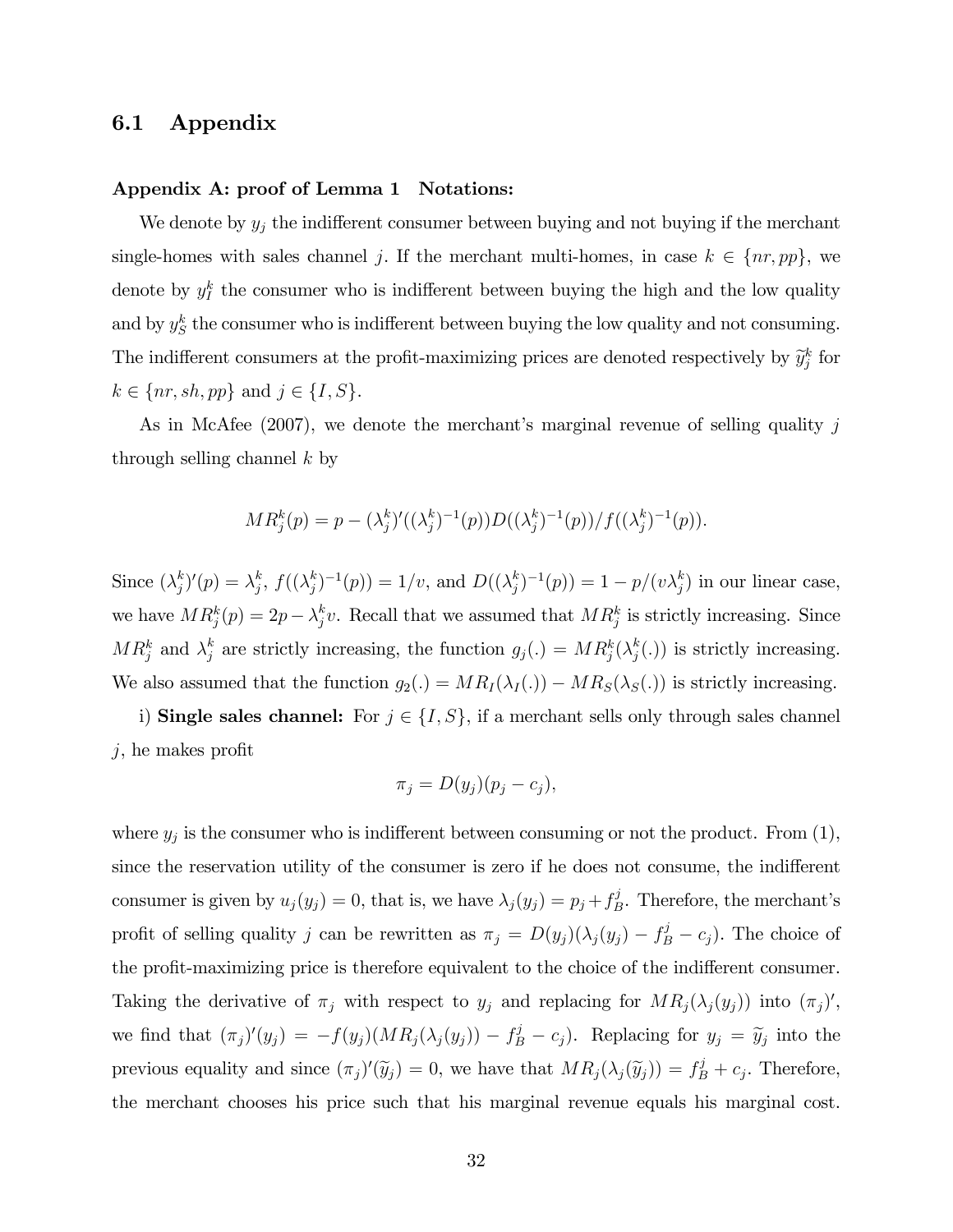Replacing for  $MR_j(\lambda_j y_j) = 2\lambda_j y_j - \lambda_j v$  in our linear case, we find that the profit-maximizing indifferent consumer is given by  $y_j = (v\lambda_j + c_j + f_E^j)$  $\binom{3}{B}/(2\lambda_j)$ . The profit-maximizing price is given by  $p_j = (v\lambda_j + c_j - f_E^j)$  $\binom{3}{B}/2$  and the merchant's profit when he sets  $p_j$  is given by

$$
\pi_j = (\lambda_j v - c_j - f_B^j)^2 / (4v\lambda_j).
$$

Since  $c_S = f_B^S = 0$ , the merchant's maximum profit if he sells only directly to consumers is given by  $\pi_j = (v\lambda_S)/4$ . Since  $c_I = f_S - \sigma_I b_S$  and  $f_B^I = f_B$ , the merchant's maximum profit if he sells only through the platform is given by  $\pi_I = (\lambda_I v - f_P + \sigma_I b_S)^2/(4v\lambda_I)$ .

ii) Multi-channels and price parity: Suppose that the merchant accepts the platform's service. In ii-a), we study the case in which the merchant sets  $p \leq \lambda_S f_B/\Delta\lambda$ . In ii-b), we study the case in which the merchant sets  $p > \lambda_S f_B/\Delta\lambda$ . In ii-c), we conclude.

ii-a) Under price parity, if the merchant sets  $p \leq \lambda_S f_B/\Delta\lambda$ , consumers trade off between both selling channels. A consumer of type y obtains a utility  $\lambda_I y - p - f_B$  if he buys through the platform and  $\lambda_S y - p$  if he buys through the direct sales channel. The indifferent consumer  $\tilde{y}^{pp}$  between both selling channels is given by  $\tilde{y}^{pp} = f_B/\Delta\lambda$ . Therefore, if  $p \leq \lambda_S f_B/\Delta\lambda$ , the indifferent consumer obtains a positive utility of consuming through the direct sales channel. The profit-maximizing price is then given by  $p_S$  if  $p_S \leq \lambda_S f_B/\Delta\lambda$ , that is if  $f_B \geq f_0$ , where  $f_0 \equiv (\Delta \lambda)v/2$ . The merchant obtains a profit equal to  $\pi_{pp}^{2sc}$  given in Lemma 1. If  $p_S \geq \lambda_S f_B/\Delta\lambda$ , the constraint  $p \leq \lambda_S f_B/\Delta\lambda$  is binding and the merchant sets  $\bar{p} = \lambda_S f_B/\Delta\lambda$ . In that case, all consumers buy through the platform and the merchant makes the profit  $\overline{\pi}$ given in Lemma 1.

ii-b) If the merchant sets  $p > \lambda_S f_B/\Delta\lambda$ , a consumer buys through the the direct sales channel if  $\lambda_S y > p$  and  $y < f_B/\Delta\lambda$ . Since  $p > \lambda_S f_B/\Delta\lambda$ , it is impossible to have  $y >$  $f_B/\Delta\lambda$  and  $y < f_B/\Delta\lambda$ . Therefore, all consumers buy through the platform. The profitmaximizing price is then given by  $p_I$  if  $p_I > \lambda_S f_B/\Delta\lambda$ . We have  $p_I > \lambda_S f_B/\Delta\lambda$  if and only if  $\Delta\lambda(\lambda_I v - \sigma_I b_S - f_B + f_S) > 2\lambda_S f_B$ , that is if and only if  $b_S < \tilde{b_S}$  given in (2). If  $b_S \geq \tilde{b_S}$ , the constraint  $p > \lambda_S f_B/\Delta\lambda$  is binding and the merchant sets  $\bar{p} = \lambda_S f_B/\Delta\lambda$ .

ii-c) To determine the merchant's profit-maximizing strategy, we compare his profit if he sets  $p > \lambda_S f_B/\Delta\lambda$  or  $p \leq \lambda_S f_B/\Delta\lambda$  according to its transaction benefit  $b_S$ . If  $f_B < f_0$ , it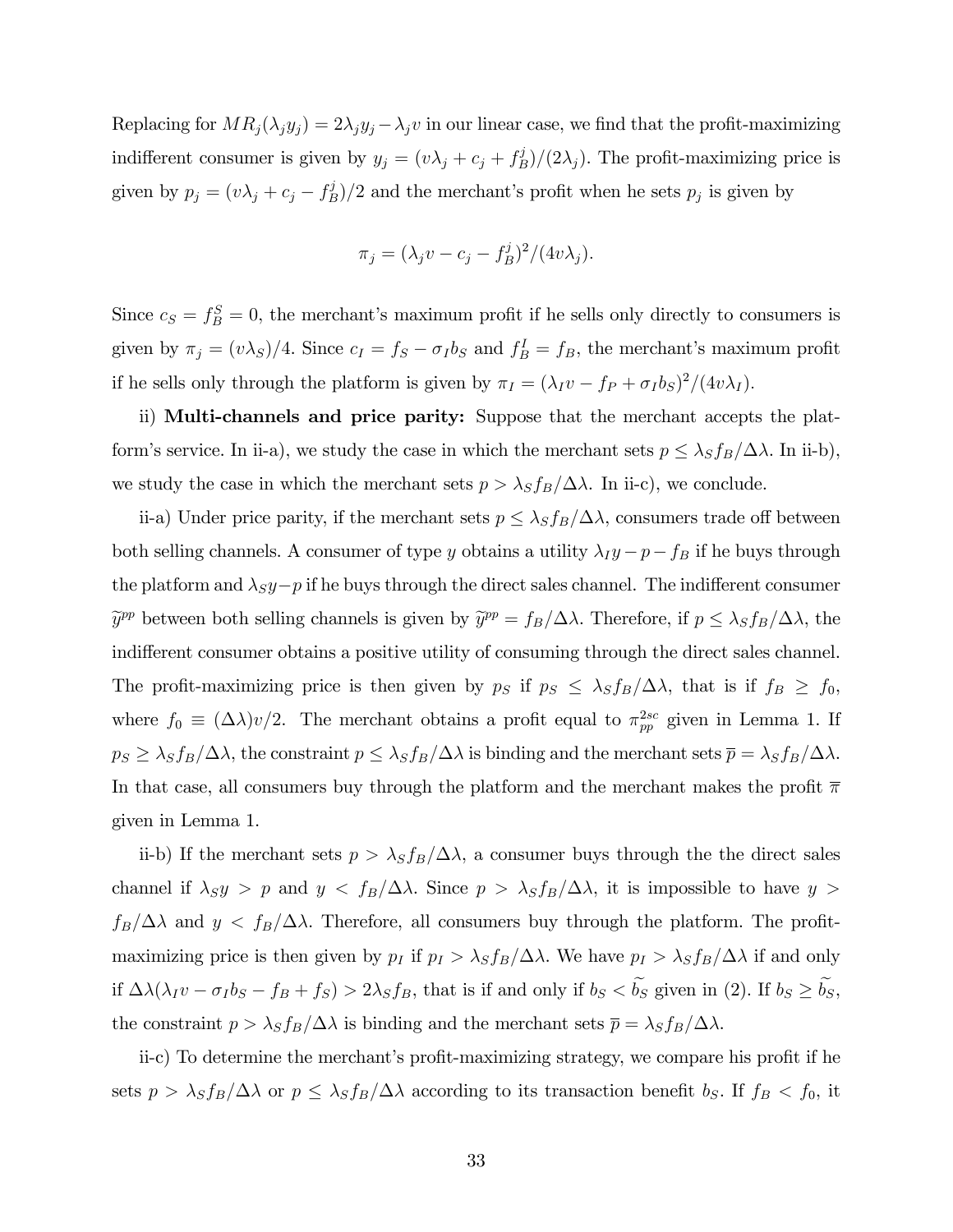is impossible that both selling channels are used by consumers. All consumers buy through the platform. If  $b_S < \tilde{b_S}$ , the merchant sets a price equal to  $p_I$  and makes a profit  $\pi_I$ . If  $b_S \geq \tilde{b_S}$ , the merchant sets a price equal to  $\bar{p}$  and obtains a profit  $\bar{\pi}$ . If  $f_B \geq f_0$ , the merchant trades off between setting a price such that all consumers buy through the platform or such that both selling channels are used by consumers. If  $b_S < \tilde{b_S}$ , the merchant compares  $\pi_I$  to  $\pi_{pp}^{2sc}$ . Using the function reduce of mathematica, we find that  $\pi_{pp}^{2sc} - \pi_I > 0$  if and only if  $b_S \geq \hat{b}_S$ , where  $\hat{b}_S$  is given by (3). As  $\hat{b}_S \leq \tilde{b}_S$ , the merchant prefers to set a price equal to  $p_S$  if  $b_S \in (\hat{b}_S, \tilde{b}_S)$ . If  $b_S \leq \hat{b}_S$ , the merchant prefers to set a price equal to  $p_I$ . If  $b_S > \tilde{b}_S$ , the merchant compares  $\bar{\pi}$  to  $\pi_{pp}^{2sc}$ . Since  $\pi_{pp}^{2sc} - \bar{\pi} > 0$ , the merchant always prefers to set a price equal to  $p_S$  if  $b_S > \widetilde{b_S}$ .

ii-d) The merchant's profit-maximizing strategy can be therefore summarized as follows. If  $f_B < f_0$ , all consumers buy through the platform. If  $b_S < \tilde{b_S}$ , the merchant sets a price equal to  $p_I$  and makes a profit  $\pi_I$ . If  $b_S \ge \tilde{b_S}$ , the merchant sets a price equal to  $\bar{p}$  and obtains a profit  $\overline{\pi}$ . If  $f_B \geq f_0$  and  $b_S \geq \widehat{b_S}$ , the merchant sets a price equal to  $p_S$ , both selling channels are used by consumers and the merchant makes a profit  $\pi_{pp}^{2sc}$ . Otherwise, if  $f_B \ge f_0$  and  $b_S \le \hat{b}_S$ , the merchant sets a price equal to  $p_I$  and all consumers buy through the platform.

iii) Multi-channels without restrictions: Suppose that the merchant chooses to price discriminate across sales channels. Under no restrictions, if the merchant sets a price  $p_I$ for the high quality and  $p<sub>S</sub>$  for the low quality such that consumers buy through both selling channels, the indifferent consumer between the high and the low quality is given by  $\tilde{y}_I^{mh} = (p_I - ps + f_B)/(\Delta \lambda)$ , whereas the indifferent consumer between the low quality and not consuming is given by  $\tilde{y}_{S}^{mh} = p_{S}/\lambda_{S}$ . If there is an interior solution, the merchant sets a price  $p_I$  and  $p_S$  for the high and the low quality, respectively. The indifferent consumer between the high and the low quality obtains a positive utility of buying if and only if  $\sigma_I b_S \le f_P$ . Therefore, if  $\sigma_I b_S \le f_P$ , the merchant obtains the profit  $\pi_{pd}^{2sc}$  given in Lemma 1. If  $\sigma_I b_S > f_P$ , consumers trade off between buying through the platform and not consuming. The merchant sets a price  $p_I$  for the high quality and makes a profit  $\pi_I$ . It is also useful to note that in our setting, a merchant who sells through both selling modes always prefers to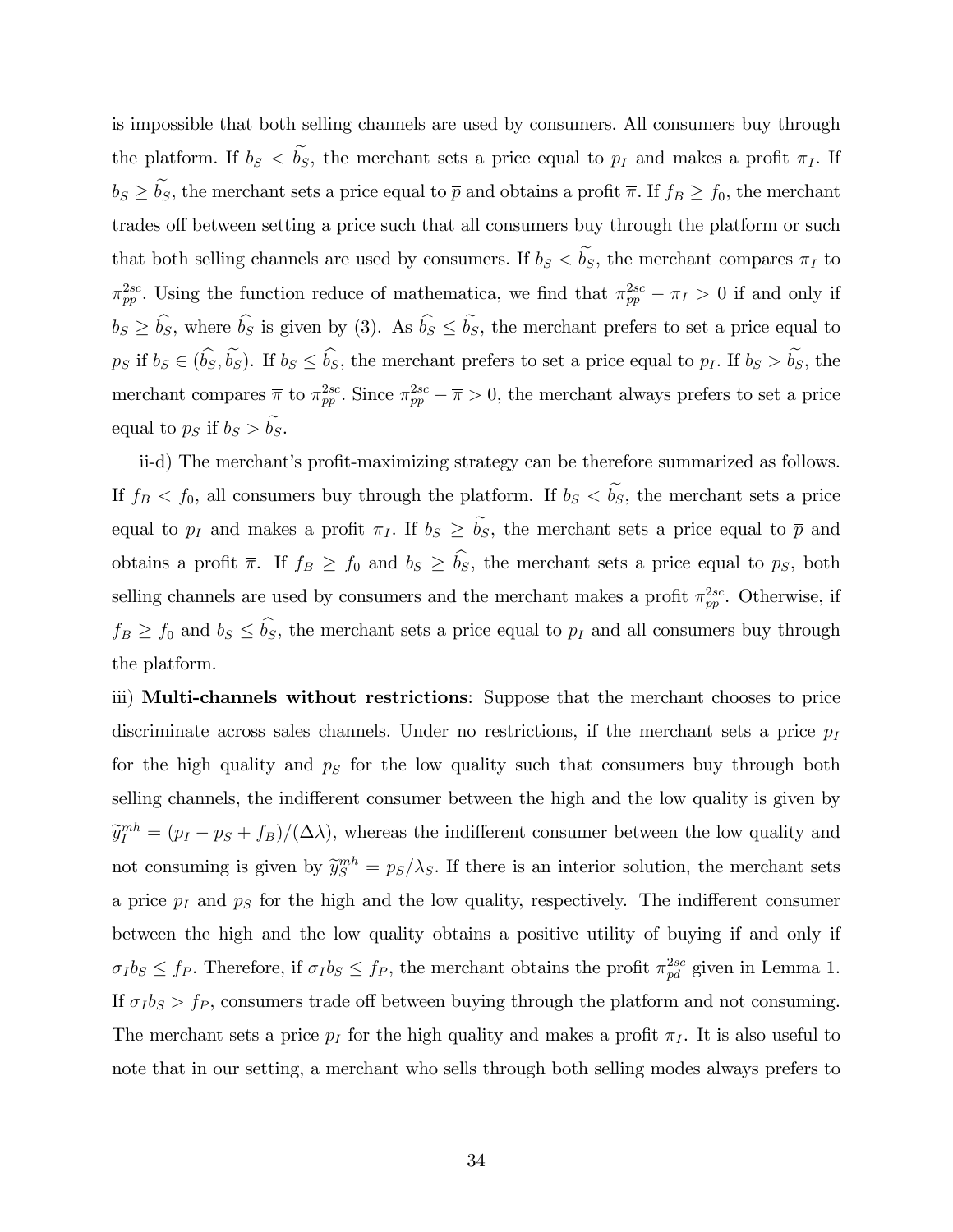price discriminate when the platform allows him to do so.<sup>22</sup>

### Appendix B: prices and consumer demand

Appendix B-1: comparison of prices From Lemma 1, if  $f_B \le f_0$  and  $b_S \ge \tilde{b_S}$ , the merchant sets  $\bar{p}$  under price parity and  $p_I$  under no restrictions. If  $b_S \geq \tilde{b_S}$ , we have  $p_I \leq \bar{p}$ . Therefore, the retail price increases under price parity. If  $f_B > f_0$  and  $b_S \le \hat{b}_S$ , the merchant sets  $p_I$  both under price parity and no restrictions. If  $f_B > f_0$  and  $b_S \ge \hat{b}_S$ , the merchant sets  $p_I$  for the high quality under no restrictions and  $p_S$  under price parity. We have  $p_I \geq p_S$ if and only if  $b_S \leq (v(\Delta \lambda) - f_B + f_S)/\sigma_I$ . If  $f_B > f_0$ , we have  $(v(\Delta \lambda) - f_B + f_S)/\sigma_I \geq \hat{b}_S$ . Therefore, the price is reduced if  $b_S \in (\hat{b}_S, (v(\Delta \lambda) - f_B + f_S)/\sigma_I)$  under price parity and increased otherwise.

Appendix B-2: comparison of consumer demands Suppose that the platform sets  $f_B \le f_0$ . If  $b_S \le f_P / \sigma_I$ , consumer demand for the platform is higher under price parity than under no restrictions (i.e.,  $D_I \geq D_I^{nr}$ ). Indeed, if  $b_S \leq f_P / \sigma_I$ , we have

$$
D_I - D_I^{nr} = \frac{(f_P - b_S \sigma_I) \lambda_S}{2v \lambda_I \Delta \lambda} \ge 0.
$$

If  $b_S \in (f_P/\sigma_I, \tilde{b_S})$ , the demand for the platform is identical under price parity and no restrictions and equal to  $D_I$ . If  $b_S \geq \tilde{b_S}$ , the demand for the platform is higher under no restrictions than under price parity (i.e.,  $D_I^{nr} \ge D_I$ ). Indeed, since  $b_S \ge \dot{b_S} \ge f_P / \sigma_I$ , we have

$$
D_I - D_I^{nr} = \frac{(f_P - b_S \sigma_I) \lambda_S}{2v \lambda_I \Delta \lambda} \le 0.
$$

Suppose that the platform sets  $f_B > f_0$ . If  $b_S \leq f_P / \sigma_I$ , consumer demand for the platform is higher under price parity than under no restrictions (i.e.,  $D_I^{pp} \geq D_I^{nr}$ ). Indeed, we have

$$
D_I^{pp} - D_I^{nr} = \frac{v\Delta\lambda - f_B + f_S - b_S\sigma_I}{2v\Delta\lambda}.
$$

 $^{22}$ Anderson and Dana (2008) provide general conditions under which price discrimination is a profitable strategy for a monopolist.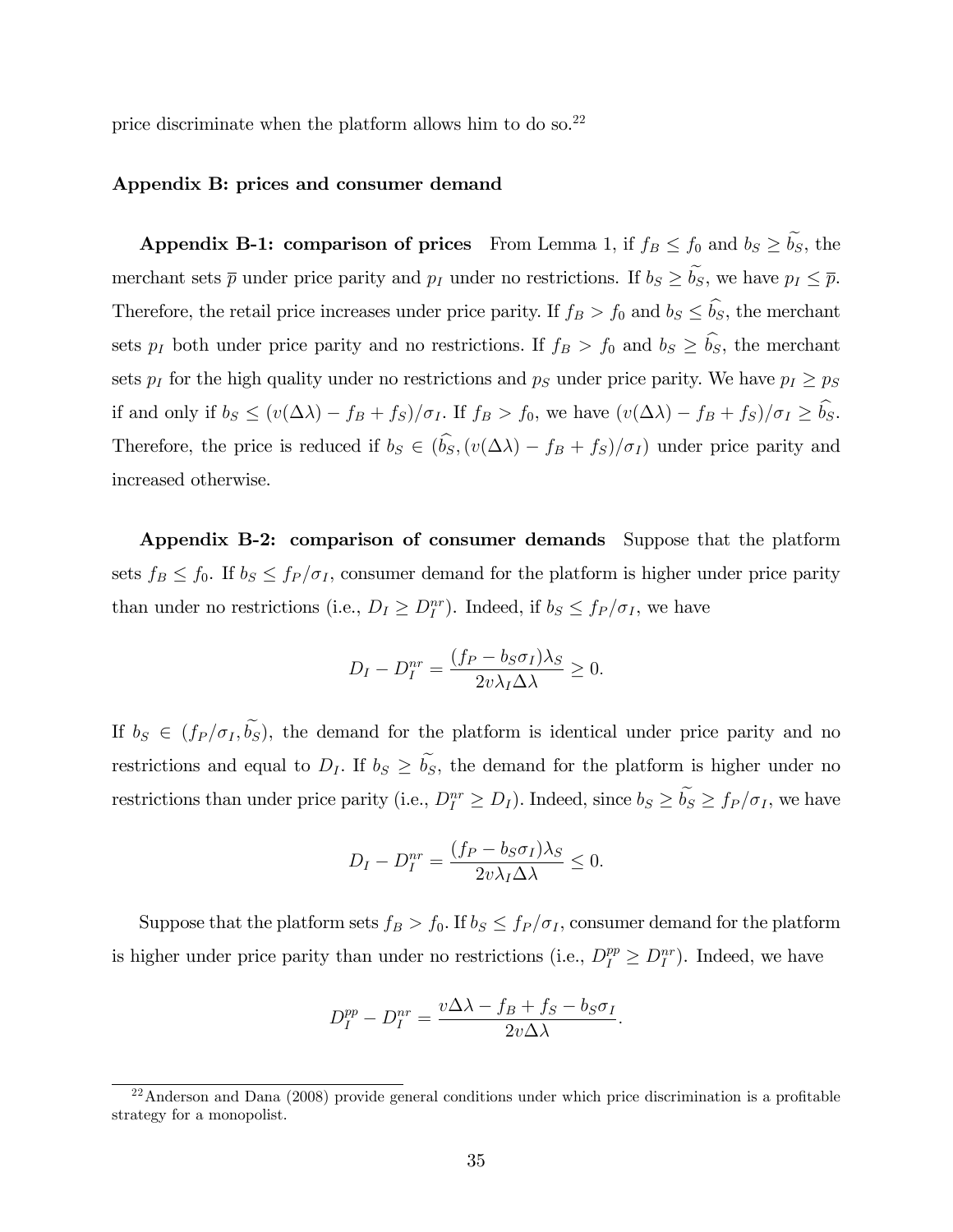Since  $D_I^{pp} - D_I^{nr}$  is decreasing in  $b_S$ , this function is positive for  $b_S \leq (v \Delta \lambda - f_B + f_S)/\sigma_I$ and negative otherwise. We have  $(v \Delta \lambda - f_B + f_S) - f_P = v \Delta \lambda - 2f_B$ . Since  $f_B > f_0$ , we have  $(v\Delta\lambda - f_B + f_S) - f_P < 0$ . Therefore, if  $b_S \leq f_P / \sigma_I$ , we have  $b_S \leq (v\Delta\lambda - f_B + f_S)/\sigma_I$ . This implies that  $D_I^{pp} - D_I^{nr} \ge 0$  for all  $b_S \le f_P / \sigma_I$ . If  $b_S \in (f_P / \sigma_I, \hat{b}_S)$ , the demand for the platform is identical under price parity and no restrictions and it is equal to  $D_I$ . If  $b_S \ge \hat{b_S}$ , the demand for the platform is higher under no restrictions than under price parity (i.e.,  $D_I \geq D_I^{pp}$  $_{I}^{pp}$ ). Indeed, if  $b_S \geq b_S$ , we have

$$
D_I - D_I^{pp} = \frac{\sigma_I (b_S - \hat{b_S})}{2v \lambda_I \Delta \lambda} \ge 0.
$$

Appendix C: Merchant acceptance of the platform's service i) Price parity: In i-a), we start by studying the case in which the platform sets  $f_B \le f_0$ . In i-b), we study the case in which the platform sets  $f_B > f_0$ .

i-a) Suppose that the platform sets  $f_B \leq f_0$ . From Lemma 1, if the merchant accepts the platform's service, consumers always prefer to buy through the platform. If  $b_S \leq b_S$ , the merchant makes a profit  $\pi_I$ . If  $b_S \geq \tilde{b_S}$ , the merchant makes a profit  $\bar{\pi}$  given in Lemma 1. We need to compare the merchant's profit if he accepts the platform's service to the profit of selling only directly to consumers given by  $\pi_S$ .

If  $b_S \le \tilde{b_S}$ , the function  $\pi_I - \pi_S$  is a polynomial function of degree two in  $b_S$ . It is convex in  $b_S$  because the coefficient of  $b_S^2$  is given by  $\sigma_I^2/(4v\lambda_I) > 0$ . It admits two roots that we denote by  $b_S^1$  and  $b_S^0$ , where  $b_S^1 \ge b_S^0$ . We have  $b_S^1 = (f_P - v\lambda_I + v\sqrt{\lambda_I\lambda_S})/\sigma_I$  and  $b_S^0 = (f_P - v\lambda_I - v\sqrt{\lambda_I\lambda_S})/\sigma_I$ . We have  $\pi_I - \pi_S \ge 0$  if and only if  $b_S \ge b_S^1$  or  $b_S \le b_S^0$ . However, we show below that the case in which  $b_S \leq b_S^0$  is impossible. Indeed, the maximum total price that the platform can set such that consumer demand  $D_I$  is positive when all consumers buy through the platform is  $f_P = v\lambda_I + \sigma_I$ . Therefore, we have  $b_S^0 \leq (\sigma_I - v\sqrt{\lambda_I \lambda_S})/\sigma_I$ . Under Assumption (A1), we have  $\sigma_I - v \sqrt{\lambda_I \lambda_S} \leq 0$ . This implies that  $b_S^0 \leq 0$ . Since  $b_S \geq 0$ , the case in which  $b_S \leq b_S^0$  is impossible. Therefore, we have  $\pi_I - \pi_S \geq 0$  if and only if  $b_S \geq b_S^1$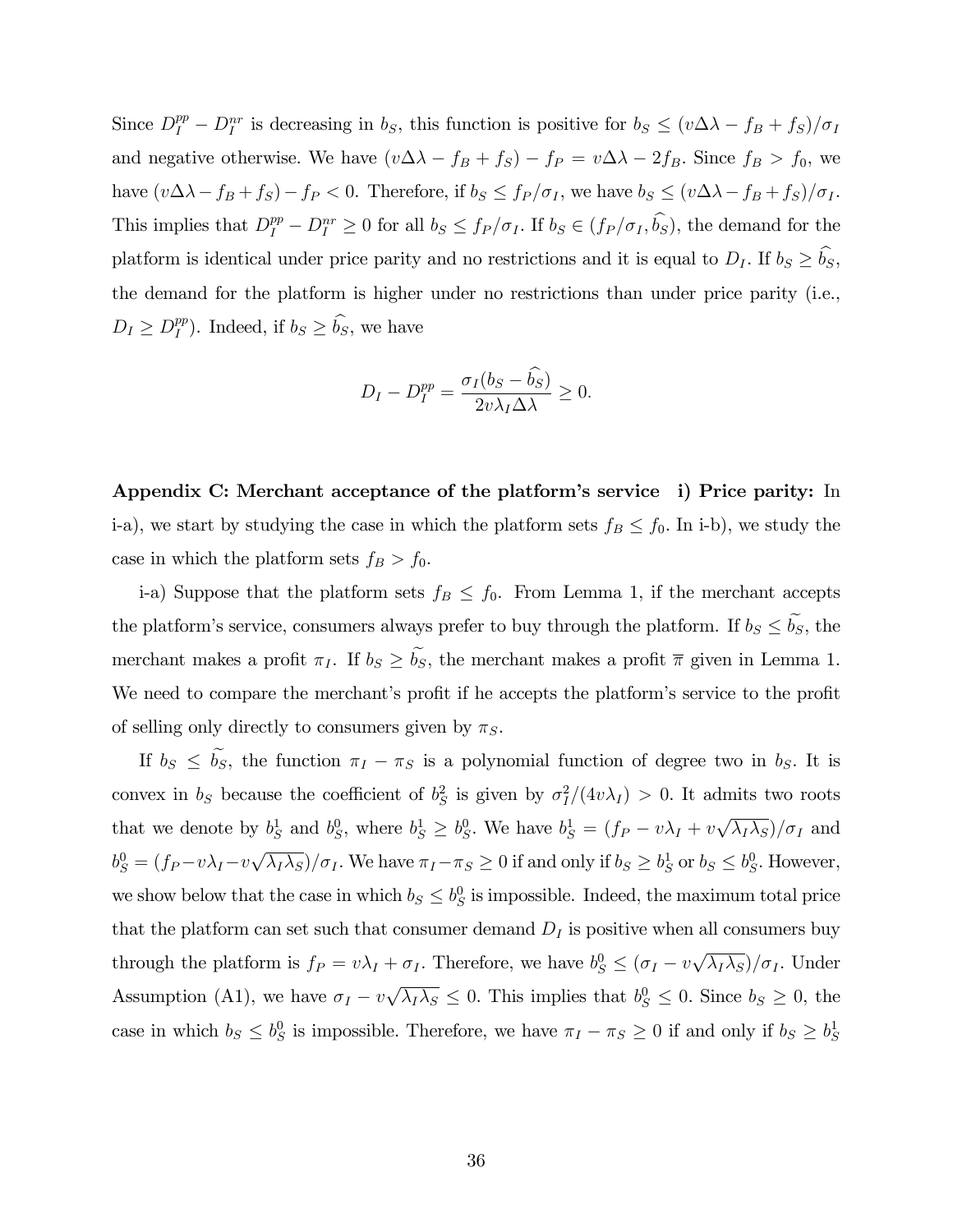and  $b_S \leq \widetilde{b_S}$ . We have

$$
\widetilde{b_S} - b_S^1 = \frac{1}{\sigma_I \Delta \lambda} (-2f_B \lambda_I + v \Delta \lambda (2\lambda_I - \sqrt{\lambda_I \lambda_S})).
$$

Since  $f_B \le v\Delta\lambda$  and  $2\lambda_I \ge \sqrt{\lambda_I\lambda_S}$ , if  $f_B \le f_0$ , we have  $\widetilde{b_S} - b_S^1 \ge 0$ . Therefore, a merchant accepts the platform's service if  $b_S \in (b_S^1, b_S)$ .

If  $b_S \ge \tilde{b_S}$ , we compare  $\bar{\pi}$  to  $\pi_S$ . We have that  $\pi_S - \bar{\pi}$  is a polynomial function of degree 1 in bs. The coefficient of bs is equal to  $(-v\Delta\lambda + f_B)/(v\Delta\lambda)$  and it is negative because  $f_B \le v\Delta\lambda$ . The value of  $\pi_S - \overline{\pi}$  at  $\widetilde{b_S}$  is negative. Therefore, for all  $b_S \ge \widetilde{b_S}$ , we have  $\pi_S \le \overline{\pi}$ and merchants accept the platform's service.

To sum up case i-a), if  $f_B \le f_0$ , merchants accept the platform's service if  $b_S \in (b_S^1, b_S)$ and  $b_S \ge b_S$ . Therefore, if  $f_B \le f_0$ , they accept the platform's service if  $b_S \ge b_S^1$ .

i-b) Suppose that the platform sets  $f_B > f_0$ . If  $b_S \leq \hat{b}_S$ , a merchant makes a profit  $\pi_I$  if he accepts the platform's service. In i-a), we proved that  $\pi_I - \pi_S \ge 0$  if and only if  $b_S \ge b_S^1$ . We have

$$
\widehat{b_S} - b_S^1 = \frac{1}{\sigma_I \Delta \lambda} (2\lambda_I v(\Delta \lambda) - 2f_B(\lambda_I + \sqrt{\lambda_I \lambda_S})).
$$

The function  $\hat{b}_S - b_S^1$  is decreasing in  $f_B$  and equal to zero for  $f_B = f_B$ . Therefore, we have  $\hat{b}_S - b_S^1 \leq 0$  for  $f_B \geq \hat{f}_B$  and  $\hat{b}_S - b_S^1 \geq 0$  for  $f_B \leq \hat{f}_B$ . Therefore, if  $f_B \geq \hat{f}_B$ , we have  $b_S \le b_S \le b_S^1$  and all merchants refuse the platform's service for  $b_S \le b_S$ . If  $f_B \in (f_0, f_B)$ , we have  $b_S \leq b_S^1 \leq b_S$  and a merchant accepts the platform's service if  $b_S \in (b_S^1, b_S^2)$ .

If  $b_S \ge \hat{b_S}$ , a merchant makes a profit  $\pi_{pp}^{2sc} = \pi_S + (v\Delta\lambda - f_B)(b_S\sigma_I - f_S)/(v\Delta\lambda)$ . We compare the merchant's profit if he accepts the platform's service to the profit of selling only directly to consumers given by  $\pi_S$ . Since  $v\Delta\lambda - f_B \ge 0$ , we have that  $\pi_{pp}^{2sc} - \pi_S \ge 0$  if and only if  $b_S \ge (f_S/\sigma_I)$ . Therefore, a merchant accepts the platform's service if  $b_S \ge f_S/\sigma_I$  and  $b_S \geq \widehat{b_S}$ . We have  $\widehat{b_S} \geq f_S/\sigma_I$  if and only if  $f_B \leq \widehat{f_B}$  and  $\widehat{b_S} \leq f_S/\sigma_I$  otherwise. Therefore, if  $f_B \in (f_0, \widehat{f_B})$  and  $b_S \geq \widehat{b_S}$ , a merchant accepts the platform's service if and only if  $b_S \geq \widehat{b_S}$ . If  $f_B \ge \widehat{f_B}$  and  $b_S \ge \widehat{b_S}$ , a merchant accepts the platform's service if and only if  $b_S \ge f_S/\sigma_I$ .

To sum up case i-b), if  $f_B \in (f_0, \widehat{f_B})$ , a merchant accepts the platform's service if  $b_S \ge \widehat{b_S}$ and  $b_S \in (b_S^1, \hat{b_S})$ . Therefore, if  $f_B \in (f_0, \hat{f}_B)$ , a merchant accepts the platform's service if  $b_S \geq b_S^1$ . If  $f_B \geq f_B$ , merchants accept the platform's service if  $b_S \geq f_S/\sigma_I$  and refuse it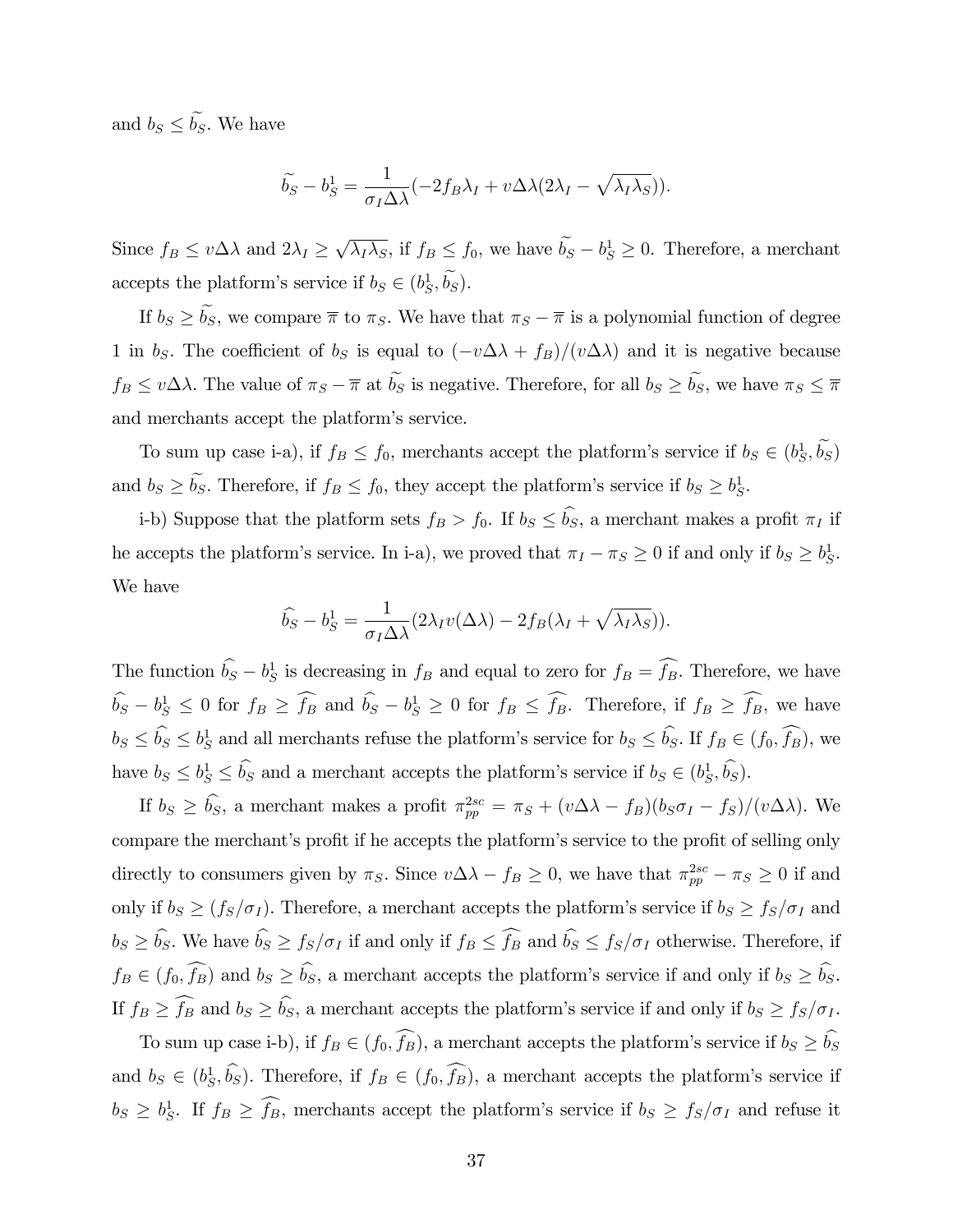otherwise.

Combining case i-a) and i-b), we find that if  $f_B \leq \widehat{f_B}$ , a merchant accepts the platform's service if  $b_S \geq b_S^1$  and refuses it otherwise. If  $f_B \geq f_B$ , a merchant accepts the platform's service if  $b_S \geq f_S/\sigma_I$  and refuses it otherwise.

ii) No restrictions: If a merchant accepts the platform's service and  $b_S \leq f_P / \sigma_I$ , he makes a profit  $\pi_{pd}^{2sc} = \pi_S + (f_B + f_S - v\Delta\lambda - b_S\sigma_I)^2/(4v\Delta\lambda)$ . This equality implies that  $\pi_{pd}^{2sc} - \pi_S \geq 0$ . Therefore, if  $b_S \leq f_P / \sigma_I$ , a merchant always makes more profit by offering both selling channels than offering only the direct sales channel. Furthermore, if  $b_S \le f_P/\sigma_I$ , we have  $\pi_{pd}^{2sc} - \pi_I = \lambda_S (f_P - b_S \sigma_I)^2 / (4v \lambda_I \Delta \lambda) \ge 0$ . Therefore, if  $b_S \le f_P/\sigma_I$ , a merchant always makes more profit by offering both selling channels than offering only the selling channel of high quality. If  $b_S \geq f_P / \sigma_I$ , if a merchant offers the platform's service, all consumers buy through the platform. Therefore, we compare the merchant's profit if he offers the platform's service and if he offers only the direct sales channel. In i-a), we proved that  $\pi_I - \pi_S \ge 0$  if and only if  $b_S \ge b_S^1$ . Since  $b_S^1 = (f_P - v\lambda_I + v\sqrt{\lambda_I\lambda_S})/\sigma_I$ , we have  $b_S^1 - f_P/\sigma_I = v\sqrt{\lambda_I}(\sqrt{\lambda_S} - \sqrt{\lambda_I})/\sigma_I$ . Since  $\sqrt{\lambda_S} \leq \sqrt{\lambda_I}$ , we have  $b_S^1 \leq f_P/\sigma_I$ . Therefore, if  $b_S \ge f_P / \sigma_I$ , we have  $b_S \ge b_S^1$  and a merchant such that  $b_S \ge f_P / \sigma_I$  accepts the platform's service. To conclude ii), if there are no restrictions, all merchants accept the platformís service.

Appendix D: Proof of Proposition 1 If  $f_P > \sigma_I$ , if there is an interior solution, the profit-maximizing total transaction fee is given by  $(f_P^{nr})^{FC}$  of Proposition 1. We have  $(f_P^{nr})^{FC} \ge c_P$  if and only if  $v \Delta \lambda \ge c_P - \sigma_I/2$ . We have  $(f_P^{nr})^{FC} > \sigma_I$  if and only if  $v(\Delta \lambda) >$  $3\sigma_I/2 - c_P$ . Futhermore, the second-order condition holds at  $f_P = (f_P^{nr})^{FC}$ . Since  $c_P \le \sigma_I$ , we have  $3\sigma_I/2 - c_P \geq c_P - \sigma_I/2$ . Therefore, there is an interior solution to the platform's profit-maximization problem and it satisfies to the constraint  $(f_P^{nr})^{FC} \ge c_P$ .

If  $f_P < \sigma_I$ , if there is an interior solution, the profit-maximizing total transaction fee is given by  $(f_P^{nr})^{PC}$  of Proposition 1. We have  $(f_P^{nr})^{PC} < \sigma_I$  if and only if  $v(\Delta \lambda) < 3\sigma_I/2 - c_P$ . We have  $(f_P^{nr})^{FC} \geq c_P$  if and only if  $2\sigma_I\Delta\lambda(v\lambda_I - c_P) > c_P^2\lambda_S - \sigma_I\Delta\lambda$ . This condition amounts to

$$
v\Delta\lambda > (c_P^2 \lambda_S - \sigma_I \Delta\lambda + 2\sigma_I c_P \Delta\lambda)/(2\sigma_I \lambda_I).
$$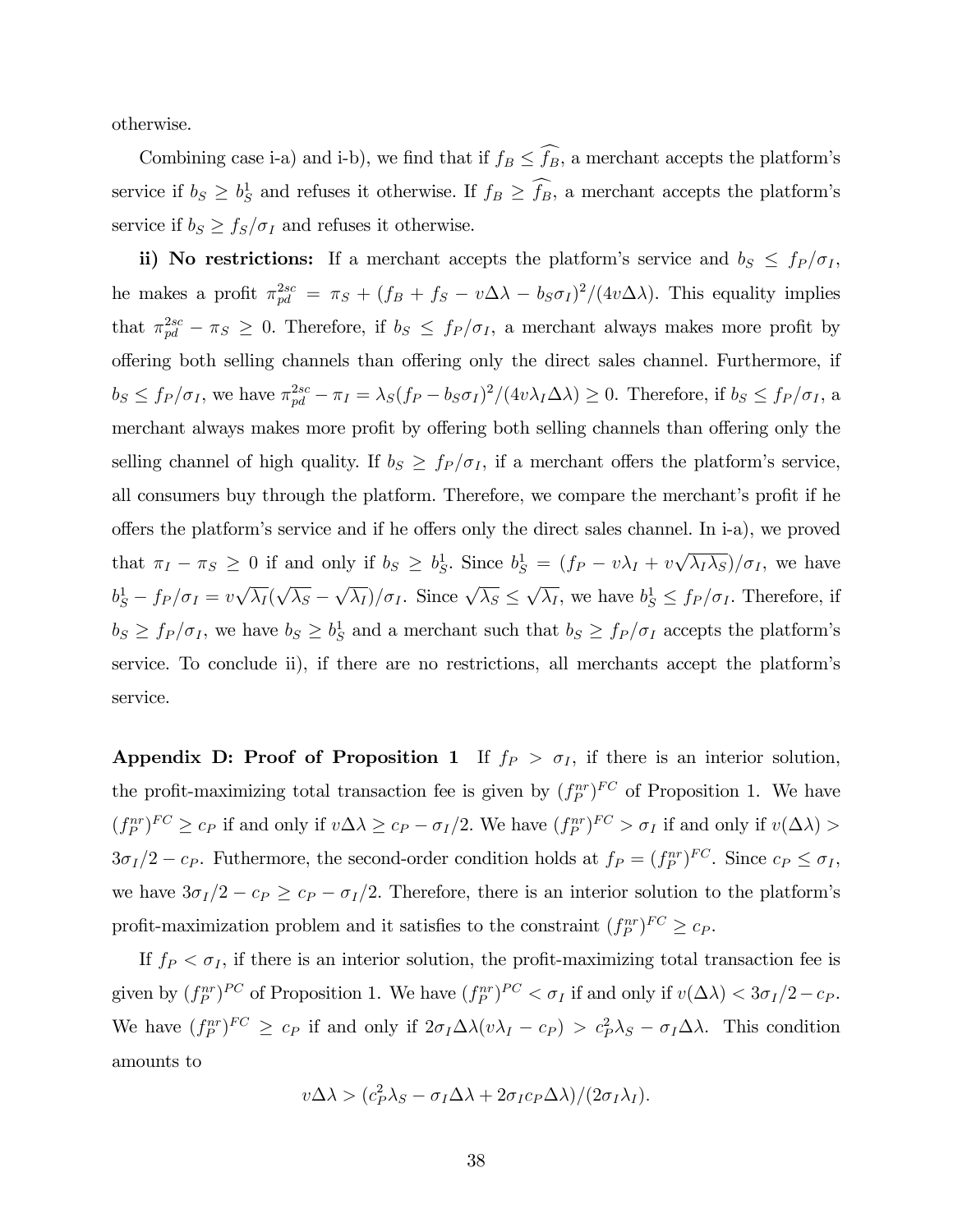The latter condition is compatible with the condition  $v(\Delta\lambda) < 3\sigma_I/2 - c_P$  if  $c_P \leq \sigma_I$ , which is true under Assumption (A2).

Appendix E: Proof of Proposition 2 The platform's profit is defined by parts. It is twice continuously differentiable on each of the compact sets on which it is defined. In i), we start by determining the transaction fees that can maximize the platform's profit if there is an interior solution on each of the three segments. Then, in ii), we determine the possible corner solutions. Lastly, in iii), we try to compare the platform's profit in all cases.

i) If  $f_B > \widehat{f}_B$ , solving for the first-order condition of the platform's profit-maximization problem, we obtain that if there is an interior solution, it must be that  $f_B^I = (c_P + 2v\Delta\lambda \sigma_I$ )/3 and  $f_S^I = (c_P - v \Delta \lambda + 2\sigma_I)/3$ . The second-order conditions hold if and only if  $v \Delta \lambda$  –  $c_P + \sigma_I > 0$ . This inequality is true under Assumption (A2). In that case, the platform's profit is given by  $(\Pi^{pp})^I$  as defined in Proposition 2. We have  $f_B^I + f_S^I \geq c_P$  if and only if  $\sigma_I \geq c_P$ , which is true under Assumption (A2).

If  $f_B \in (f_0, \widehat{f_B})$ , there may also be an interior solution given by  $(f_B^I, f_S^I)$ . We have  $f_B^I \ge f_0$  if and only if  $v \Delta \lambda \ge 2\sigma_I - 2c_P$ . We have  $f_S^I \ge 0$  if and only if  $v \Delta \lambda \le 2\sigma_I + c_P$ .

If  $f_B < f_0$ , if there is an interior solution, this solution satisfies to the constraints  $f_B < f_0$ and  $f_S > 0$  if and only if  $v \Delta \lambda < 2\sigma_I - 2c_P$ . The solution is given by

$$
f_B^{I2} = \frac{\Delta\lambda}{6\lambda_I}(c_P + 5v\lambda_I - \sigma_I - \sqrt{((v\lambda_I + \sigma_I) - c_P)^2 - 3v^2\lambda_I\lambda_S}),
$$

and

$$
f_S^{I2} = \frac{-1}{\lambda_I} (v\lambda_I^2 - 5\lambda_I (v\lambda_S + \sigma_I) - c_P(\lambda_I + \lambda_S) + \lambda_S \sigma_I + (\lambda_I + \lambda_S) \sqrt{(v\lambda_I + \sigma_I - c_P)^2 - 3v^2 \lambda_I \lambda_S}).
$$

Therefore, if  $v\Delta\lambda \in [2\sigma_I - 2c_P, c_P + 2\sigma_I]$ , if there is an interior solution, it is given by  $(f_B^I, f_S^I)$ . If  $v\Delta\lambda < 2\sigma_I - 2c_P$ , if there is an interior solution, it is given by  $(f_B^{I2}, f_S^{I2})$ . If  $v\Delta\lambda > c_P + 2\sigma_I$ , there is no interior solution.

ii) We now examine the different corner solutions on each segment.

ii-a) We start by the segment for which  $f_B \in \left[\widehat{f_B}, v \Delta \lambda\right]$ . Note that the platform never chooses  $f_B = v \Delta \lambda$ , otherwise it makes zero profit. If  $v(\sqrt{\lambda_I} - \sqrt{\lambda_S})^2 \le c_P$  (i.e.,  $v \le v_{C_1}$ ),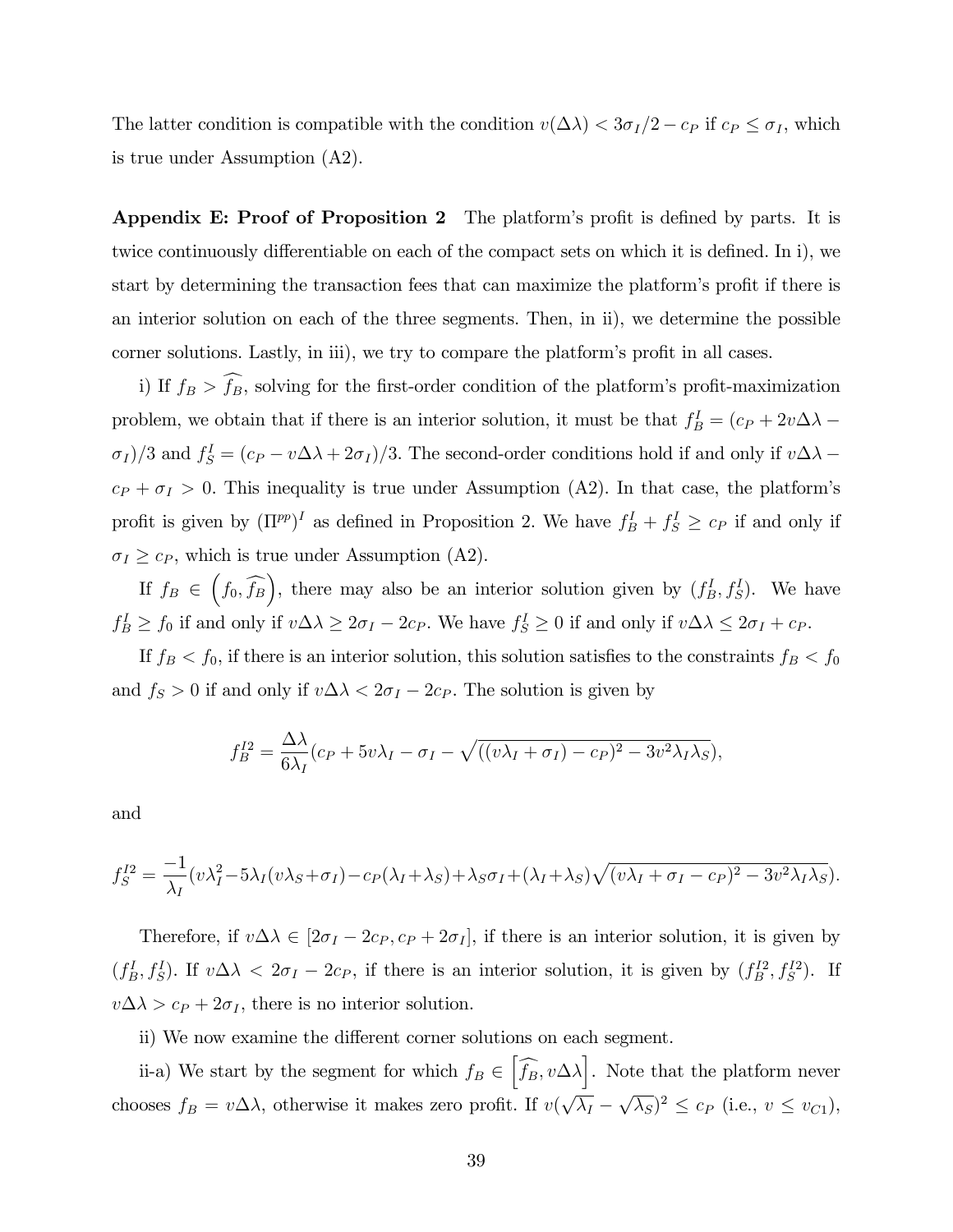there may be a corner solution such that  $f_S^{C1} = 0$  and  $f_B^{C1} = (c_P + v\Delta\lambda)/2 > f_B$ . In that case, the platform makes a profit

$$
(\Pi^{pp})^{C1} = (\Pi^{pp})^I.
$$

If  $v(\sqrt{\lambda_I} - \sqrt{\lambda_S})\sqrt{\lambda_I} < c_P + \sigma_I$  (i.e.,  $v \le v_{C2}$ ) and  $v(\lambda_I - \sqrt{\lambda_S \lambda_I}) \ge c_P - \sigma_I$  (which is always true under Assumption A2), there may be also a corner solution such that  $f_B^{C2} = f_B$  and  $f_S^{C2} = (c_P - v\lambda_I + v\sqrt{\lambda_I\lambda_S} + \sigma_I)/2 > 0$ . In that case, the platform makes a profit

$$
(\Pi^{pp})^{C2} = \frac{\sqrt{\lambda_S}(c_P - \sigma_I + v(-\lambda_I + \sqrt{\lambda_S \lambda_I}))(-v\Delta\lambda\sqrt{\lambda_I} + (\sqrt{\lambda_I} + \sqrt{\lambda_S})(c_P - \sigma_I))}{4\sigma_I(\sqrt{\lambda_I} + \sqrt{\lambda_S})^2}.
$$

There is another corner solution such that  $f_B^{C3} = f_B$  and  $f_S^{C3} = 0$ . In that case, the platform makes a profit

$$
(\Pi^{pp})^{C3} = \frac{\sqrt{\lambda_S}(c_P - \sigma_I + v(-\lambda_I + \sqrt{\lambda_S \lambda_I}))}{\sqrt{\lambda_I} + \sqrt{\lambda_S}}.
$$

ii-b) If  $f_B \in \left[ f_0, \widehat{f_B} \right]$ , there may be two corner solutions identical to "C2" and "C3". There may be another corner solution if  $v\Delta\lambda < 2c_P + 2\sigma_I$  (i.e.,  $v \le v_{C4}$ ) such that  $f_B^{C4} = f_0$ and  $f_S^{C4} = (2c_P - v\Delta\lambda + 2\sigma_I)/4 > 0$ . We have  $f_B^{C4} + f_S^{C4} \ge c_P$  if and only if  $\sigma_I \ge 0$ . In that case, the platform makes a profit

$$
(\Pi^{pp})^{C4} = \frac{(2c_P - v\Delta\lambda - 2\sigma_I)^2}{32\sigma_I}.
$$

There may be also a corner solution such that  $f_B^{C5} = f_0$  and  $f_S^{C5} = 0$ . We have  $f_B^{C5} + f_S^{C5} \ge c_F$ if and only if  $v \Delta \lambda \geq 2c_P$ . In that case, the platform makes a profit

$$
(\Pi^{pp})^{C5} = (v\Delta\lambda - 2c_P)/4.
$$

If  $v \Delta \lambda \geq c_P$ , there is also another corner solution that we denote by C4bis. This corner solution is identical to C1 (i.e.,  $f_S = 0$  and  $f_B = (c_P + v\Delta\lambda)/2$ ). The platform makes a profit

$$
(\Pi^{pp})^{C4bis} = \frac{(c_P - v\Delta\lambda)^2}{4v\Delta\lambda}.
$$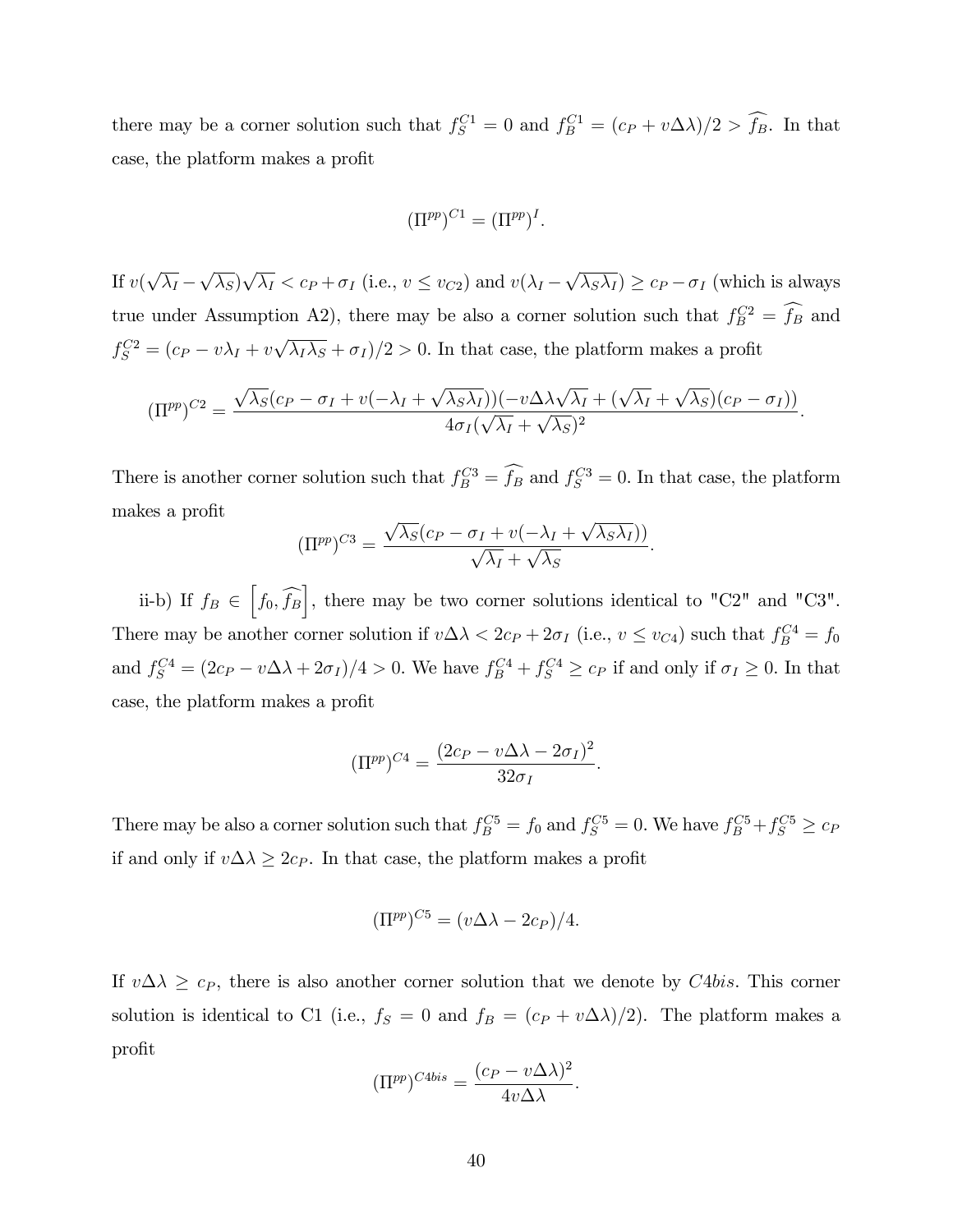ii-c) If  $v\lambda_S \leq 4(c_P - \sigma_I)$ , there may be a corner solution such that  $f_B^{C6} = 0$  and  $f_S^{C6} =$  $(4c_P - v\lambda_S + 4\sigma_I)/8.$  The platform makes a profit

$$
(\Pi^{pp})^{C6} = \frac{(4c_P + v\lambda_S - 4\sigma_I)^2}{64\sigma_I}.
$$

Finally, as shown in our mathematica file, the corner solution such that  $f_B^{C7} < f_0$  and  $f_S^{C7} = 0$  is impossible.

iii) In the last step, we compare the platform's profit in each case.

iii-a) If  $v \Delta \lambda \in [2\sigma_I - 2c_P, c_P + 2\sigma_I]$ , it is possible to show that the interior solution given by  $(f_B^I, f_S^I)$  maximizes the platform's profit. We compare the platform's profit with each of our corner solutions to the platform's profit with the interior solution  $I$ . We have  $(\Pi^{pp})^{C1} = (\Pi^{pp})^{I}$ . We have  $(\Pi^{pp})^{C2} \geq (\Pi^{pp})^{C3}$  and  $(\Pi^{pp})^{C4} \geq (\Pi^{pp})^{C5}$ . Therefore, we can eliminate corner solutions C3 and C5 from our comparisons. Let us start by corner solution C2. We have  $(\Pi^{pp})^I \geq (\Pi^{pp})^{C2}$  if and only if  $v(\lambda_S + 3\sqrt{\lambda_S \lambda_I} - 4\lambda_I) \leq 4(\sigma_I - c_P)$ . Using the function reduce of mathematica, we find that this is always true under our assumptions. We continue our series of comparisons with corner solution  $C4$ . We have  $(\Pi^{pp})^I \geq (\Pi^{pp})^{C4}$  if and only if  $v \Delta \lambda \ge 8(c_P - \sigma_I)/5$ . This latter inequality is always true because  $c_P \le \sigma_I$  under Assumption (A2). We now compare  $(\Pi^{pp})^I$  to  $(\Pi^{pp})^{C4bis}$ . We have

$$
(\Pi^{pp})^I - (\Pi^{pp})^{C4bis} = \frac{(4v\Delta\lambda + \sigma_I - 4c_P)(c_P - v\Delta\lambda + 2\sigma_I)^2}{108\sigma_I v\Delta\lambda}.
$$

Therefore, if  $v\Delta\lambda \geq c_P$ , we have  $(\Pi^{pp})^I \geq (\Pi^{pp})^{C4bis}$ . Finally, corner solution C6 cannot exist if  $v \Delta \lambda \in [2\sigma_I - 2c_P, c_P + 2\sigma_I]$ . Therefore, the platform makes a higher (or equal) profit with the interior solution I than with the interior solutions given by  $C_1$ ,  $C_2$ ,  $C_3$ ,  $C_4$ ,  $C_4$ ,  $C_5$ and  $C6$ . This implies that if there is an interior solution to the platform's profit-maximization problem, the platform's profit reaches a maximum at  $(f_B^I, f_S^I)$ .

iii-b) If  $v \Delta \lambda > c_P + 2\sigma_I$ , there is a corner solution. Therefore, we need to compare the platform's profit at all the possible corner solutions and find the maximum value that the platform can obtain. If  $\sigma_I(\sqrt{\lambda_I} - \sqrt{\lambda_S}) \geq c_P \sqrt{\lambda_S}$ , we rank the thresholds on v such that each corner solution is possible. Corner solution j is possible if and only if  $v \le v_{Cj}$  for  $j \in \{1, 2, 4\}.$ Corner solution 3 is possible if  $\widehat{f_B}$  is greater than  $c_P$ , that is if  $v(\lambda_I - \sqrt{\lambda_I \lambda_S}) \geq c_P$ . Corner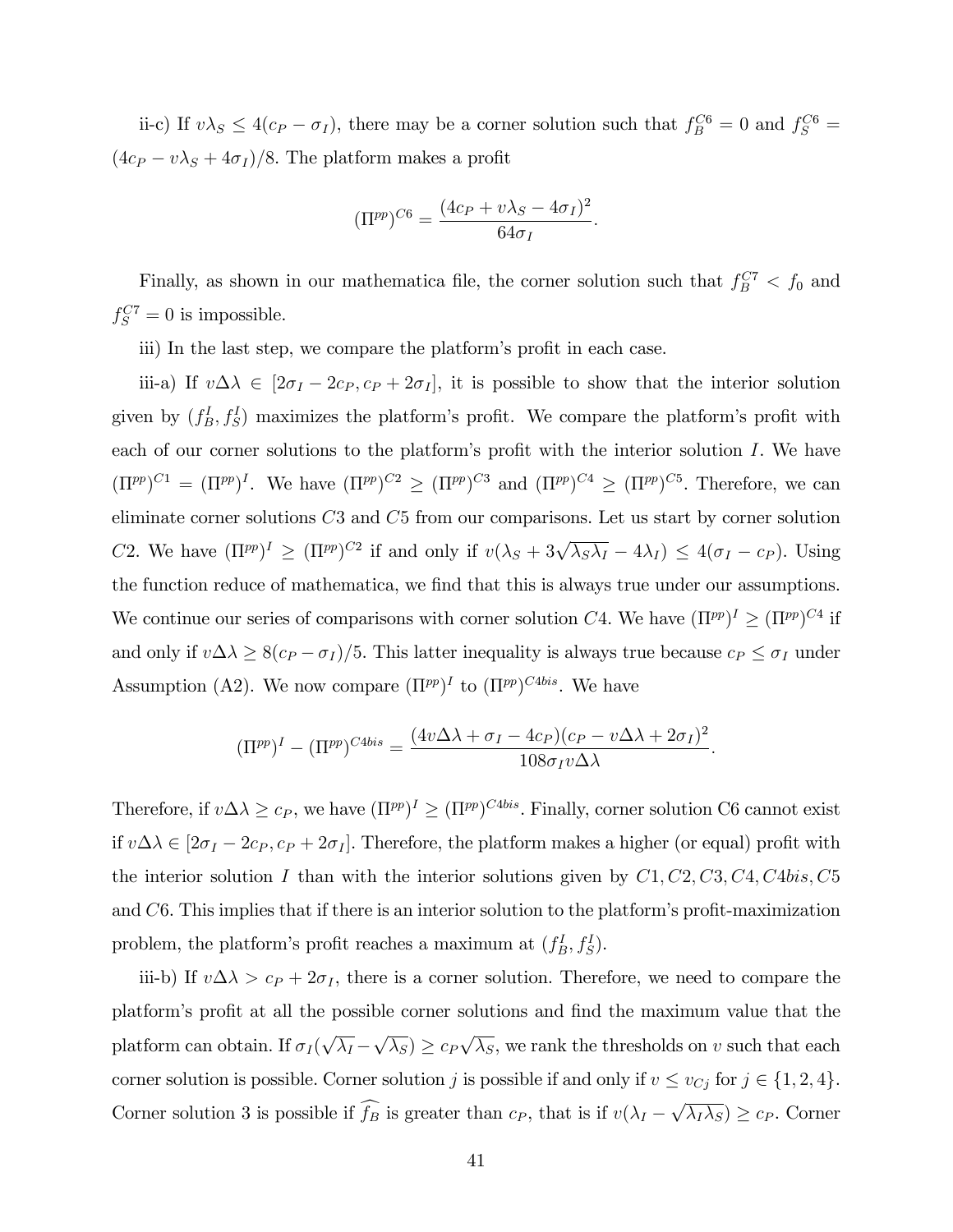solution C5 is possible if  $v \Delta \lambda \geq 2c_P$ . Corner solution C4bis is possible if  $v \Delta \lambda \geq c_P$ . We have  $(c_P + 2\sigma_I)/\Delta\lambda \ge \max(v_{C1}, v_{C2}, v_{C4})$ . Indeed, we have  $(c_P + 2\sigma_I)/\Delta\lambda \ge v_{C1}$  if and only if  $\sigma_I(\sqrt{\lambda_I} - \sqrt{\lambda_S}) \geq c_P \sqrt{\lambda_S}$ . The latter inequality is true under Assumption (A2). We have  $(c_P + 2\sigma_I)/\Delta\lambda \geq v_{C2}$  if and only if  $c_P \leq \sigma_I$ , which is true under Assumption (A2). Furthermore, we have  $(c_P + 2\sigma_I)/\Delta\lambda \geq v_{C4}$ . Therefore, if  $v\Delta\lambda > c_P + 2\sigma_I$ , corner solutions C3, C4bis and C5 are possible and they are always possible because  $c_P + 2\sigma_I \geq 2c_P$ ,  $c_P + 2\sigma_I \geq c_P$  and  $(c_P + 2\sigma_I)/\Delta\lambda \geq c_P/(\lambda_I - \sqrt{\lambda_I \lambda_S})$ . We show in our mathematica file that  $(\Pi^{pp})^{C4bis} \geq (\Pi^{pp})^{C3}$  and  $(\Pi^{pp})^{C4bis} \geq (\Pi^{pp})^{C5}$ . Finally, if  $\lambda_I \geq (3\lambda_S)(c_P - 2\sigma_I)/(4c_P - 4\sigma_I)$ , corner solution C6 is possible. In that case, we have  $(\Pi^{pp})^{C4bis} \geq (\Pi^{pp})^{C6}$ . Therefore, the corner solution is C4bis.

**Appendix F: Proof of Proposition 3** In i) we determine whether the platform prefers price parity if there is an interior solution under price parity and if all merchant accept the platformís service under no restrictions. In ii), we study the case in which the services are very differentiated on the consumer side.

i) From Proposition 1 and 2, if  $v\Delta\lambda$  belongs to  $[\max(2\sigma_I - 2c_P, 3\sigma_I/2 - c_P), c_P + 2\sigma_I]$ , we have

$$
(\Pi^{nr})^{FC} - (\Pi^{pp})^I = \frac{(8c_P - 8v\Delta\lambda - 5\sigma_I)(2c_P - 2v\Delta\lambda + \sigma_I)^2}{864\sigma_I v\Delta\lambda}.
$$

We have  $(\Pi^{nr})^{FC} \leq (\Pi^{pp})^I$  if and only if  $v \Delta \lambda \geq (8c_P - 5\sigma_I)/8$ . If  $c_P < \sigma_I/2$ , we have  $\max(2\sigma_I - 2c_P, 3\sigma_I/2 - c_P) = 2\sigma_I - 2c_P$ . Therefore, we have  $(8c_P - 5\sigma_I)/8 < 2\sigma_I - 2c_P$ . Therefore, if  $v\Delta\lambda$  belongs to  $[2\sigma_I - 2c_P, c_P + 2\sigma_I]$ , the platform always prefers to impose price parity. We have  $f_P^{pp} - f_P^{nr} \leq 0$  if and only if  $v \Delta \lambda \geq c_P + \sigma_I/2$ . We have  $c_P + \sigma_I/2 \leq$  $2\sigma_I - 2c_P$  if and only if  $c_P \leq 3\sigma_I/4$ . This is always true if  $c_P < \sigma_I/2$ . Therefore, if  $v\Delta\lambda$ belongs to  $[\max(2\sigma_I - 2c_P, 3\sigma_I/2 - c_P), c_P + 2\sigma_I]$ , we have  $f_P^{pp} - f_P^{nr} \leq 0$ .

ii) If  $v \Delta \lambda > c_P + 2\sigma_I$ , there is a corner solution under price parity that we denoted by C4bis. We compare  $(\Pi^{pp})^{C4bis}$  to  $(\Pi^{nr})^{FC}$ . If  $v\Delta\lambda > c_P + 2\sigma_I$ , we have

$$
(\Pi^{pp})^{C4bis} - (\Pi^{nr})^{FC} = \frac{8(v\Delta\lambda - c_P)^2 - (2v\Delta\lambda - 2c_P + \sigma_I)^2}{32v\Delta\lambda} \ge 0.
$$

Therefore, the platform prefers price parity to no restrictions. We have  $f_P^{C4bis} - f_P^{nr} =$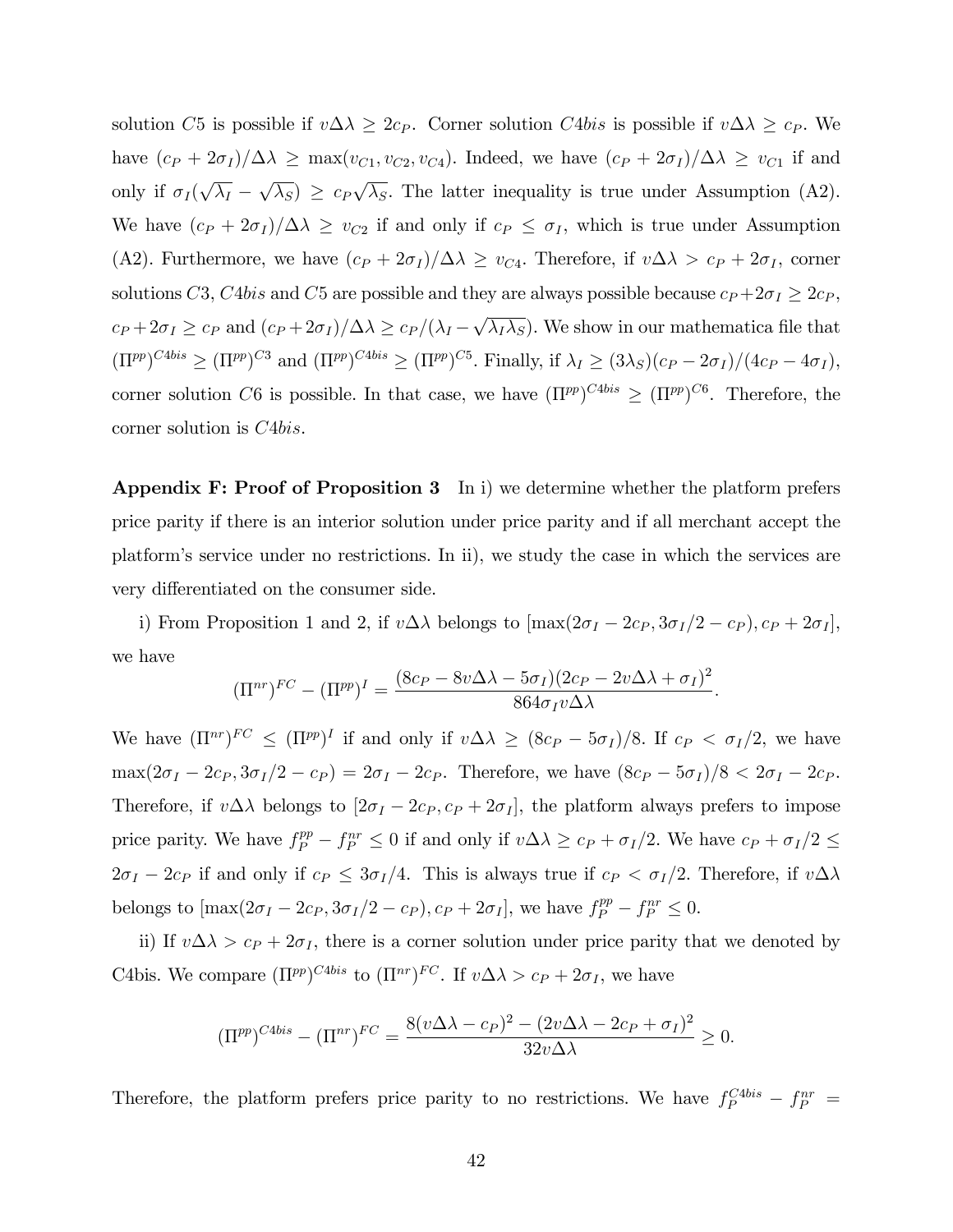$-\sigma_I/4 \leq 0$ . Therefore, the total transaction fee is lower under price parity than no restrictions.

iii) If  $v\Delta\lambda < \max(2\sigma_I - 2c_P, 3\sigma_I/2 - c_P)$  and if there is a corner solution under price parity. If  $c_P < \sigma_I/2$ , we have  $\max(2\sigma_I - 2c_P, 3\sigma_I/2 - c_P) = 2\sigma_I - 2c_P$ .

We start by studying the case in which  $v \le v_{C1}$ . If  $v \Delta \lambda$  belongs to  $(3\sigma_I/2 - c_P, 2\sigma_I - 2c_P)$ , we need to compare  $(\Pi^{nr})^{FC}$  to  $(\Pi^{pp})^{C1}$ . Since  $(\Pi^{pp})^{C1} = (\Pi^{pp})^{I}$ , we have  $(\Pi^{nr})^{FC} - (\Pi^{pp})^{C1} \leq$ 0. For  $v\Delta\lambda < 3\sigma_I/2 - c_P$ , the profit under no restrictions is given by  $(\Pi^{nr})^{PC}$  and we compare  $(\Pi^{nr})^{PC}$  to  $(\Pi^{pp})^{C1}$ . We have  $(\Pi^{nr})^{PC} \leq (\Pi^{pp})^{C1}$ . Therefore, the platform prefers price parity. We have  $(f_P^{nr})^{PC} \geq (f_P^{nr})^{C_1}$ . Therefore, the total price is reduced under price parity.

Appendix G: In this Appendix, we examine whether price parity reduces the total cost incurred by a consumer for buying the product and the selling service.

i) From Proposition 1 and 2, if  $v\Delta\lambda$  belongs to  $[\max(2\sigma_I-2c_P, 3\sigma_I/2-c_P), c_P + 2\sigma_I],$ the platform sets  $(f_P^{nr})^{FC}$  under no restrictions and  $f_B^I$  under price parity.

Under price parity, we have  $f_B^I \ge f_0$ . Therefore, from Lemma 1, the merchant sets a common price on both selling channels equal to  $p_I$  if  $b_S \le \hat{b_S}$  and equal to  $p_S$  if  $b_S > \hat{b_S}$ . Replacing for  $f_B^I$  and  $f_S^I$  given in Proposition 2 into  $p_I + f_B^I$  given in Lemma 1, we have that  $p_I + f_B^I = (4v\lambda_I - v\lambda_S - 3\sigma_I b_S + \sigma_I + 2c_P)/6$  and  $p_S + f_B^I = (4v\lambda_I - v\lambda_S - 2\sigma_I + 2c_P)/6$ . We denote the total price paid by consumers under price parity by  $TP_B^{pp}$ .

Under no restrictions, the merchant sets  $p_I$  on the platform sales channel in all cases. Since  $p_I + (f_B^{nr})^{FC} = (v\lambda_I - \sigma_I b_S + (f_P^{nr})^{FC})/2$ , we have

$$
p_I + (f_B^{nr})^{FC} = (2v\Delta\lambda + 2c_P + \sigma_I + 4(v\lambda_I - \sigma_I b_S))/8.
$$

We denote the total price under no restrictions by  $TP_B^{nr}$ . We now compute the difference in the total price for consumers under price parity and no restrictions. If  $b_S > \hat{b}_S$ , we have

$$
TP_B^{pp} - TP_B^{nr} = \frac{1}{24}(2c_P - 2v\Delta\lambda + (12b_S - 11)\sigma_I),
$$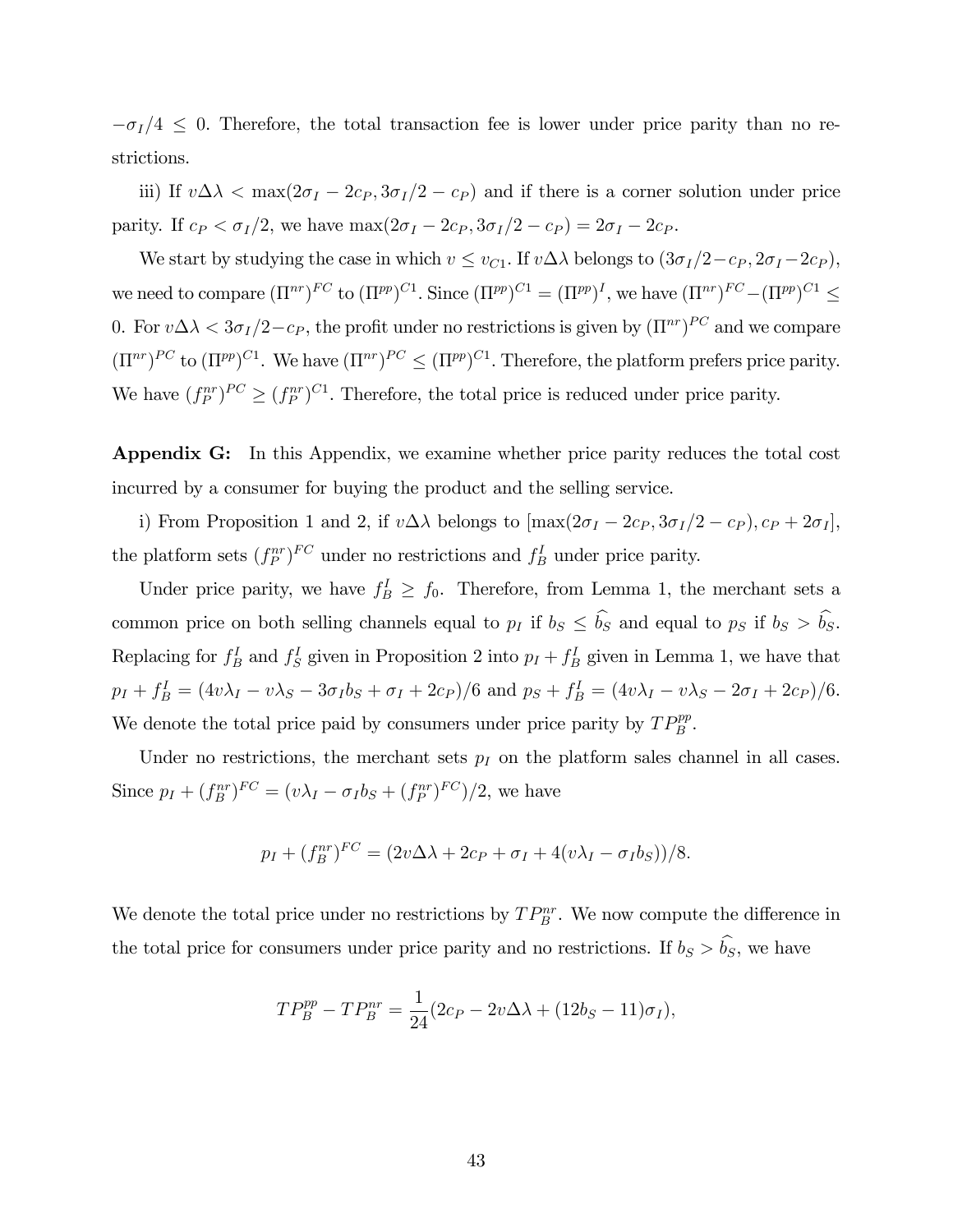and if  $b_S \ge \tilde{b}_S$ , we have  $p_S + f_B^I = (c_P + v \Delta \lambda)/2$ . Therefore, we have

$$
TP_B^{pp} - TP_B^{nr} = \frac{1}{24}(2c_P - 2v\Delta\lambda + \sigma_I).
$$

If  $b_S > \hat{b_S}$ , we have  $TP_B^{pp} - TP_B^{nr} \geq 0$  if and only if  $b_S \geq \overline{b_S}$ , where

$$
\overline{b_S} \equiv \frac{2v\Delta\lambda - 2c_P + 11\sigma_I}{\sigma_I}.
$$

Note that  $\overline{b_S} \geq \overline{b_S}$  (where  $\overline{b_S}$  is computed at  $f_B^I$  and  $f_S^I$ ). Therefore, the total price is higher under price parity if  $b_S \ge \overline{b_S}$ , lower under price parity if  $b_S \in (\widehat{b_S}, \overline{b_S})$ . If  $b_S \le \widehat{b_S}$ , we have  $TP^{pp}_B - TP^{nr}_B \leq 0$  if and only if  $v \Delta \lambda \geq c_P + \sigma_I/2$ . Since  $c_P \leq \sigma_I/2$ , we have  $3\sigma_I/2-c_P \geq c_P + \sigma_I/2$ . Since  $v \Delta \lambda \geq 3\sigma_I/2-c_P$ , this implies that  $v \Delta \lambda \geq c_P + \sigma_I/2$ . Hence, the total price is lower under price parity if  $b_S \le \widehat{b_S}$ .

ii) If  $v\Delta\lambda > c_P + 2\sigma_I$ , the platform sets  $(f_P^{nr})^{FC}$  under no restrictions and  $f_S^c = 0$  and  $f_B^c = (v \Delta \lambda + c_P)/2$  under price parity. We use the same reasoning as above to compare the total buying price of the consumer under price parity and no restrictions (replacing for the retail price ps under price parity if  $b_S > \hat{b_S}$  and  $p_I$  otherwise). If  $b_S > \hat{b_S}$ , we have

$$
TP_B^{pp} - TP_B^{nr} = \frac{1}{8}(2c_P - 2v\Delta\lambda + \sigma_I(-1 + 4b_S)).
$$

Therefore, we have  $TP_B^{pp} - TP_B^{nr} \ge 0$  if and only if  $b_S \ge \overline{b_S}$ , where  $\overline{b_S}$  is given by

$$
\overline{\overline{b_S}} = \frac{-2c_P + 2v\Delta\lambda + \sigma_I}{4\sigma_I}.
$$

Note that  $\overline{b_S} \ge \widehat{b_S}$ . If  $b_S < \widehat{b_S}$ , we have  $TP_B^{pp} - TP_B^{nr} = -\sigma_I/8 \le 0$ . Therefore, the total buying price under price parity is higher if  $b_S \ge \overline{b_S}$  and lower otherwise.

Appendix H: Higher benefits of direct sales In this Appendix, we assume that a merchant obtains a benefit  $\sigma_S > 0$  of selling directly to consumers and no benefits of selling through the platform (i.e.,  $\sigma_I = 0$ ). If the merchant accepts the platform's service, he trades o§ between setting a price such that all consumers buy through the platform or such that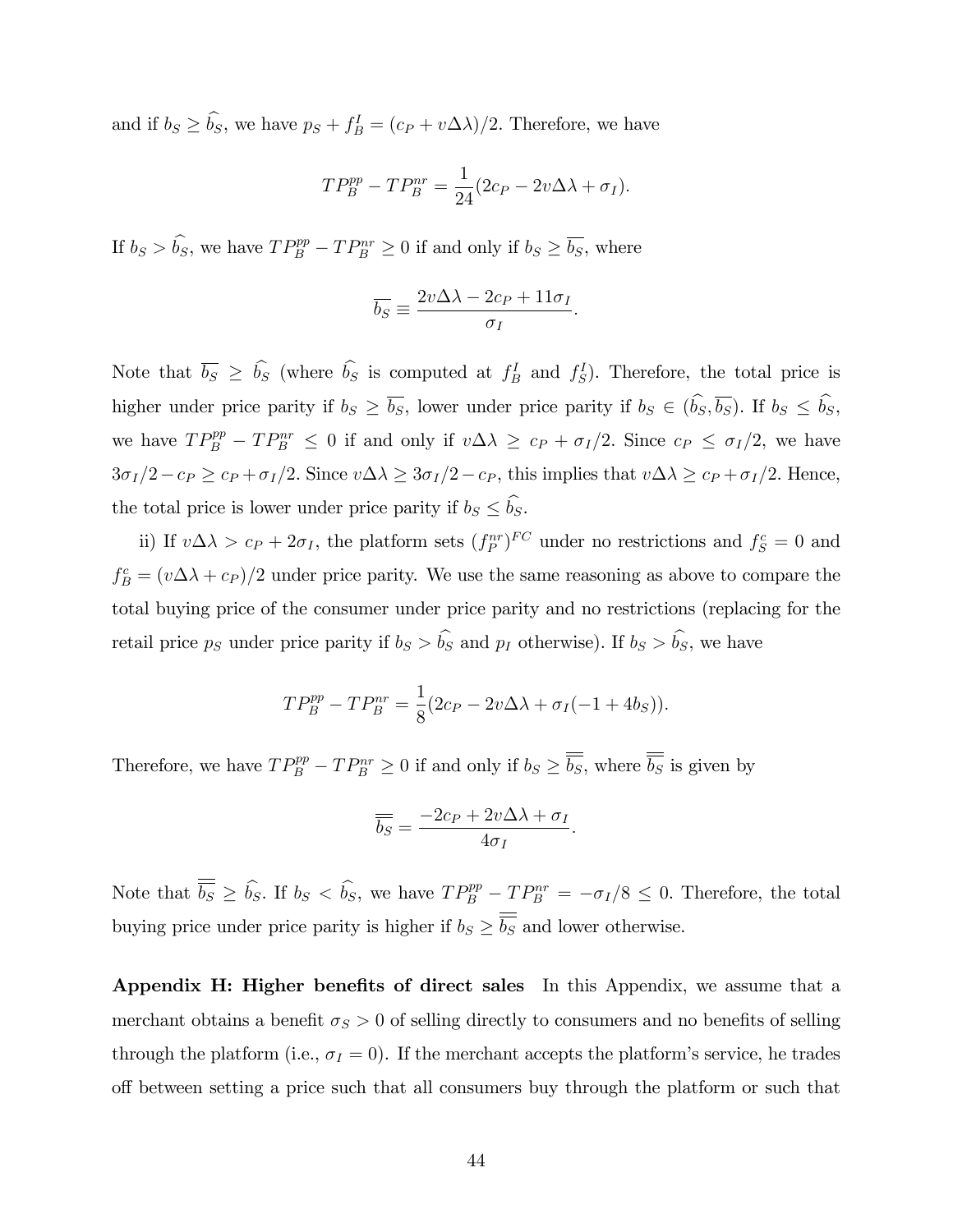consumers use both selling channels as in Lemma 1. If  $b_S \leq b_S^2 \equiv (-2f_B + \lambda_S v \Delta \lambda)/(\sigma_S \Delta \lambda)$ , the merchant may set the price  $p<sub>S</sub>$  such that both selling channels are used by consumers under price parity. If  $b_S \geq b_S^2$ , the merchant is constrained to set  $\bar{p}$ . If  $f_B \leq f_B \equiv (f_S +$  $v\lambda_I\Delta\lambda/(\lambda_I+\lambda_S)$ , the merchant may set  $p_I$  such that all consumers buy through the platform or is constrained to set  $\bar{p}$  if  $f_B > \widetilde{f}_B$ . We determine the profit-maximizing strategy for the merchant. We have  $\pi_{pp}^{2sc} - \pi_I \ge 0$  for  $b_S \le b_S^2$  and  $f_B \le f_B$  if and only if  $b_S \le b_S^3$  where

$$
b_S^3 = \frac{f_B(\sqrt{\lambda_I} - \sqrt{\lambda_S})^2 - \Delta\lambda(f_S + v(\lambda_I - \sqrt{\lambda_I\lambda_S}))}{\sigma_S(\Delta\lambda)(\sqrt{\lambda_I/\lambda_S})}.
$$

For  $b_S \leq b_S^2$ , we have  $b_S^3 \leq b_S^2$ .

If  $f_B \leq f_B$  and  $b_S \leq b_S^3$ , the merchant prefers to set a price such that both selling channels are used by consumers. If  $f_B \leq f_B$  and  $b_S \in (b_S^3, b_S^2)$ , the merchant obtains a higher profit with  $\pi_I$  than  $\pi_{pp}^{2sc}$ . If  $b_S \geq b_S^2$ , the merchant obtains a higher profit with  $\pi_I$  than  $\overline{\pi}$ . If  $f_B > f_B$ and  $b_S \leq b_S^2$ , the merchant obtains a higher profit with  $\pi_{pp}^{2sc}$  than  $\bar{\pi}$ . If  $f_B > f_B$  and  $b_S > b_S^2$ , the merchant obtains  $\bar{\pi}$ .

We now compare in each case whether the merchant makes a higher profit with  $\pi_S$  than by accepting the platform's service using the reduce function of mathematica. We find that in all cases, according to the value of  $f_B$  and the merchant's benefit of selling through the direct sales channel, the merchant prefers to sell only through the direct sales channel because this selling mode is more efficient than the platform.

It follows from this reasoning that the platform never imposes price parity, otherwise, all merchants refuse its service.

Appendix I: Low differentiation on the consumer side If  $v\Delta\lambda < 2\sigma_I - 2c_P$ , we need to determine whether the interior solution given by  $(f_B^{I2}, f_S^{I2})$  maximizes the platform's profit. In our mathematica file, we prove that we have  $min(v_{C1}, v_{C2}, v_{C3}, v_{C4}) = v_{C3}$ . Using the function reduce of mathematica, we find that  $(\Pi^{pp})^{I2} \geq (\Pi^{pp})^{C5}$  and that  $(\Pi^{pp})^{I2} \geq (\Pi^{pp})^{C4}$ . If  $v \leq v_{C1}$ , we find that  $(\Pi^{pp})^{I2} \leq (\Pi^{pp})^{C1}$ . Therefore, if  $v \leq v_{C1}$ , the platform makes a higher profit with the corner solution C1 than with the interior solution I2. From our analysis in iii-a), we have  $(\Pi^{pp})^{C1} = (\Pi^{pp})^I \geq (\Pi^{pp})^{C2}$  and  $(\Pi^{pp})^{C2} \geq (\Pi^{pp})^{C3}$ . We also have